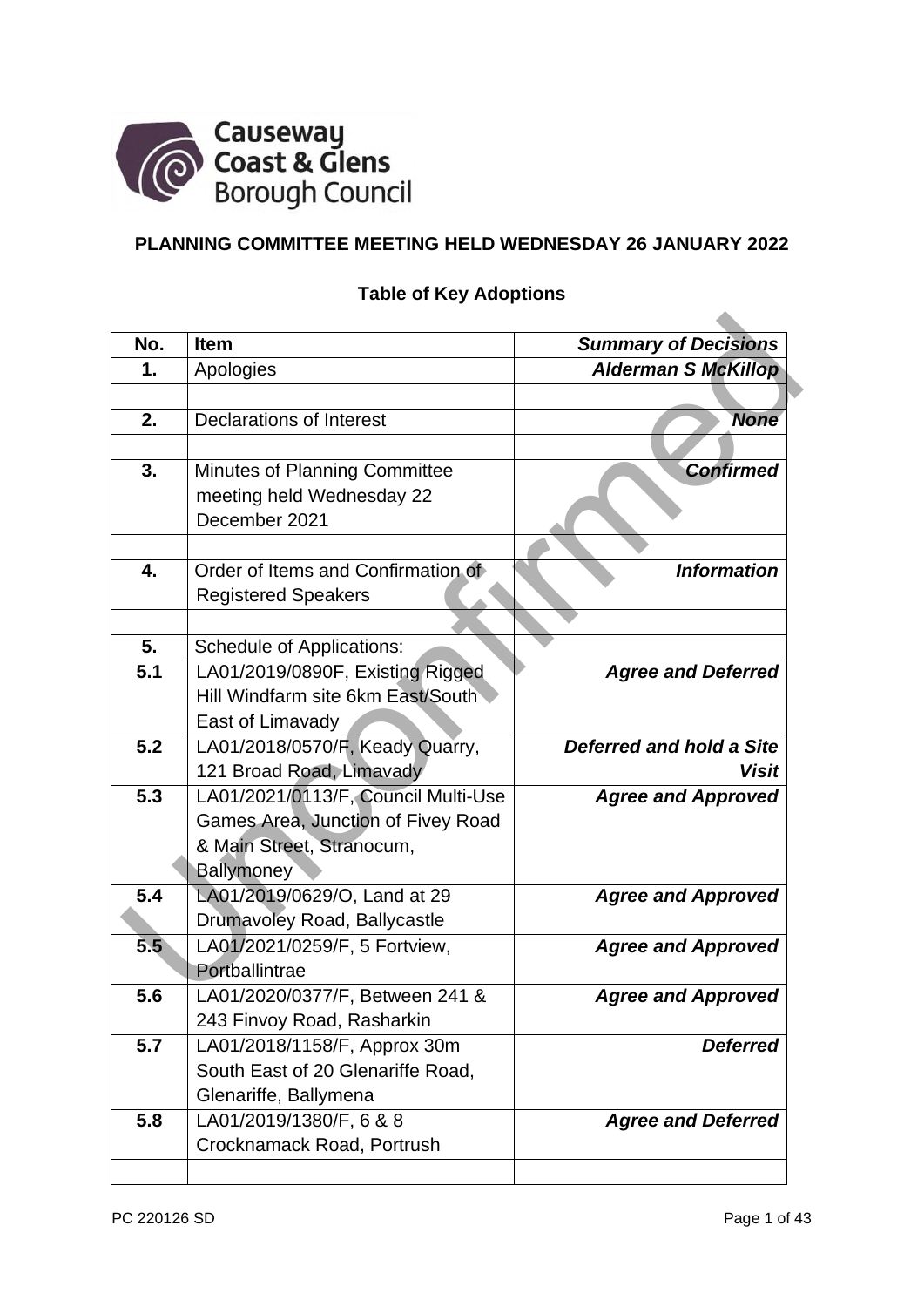| 6.  | <b>Development Management</b>        |                                   |
|-----|--------------------------------------|-----------------------------------|
|     | and Enforcement                      |                                   |
| 6.1 | <b>Quarterly Report on Planning</b>  | <b>Information</b>                |
|     | Performance                          |                                   |
|     |                                      |                                   |
| 7.  | Development Plan:                    |                                   |
| 7.1 | Local Development Plan - 6-month     | <b>Information</b>                |
|     | LDP Work Programme (Jan-Jun          |                                   |
|     | 2022)                                |                                   |
| 7.2 | TPO Confirmation - Ballymoney        | <b>Option 1: Resolve to</b>       |
|     | <b>Music Centre</b>                  | confirm the TPO as detailed       |
|     |                                      |                                   |
| 8.  | Correspondence:                      | <b>Information (Items 8.1-8.6</b> |
| 8.1 | Dfl - Review of Strategic Planning   | inclusive)                        |
|     | Policy on Renewable and Carbon       |                                   |
|     | Energy                               |                                   |
| 8.2 | DFI-In response to Council's         |                                   |
|     | comments Section 45 The Planning     |                                   |
|     | Act (NI) 2015 and Article 8 The      |                                   |
|     | <b>Panning (General Development)</b> |                                   |
|     | Procedure) Order (NI) 2015           |                                   |
| 8.3 | DFI-Response to Solace               |                                   |
|     | - Standing Orders of                 |                                   |
|     | Councils and Implications            |                                   |
|     | of the 'Hartlands Case'              |                                   |
| 8.4 | Annual NI Planning Conference - 22   |                                   |
|     | <b>March 2022</b>                    |                                   |
| 8.5 | PAC - Mid & East Antrim              |                                   |
|     | <b>BC</b> - LDP Independent          |                                   |
|     | Examination                          |                                   |
| 8.6 | Dalradian Gold Ltd - Response re:    |                                   |
|     | site visit                           |                                   |
|     |                                      |                                   |
|     | 'In Committee' (Items 9.1-9.3        |                                   |
|     | inclusive)                           |                                   |
| 9.  | <b>Confidential Items:</b>           |                                   |
| 9.1 | Legal Advice: East Road JR           | <b>That Planning Committee</b>    |
|     |                                      | concede to the application        |
|     |                                      | to quash the decision             |
|     |                                      | having considered Legal           |
|     |                                      | Advice in relation to the         |
|     |                                      | interpretation of Policy CTY8     |
|     |                                      | in considering the fence to       |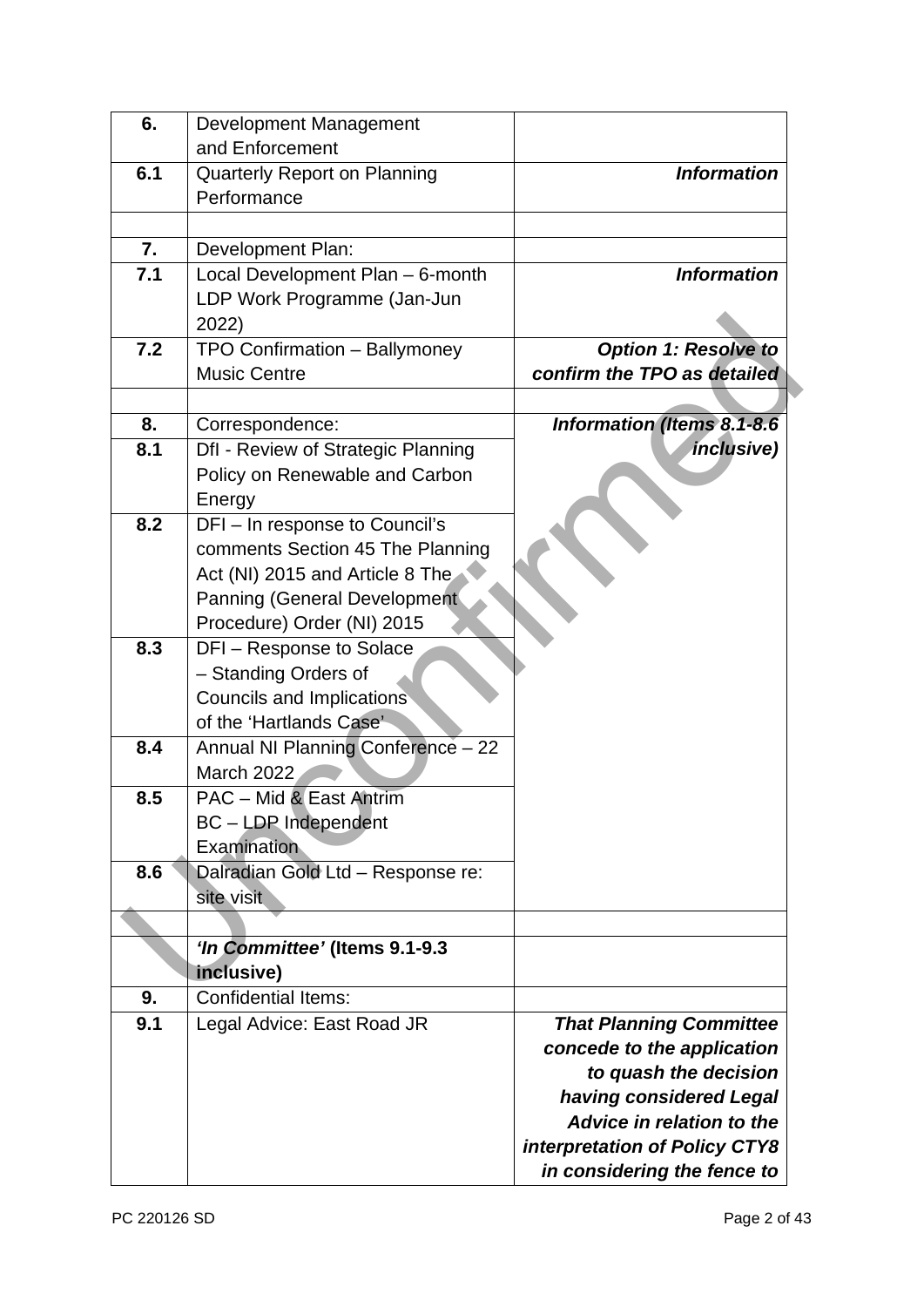|     |                                      | the curtilage of no. 51 East   |
|-----|--------------------------------------|--------------------------------|
|     |                                      | Road to form road frontage     |
|     |                                      | and the impact of the          |
|     |                                      | laneway on ribbon              |
|     |                                      | development.                   |
| 9.2 | Report for Noting Finance Period 1-8 | <b>Information</b>             |
|     | 2021 22 Update                       |                                |
| 9.3 | New Planning IT System - Intelligent | Agree to the signing of this   |
|     | <b>Client Function - SLA</b>         | <b>Service Level Agreement</b> |
|     |                                      | with Belfast City Council      |
|     |                                      |                                |
| 10. | Any Other Relevant Business (in      | <b>None</b>                    |
|     | accordance with Standing Order 12    |                                |
|     | (0)                                  |                                |
|     |                                      |                                |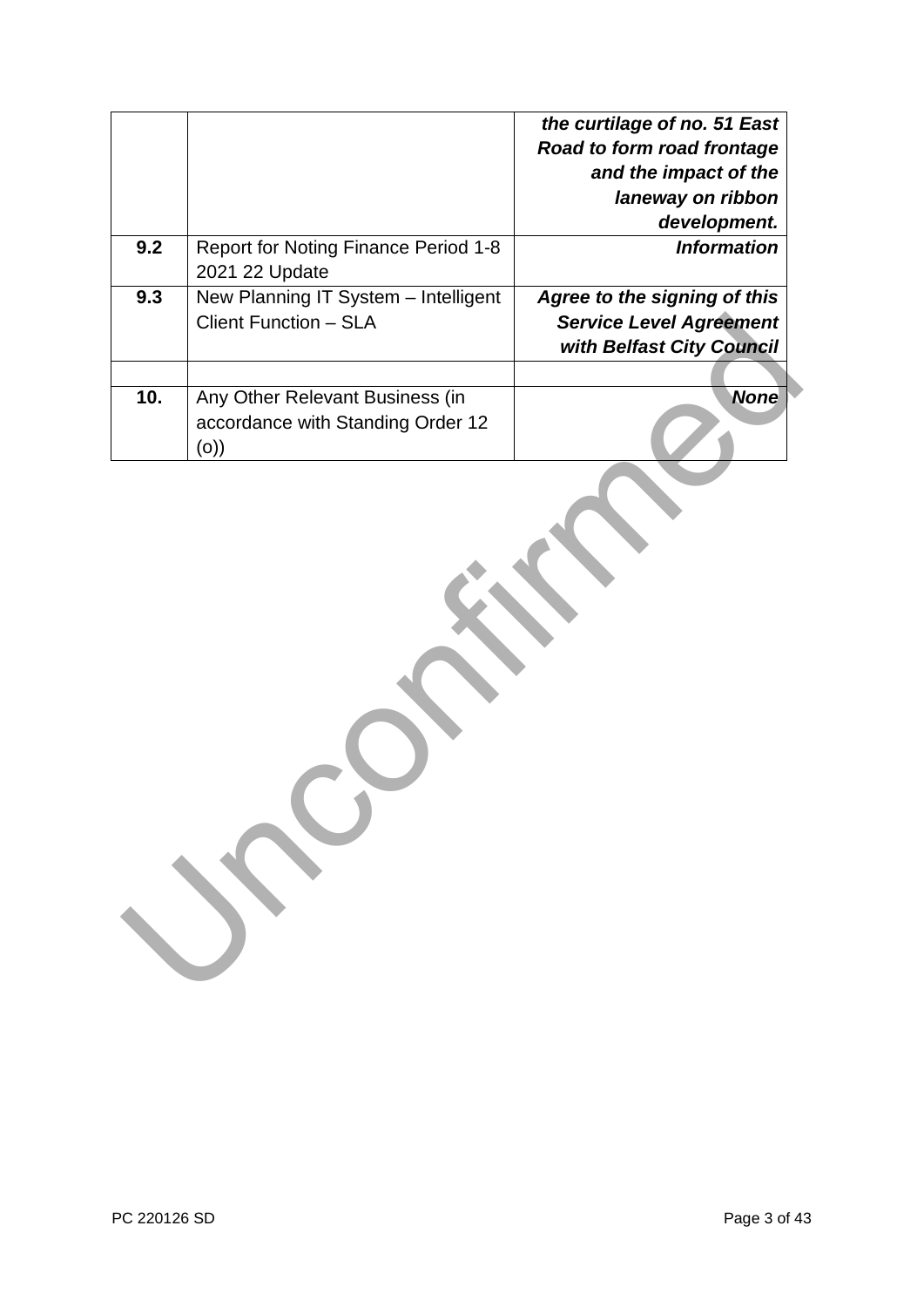# **MINUTES OF THE PROCEEDINGS OF THE MEETING OF THE PLANNING COMMITTEE HELD IN THE COUNCIL CHAMBER, CIVIC HEADQUARTERS AND VIA VIDEO CONFERENCE ON WEDNESDAY 26 JANUARY 2022 AT 10.30AM**

| Chair:                                        | Alderman Baird (C)                                                                                                                                                                                                                                                                                                                                                                                                                                                            |  |  |
|-----------------------------------------------|-------------------------------------------------------------------------------------------------------------------------------------------------------------------------------------------------------------------------------------------------------------------------------------------------------------------------------------------------------------------------------------------------------------------------------------------------------------------------------|--|--|
| <b>Committee Members</b><br><b>Present:</b>   | Alderman Boyle (C), Duddy (R), Finlay (C), McKeown (C&R)<br>Councillors Anderson (C), Dallat O'Driscoll (R), Hunter<br>(R), McGurk (R), MA McKillop (R), McMullan (R),<br>McLaughlin (R), Nicholl (R) and Scott (C)                                                                                                                                                                                                                                                           |  |  |
| <b>Officers Present:</b>                      | D Dickson, Head of Planning (C)<br>S Mathers, Development Management and Enforcement Manager (R)<br>S Mulhern, Development Plan Manager (R)<br>C McKeary, Senior Planning Officer (R)<br>J McMath, Senior Planning Officer (R)<br>M Wilson, Senior Planning Officer (R)<br>J Lundy, Senior Planning Officer (R)<br>N Linnegan, Council Solicitor (R)<br>S Duggan, Civic Support & Committee & Member Services Officer (C)<br>I Owens, Committee & Member Services Officer (C) |  |  |
| In Attendance:                                | A Gillan, Dfl Roads (R)<br>A Lennox, Mobile Operations Officer (C)<br>Public 5 no. (R)<br>Registered Speakers in attendance 13 No. (R)<br>Press 1no. (R)                                                                                                                                                                                                                                                                                                                      |  |  |
| $R =$ Remote<br>Key                           | $C =$ Chamber                                                                                                                                                                                                                                                                                                                                                                                                                                                                 |  |  |
| <b>Registered Speakers in Attendance (R):</b> |                                                                                                                                                                                                                                                                                                                                                                                                                                                                               |  |  |
| <b>Application No.</b><br>LA01/2019/0890/F    | <b>Name</b><br>L McLaughlin<br>O Kirk<br>V Ferry<br><b>S Caldwell Nichols</b><br>P Phillips                                                                                                                                                                                                                                                                                                                                                                                   |  |  |
| LA01/2018/0570/F                              | <b>T</b> Beattie<br>A Harley                                                                                                                                                                                                                                                                                                                                                                                                                                                  |  |  |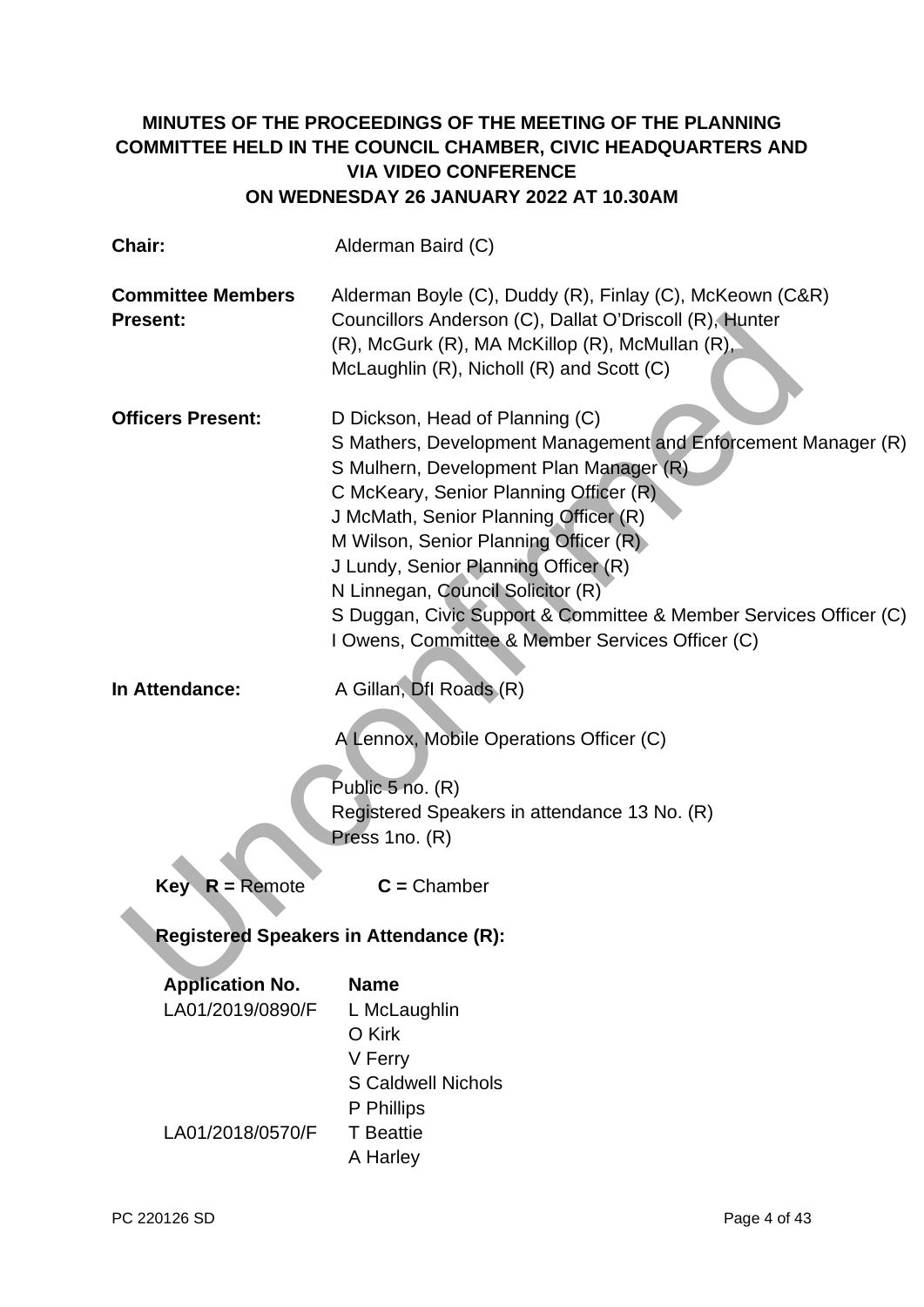| <b>Application No.</b> | <b>Name</b> |
|------------------------|-------------|
|                        | D Harley    |
|                        | J Hurlstone |
| LA01/2019/0629/O       | M Smyth     |
| LA01/2020/0377/F       | J Simpson   |
| LA01/2018/1158/F       | C Cassidy   |
| LA01/2019/1390/F       | M Kennedy   |

The Head of Planning undertook a roll call of Committee Members in attendance.

The Chair read extracts in relation to the Remote Meetings Protocol and reminded the Planning Committee of their obligations under the Local Government Code of Conduct. The Head of Planning undertook a roll call of Committee Members in<br>
attendance.<br>
The Chair read extracts in relation to the Remote Meetings Protocol and<br>
covernment Code of Conduct.<br>
Covernment Code of Conduct.<br>
APOLOGIES<br>

# **1. APOLOGIES**

Apologies were recorded for Alderman S McKillop.

# **2. DECLARATIONS OF INTEREST**

There were no declarations of interest.

# **3. MINUTES OF PLANNING COMMITTEE MEETING HELD WEDNESDAY 22 DECEMBER 2021**

Copy previously circulated.

Proposed by Councillor Hunter Seconded by Councillor Scott

- That the Minutes of the Planning Committee meeting held Wednesday 22 December 2021 are confirmed as a correct record.

The Chair put the motion to the Committee to vote.

12 members voted For; 0 Members voted Against, 0 Members Abstained. The Chair declared the motion unanimously carried and minutes confirmed.

**RESOLVED** - That the Minutes of the Planning Committee meeting held Wednesday 22 December 2021 are confirmed as a correct record.

# **4. ORDER OF ITEMS AND CONFIRMATION OF REGISTERED SPEAKERS**

The Chair advised the Order of Business would be as presented.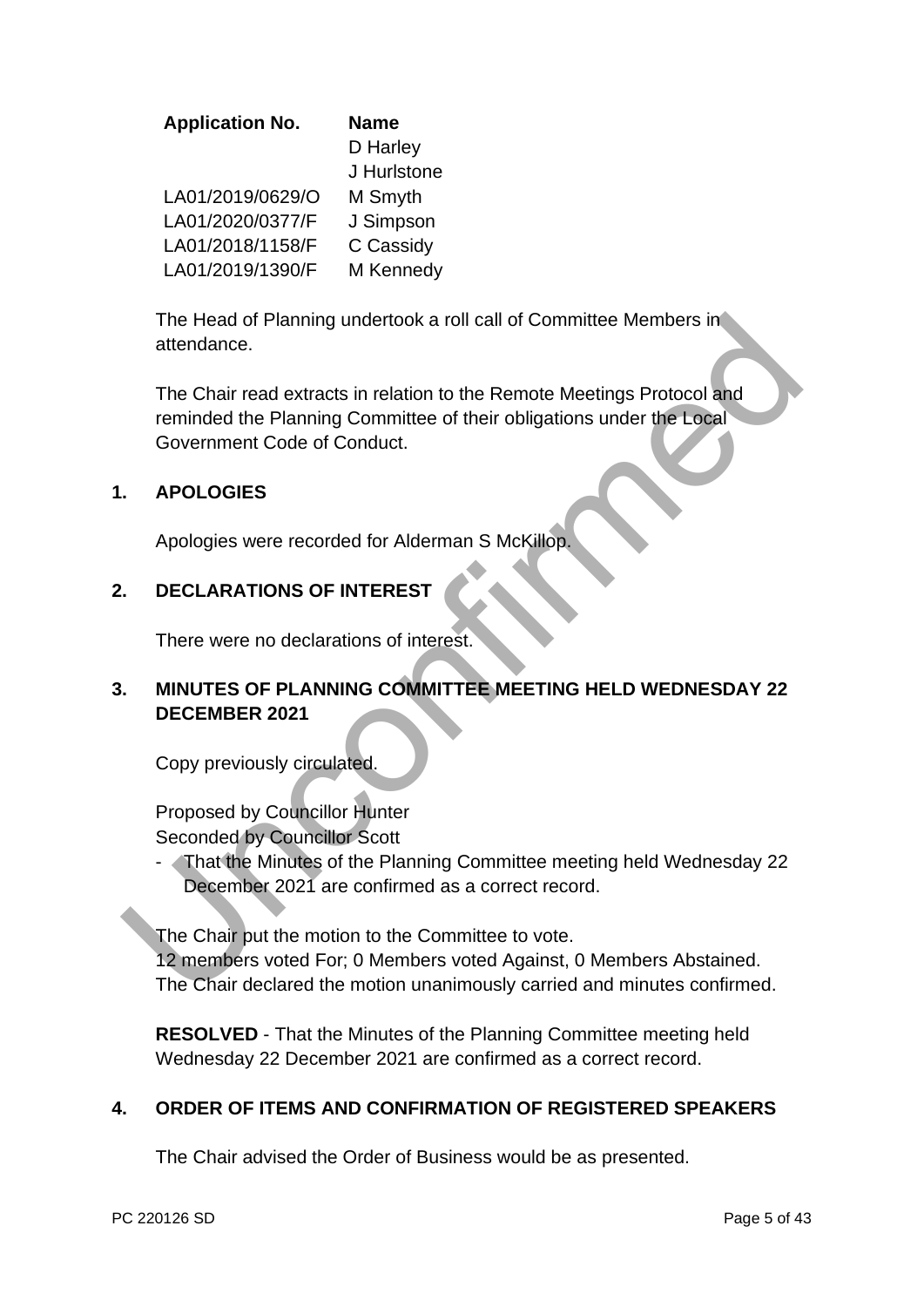## **5. SCHEDULE OF APPLICATIONS:**

# **5.1 LA01/2019/0890F, Existing Rigged Hill Windfarm site 6km East/South East of Limavady**

Report, previously circulated, presented by Senior Planning Officer C McKeary.

## **App Type:** Full Planning

**Proposal:** The Repower of the existing Rigged Hill Windfarm comprising the following main components; (i) Decommissioning of the existing 10 turbines (ii) Removal and restoration of the existing substation building and compound (iii) Removal and restoration of other redundant infrastructure (iv) 7 No. wind turbines with an output of around 29MW (v) Construction of approximately 4.82km of new access tracks; (vi) Upgrade of approximately 1.75km of existing access tracks; (vii) Construction of temporary and permanent hardstanding areas for each turbine to accommodate turbine component laydown areas, crane hardstanding areas and external transformers and/or switchgears; (viii) Temporary construction compound/laydown areas; (ix) Turning heads and passing places incorporated within the site access infrastructure; (x) New Road Junction with Terrydoo Road; (xi) Meteorological Mast; (xii) Substation with roof mounted solar panels, and associated compound (xiii) Removal of selfseeded trees in East of the Site and (xiv) all associated ancillary works. **Proposal:** The Repower of the existing Rigged Hill Windfarm comprising<br>the following main components; (ii) Decommissioning of the existing 10 tubines with an outly and component<br>(ii) Removal and restoration of the existi

#### **Recommendation**

That the Committee has taken into consideration and agrees with the reasons for the recommendation set out in section 9 and the policies and guidance in sections 7 and 8 and resolves to **APPROVE** planning permission subject to the conditions set out in section 10.

## **Erratum 1 Recommendation**

That the Committee note the contents of this Erratum and agree with the recommendation to approve the application in accordance with Paragraph 1.1 of the Planning Committee report.

## **Erratum 2 Recommendation**

That the Committee note the contents of this Erratum 2 and agree with the recommendation to approve the application in accordance with Paragraph 1.1 of the Planning Committee report.

#### **Addendum 1 Recommendation**

That the Committee note the contents of this Addendum and agree with the recommendation to approve the application in accordance with Paragraph 1.1 of the Planning Committee report.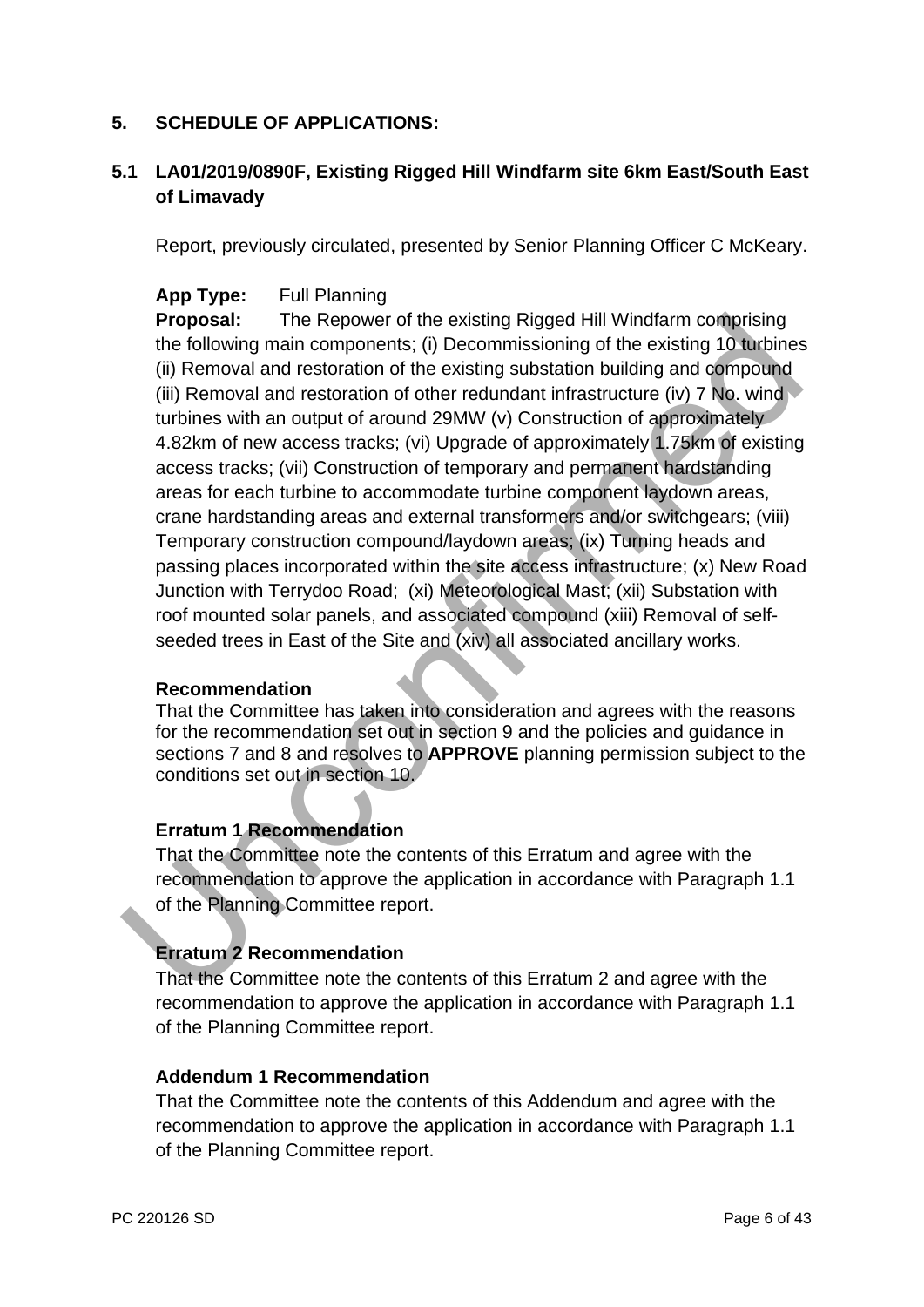## **Addendum 2 Recommendation**

That the Committee note the contents of this Addendum and agree to defer the application pending the response from the consultees.

## **Addendum 3 Recommendation**

The recommendation is that the Committee notes the contents of the report, the Erratum, the Addendum, Addendum 2, and this Addendum 3 and agree to defer the application pending the response from the consultees.

Senior Planning Officer C McKeary presented as follows:

- This is item 1 a major planning application, application reference LA01/2019/0890/F the Repowering of the existing Rigged Hill Windfarm. The repowering includes the removal of the existing 10 turbines which are 57m high and their replacement with 7 turbines which will be 137m high to tip
- The detailed proposal is for the "The Repower of the existing Rigged Hill Windfarm comprising the following main components; (i) Decommissioning of the existing 10 turbines (ii) Removal and restoration of the existing substation building and compound (iii) Removal and restoration of other redundant infrastructure (iv) 7 No. wind turbines with an output of around 29MW (v) Construction of approximately 4.82km of new access tracks; (vi) Upgrade of approximately 1.75km of existing access tracks; (vii) Construction of temporary and permanent hardstanding areas for each turbine to accommodate turbine component laydown areas, crane hardstanding areas and external transformers and/or switchgears; (viii) Temporary construction compound/laydown areas; (ix) Turning heads and passing places incorporated within the site access infrastructure; (x) New Road Junction with Terrydoo Road; (xi) Meteorological Mast; (xii) Substation with roof mounted solar panels, and associated compound (xiii) Removal of self-seeded trees in East of the Site and (xiv) all associated ancillary works. (Slide) Senior Planning Officer C McKeary presented as follows:<br>
This is item 1 a major planning application, application reference<br>
LA01/2019/0890/F the Repowering of the existing Rigged Hill<br>
The repowering includes the removal
	- The site is located approx. 6km east/southeast of Limavady on Rigged Hill, The land rises from the Terrydoo Road to the west of site to a summit of 377m (AOD). Limavady is to the West (Slide)
	- The application is now the subject of a report, 2 erratums, and 3 addendae. There are now 13 objections and 5 letters of support.
	- The application was presented to the Planning Committee on 24th November 2021 and the Committee resolved that the Planning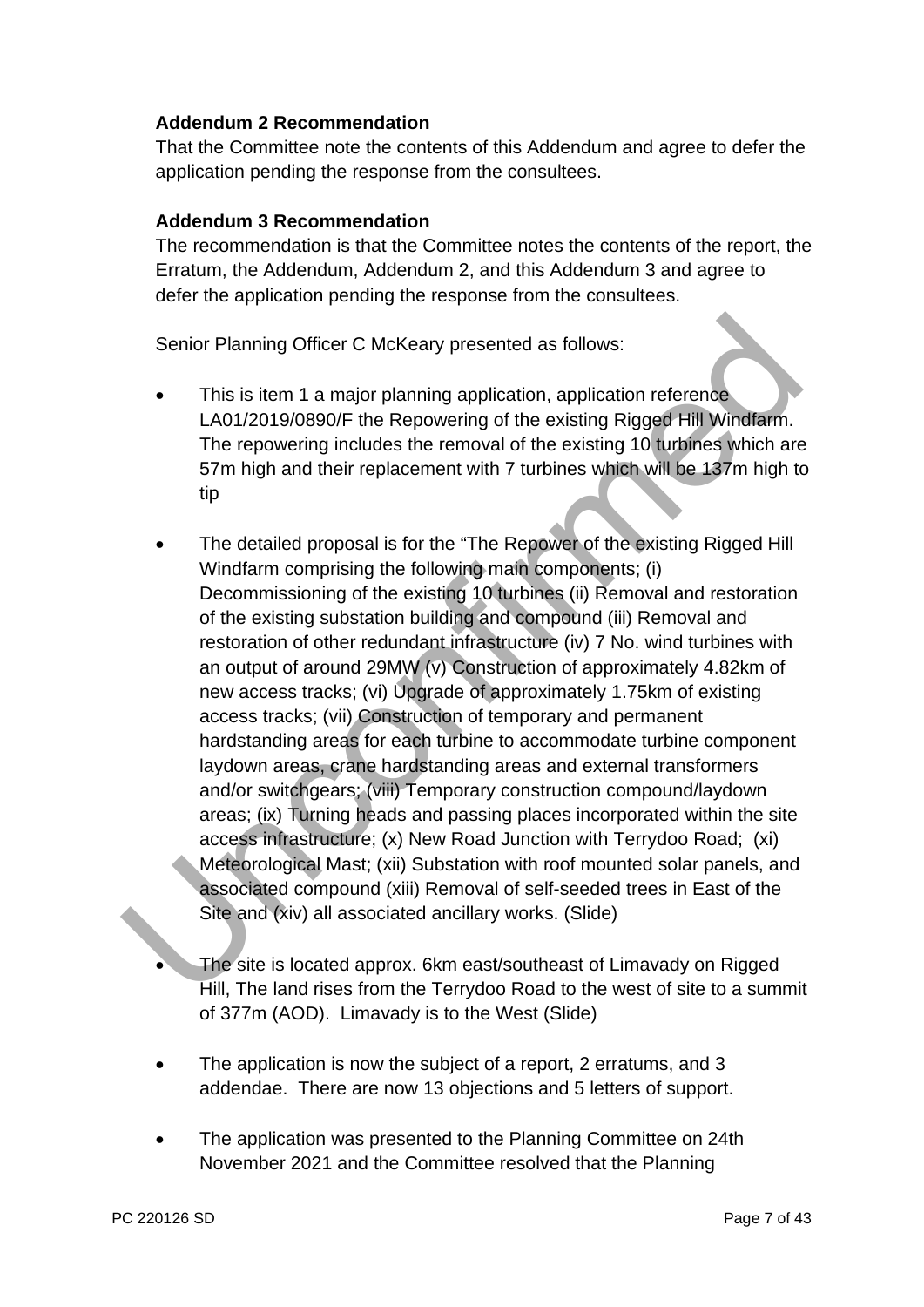Department would undertake further consultations to explore the issues raised in late objections and return the application to the Committee for determination in January 2022.

- Since then, the Planning Department consulted SES, NIEA/DAERA and DETI – Geological Survey.
- Geological Survey NI responded on 22nd January 2022 and have advised that they are content. A reminder was sent to NIEA/DAERA on 10th January 2022 because their consultation period had expired. SES's consultation period expired on 13th January 2022. A reminder has now been sent.
- Until all these consultees respond, the Planning Department cannot confirm that all matters within the late objections have been adequately addressed and a recommendation cannot be made to progress the application.
- It is recommended that the Committee notes the contents of the report, the Erratum, the 3 Addendae, and agree to defer the application pending the response from the consultees.

The Chair undertook a roll call of registered speakers and sought to clarify the 5 minute speaking timeframe amongst the speakers.

**\* (M Bradley MLA, Registered Speaker, was not in attendance)** 

O Kirk stated it was noted and agreed with the recommendation to defer.

In response to comments and questions, the Senior Planning Officer clarified Planning had corresponded with consultees, NIEA were unwilling to commit to a timeframe for a response and without their response, Shared Environmental Services were unable to respond. NIEA had been invited to respond on 25<sup>th</sup> November 2021 and a reminder issued on 10<sup>th</sup> January 2022. that they are content. A reminder was sent to NIEA/DAERA on 10th<br>January 2022 because their consultation period had expired. SES's<br>consultation period expired on 13th January 2022. A reminder has now<br>been sent.<br>Until all t

The Chair considered another reminder should be issued by Planning Department.

# Proposed by Councillor Scott

Seconded by Alderman Duddy

That Planning Committee notes the contents of the report, the Erratum, the Addendum, Addendum 2, and this Addendum 3 and agree to defer the application pending the response from the consultees.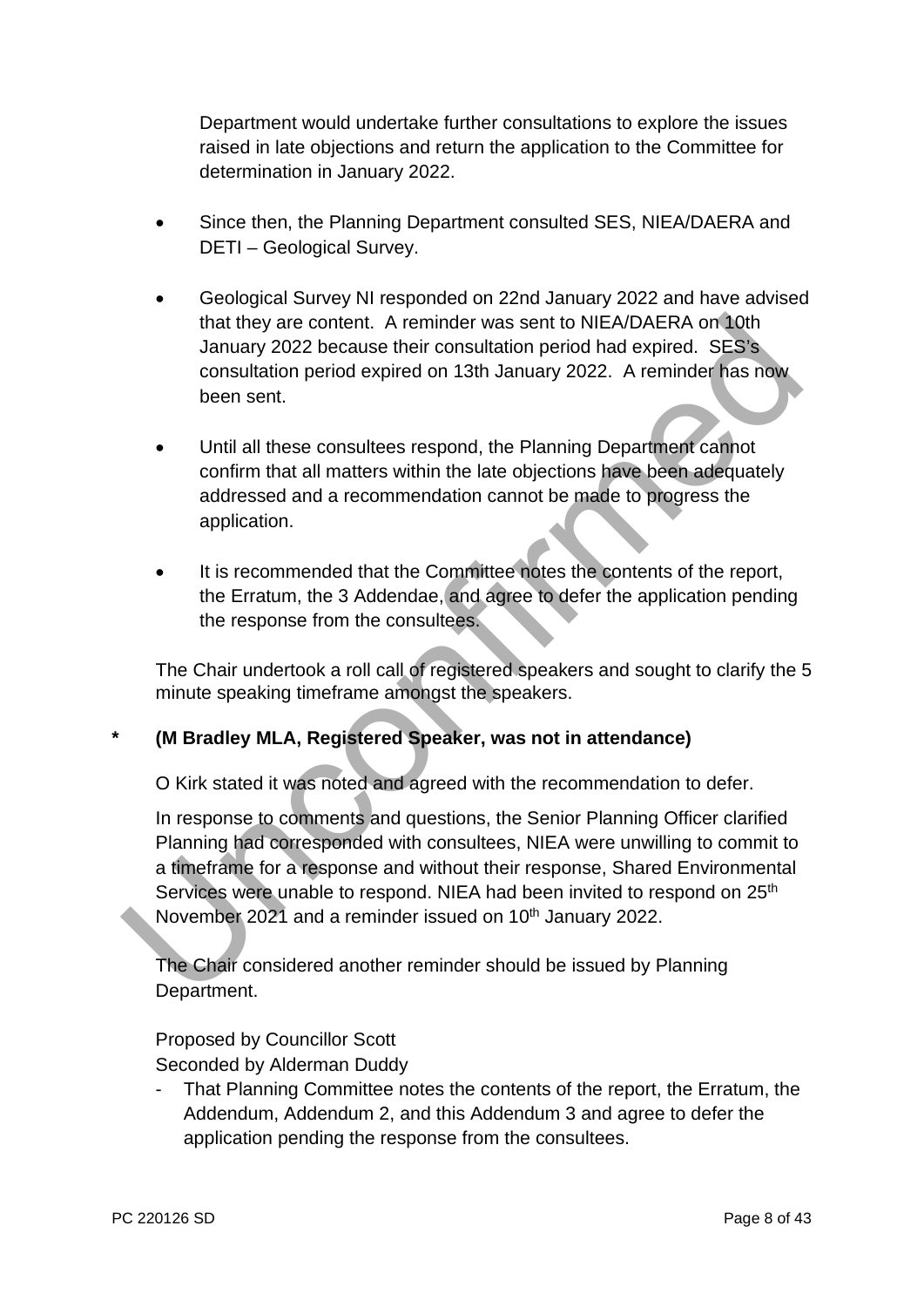The Chair put the motion to the Committee to vote.

11 Members voted For; 0 Members voted Against; 0 Members Abstained. The Chair declared the motion carried and application deferred.

**RESOLVED** - That Planning Committee notes the contents of the report, the Erratum, the Addendum, Addendum 2, and this Addendum 3 and agree to defer the application pending the response from the consultees.

- **\* Councillor Nicholl could not be contacted during the vote.**
- **\* Councillor McMullan joined the meeting at 10.49am during consideration of the Item and did not vote.**

## **5.2 LA01/2018/0570/F, Keady Quarry, 121 Broad Road, Limavady**

Report, previously circulated, presented by Senior Planning Officer C McKeary.

## **App Type:** Full Planning

**Proposal:** Retrospective application for extraction of basalt within existing quarry, retention of processing plant, weigh bridge, site offices and access road including a lateral extension incorporating wheel wash, realigned quarry access road, landscaping and full site restoration Councillor Nicholl could not be contacted during the vote.<br>
Councillor MMullan joined the meeting at 10.49am during consideration<br>
of the Item and did not vote.<br>
2. LA01/2018/0570/F, Keady Quarry, 121 Broad Road, Limavady<br>

#### **Recommendation**

That the Committee has taken into consideration and agrees with the reasons for the recommendation set out in section 9 and the policies and guidance in sections 7 and 8 and resolves to **REFUSE** planning permission subject to the reasons set out in section 10.

#### **Erratum Recommendation**

That the Committee note the contents of this Erratum and agree with the recommendation to refuse the proposed development in accordance with paragraph 1.1 of the Planning Committee report.

# **Addendum Recommendation**

That the Committee note the contents of this Addendum and agree with a new recommendation to defer the application to enable the Planning Department to further consider the points raised by the agent in support of the application.

#### **Addendum 2 Recommendation**

That the Committee note the contents of the Planning Committee Report, Addendum, and Addendum 2 and agree with the recommendation to refuse the application.

Senior Planning Officer C McKeary presented as follows: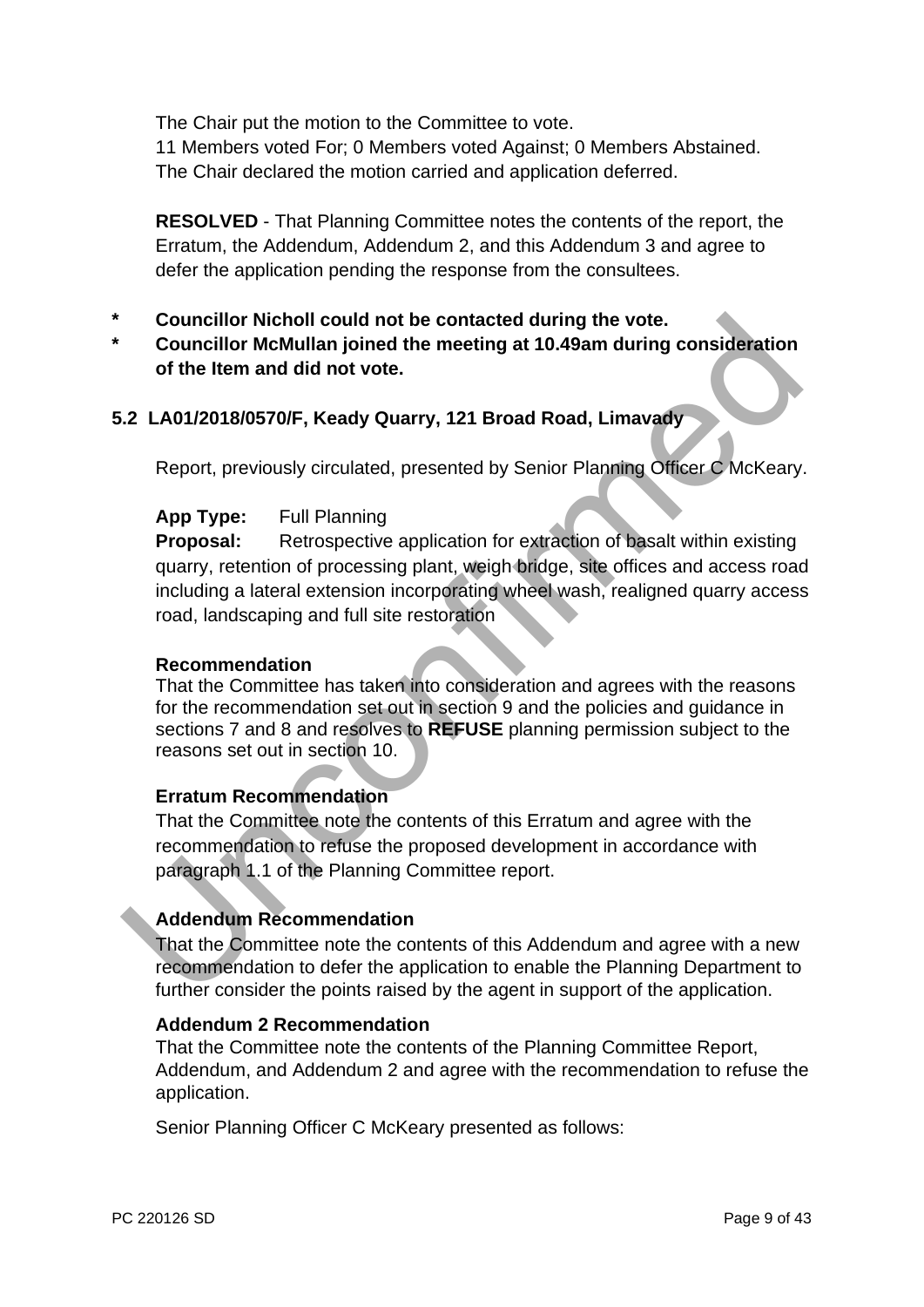- This is item 5.2 application reference LA01/2018/0570/F for retention of existing quarry works and proposed quarrying. (Slide)
- Keady Quarry is located on Keady Mountain, north east of Limavady and the site falls within the Binevenagh AONB. The nearest main road is the Broad Road which is the A37 between Coleraine and Limavady. (Slide)
- This application is the subject of a report and 2 addenda and was previously presented at the August 2021 Committee Meeting.

## **Introduction**

- This is a major application due to the size of the site. The applicant has submitted a Proposal of Application Notice and has carried out the subsequent community consultation process. A voluntary Environmental Statement was also submitted along with application meaning that an EIA Determination was not required.
- The detailed proposal is for the "Retrospective application for extraction of basalt within existing quarry, retention of processing plant, weigh bridge, site offices and access road including a lateral extension incorporating wheel wash, realigned quarry access road, landscaping and full site restoration" at Keady Quarry, 121 Broad Road, Limavady."
- The site life expectancy is 5 years for extraction carried out in the 3 phases as shown on the map, followed by 1-2 years for restoration.

Synopsis of Report

- Minerals development is dealt with under the retained policies within the Planning Strategy for Rural Northern Ireland and there is a presumption in favour of expansion of existing quarries. (Slide)
- In this case there is a historical approval from 1979 shown on the map. At some point after this date, quarrying commenced to the East and outside this approval without the required planning permission making it unauthorised EIA development. This application seeks to regularise this. There is also an element of proposed works to the quarry which will further extend to the East as shown in the slide. First during the same and the same of the same of the same of the same of the same of the same and the subsequent control and the subsequent control and the subsequent control of the same of the subsequent control of the s
	- Current case law only permits the approval of unauthorised EIA development such as this in exceptional circumstances. In this case the Planning Department has accepted that the development is exceptional, and that the developer has not gained an unfair advantage and/or been unfairly able to circumvent EU Law, therefore meeting the circumstances outlined in the caselaw.
	- The application has met all the required planning policies regarding natural heritage, archaeology, impact on hydrology and hydrogeological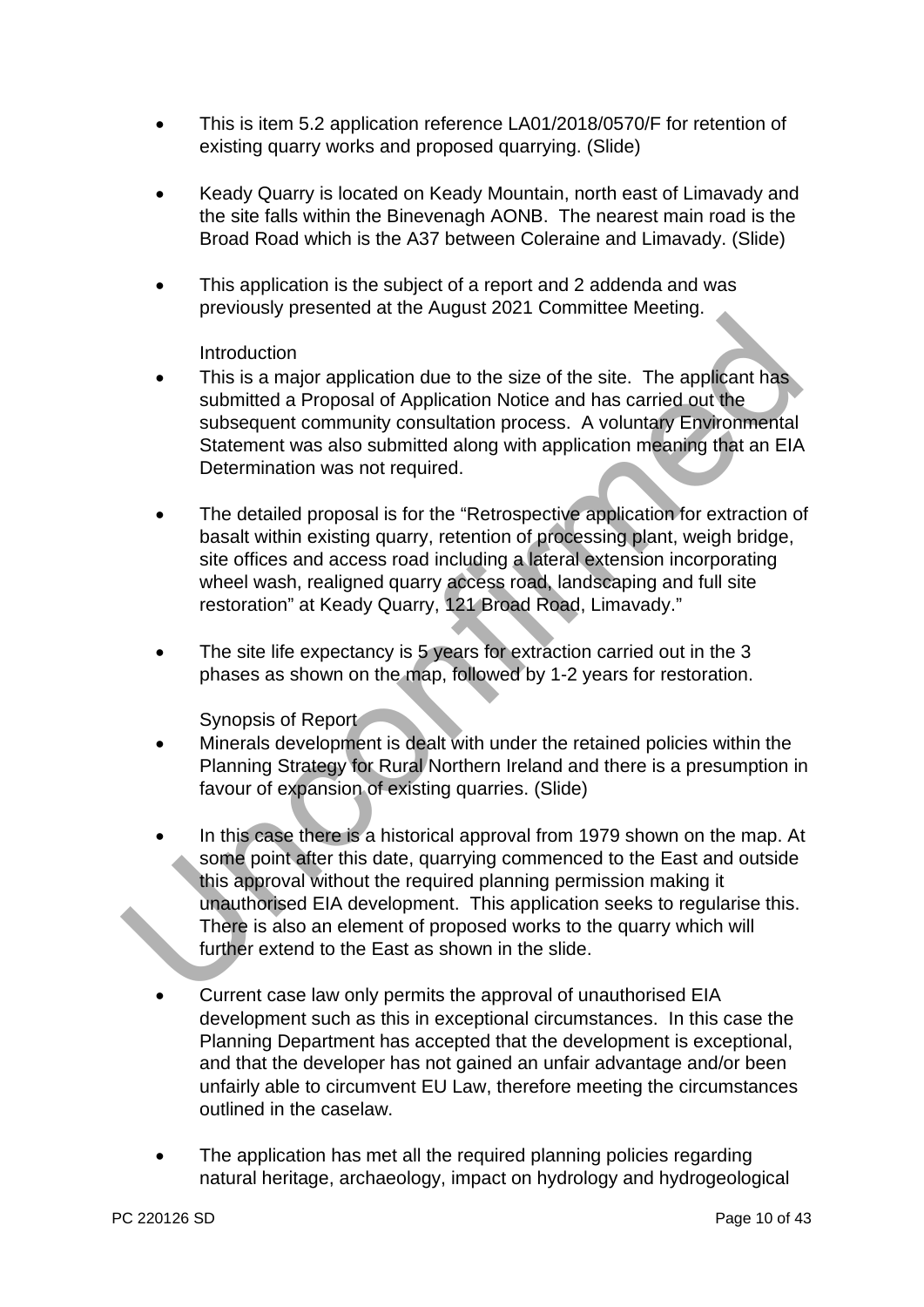links and flooding. The consultees were content subject to conditions recommended and no reasons for refusal were supplied.

Visual amenity

- (Slide) The proposal is not located on the escarpment summit (which is one of the key landscape characteristics of the AONB) but rather is down slope from the profile of Keady Mountain. This lower central part of the escarpment of Binevenagh Ridge is less sensitive than the more prominent Northern and Southern sections.
- It should be noted that Keady Quarry existed before the current Binevenagh AONB designation in 2006 and before the one that preceded it which was the North Derry AONB designated in 1966. Therefore this quarry has always been an accepted part of the AONB landscape.
- Views of the quarry are possible from a long range views due to the elevated landscape from Bolea Road, Gortcarn Road, Ringsend Road, Drumalief Road, Ballyavelin Road, Drumsurn Road, Terrydoo Road, Edenmore Road, and Windyhill Road where the impact is slight to moderate. The most significant views are when passing on the Broad Road from Limavady to Coleraine. For context, the view from Ringsend Road is included which is where the proposed access to the quarry is located. (Slide) It should be noted that Keady Quarry existed before the current<br>
It should be noted that Keady Quarry existed before the current<br>
Einevenagh AONB designation in 2006 and before the one that preceded<br>
it which was the North
	- The proposal for the extension of the quarry is to the East which is uphill from the existing quarry but does not extend to the summit of the hill which is approximately a further 50m higher. The higher landmass behind the quarry face would still be discernible and the overall character of the area would be retained. Therefore any visual impact is acceptable.
	- Environmental Health, the Health & Safety Executive NI, the Drinking Water Inspectorate and the Industrial Pollution and Radiochemical Inspectorate were all consulted and were content subject to conditions that the impact on health and safety and on neighbouring amenity was acceptable.
		- The economic benefit put forward by the applicant is limited and indicates that there will be 9 full time employees with up to 4 more employed on a seasonal basis. This is in addition to the commercial rates that would be paid to the Borough.
	- Waste management is governed by the Planning (Management of Waste from Extractive Industries) Regulations (NI) 2015 which set out specific requirements on operators of quarries for the management of waste produced by them. It states that planning permission shall not be granted unless a waste management plan has been submitted. The waste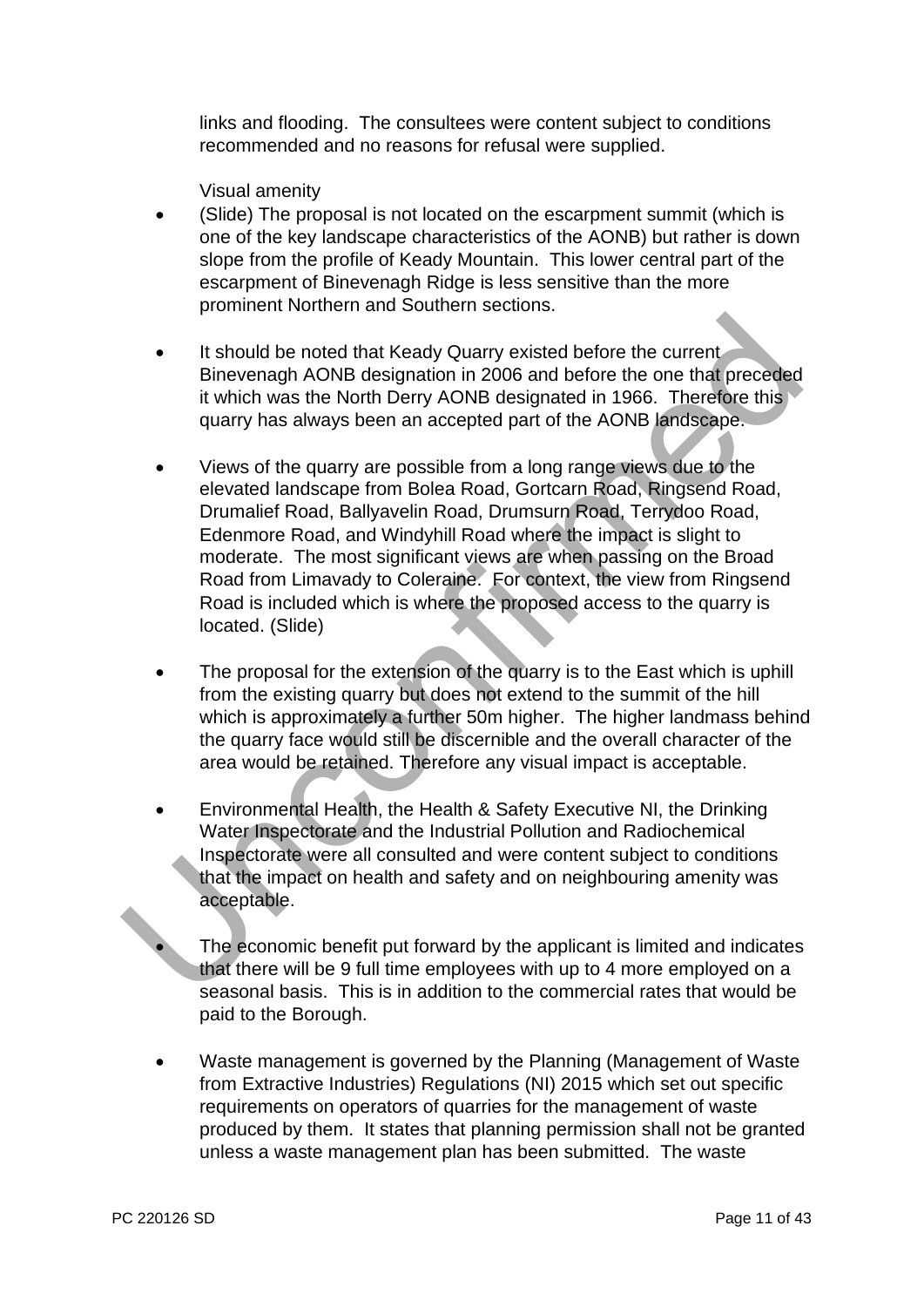management plan submitted was considered to be acceptable by the statutory consultee.

 In the restoration plan, it is proposed that at the end of phase 3 the quarry faces will be retained and the quarry floor will be allowed to naturally regenerate. The benches created by quarrying will be slightly graded using overburden to create new landforms. The quarry will have a mix of natural regeneration, open mosaic habitat, and scrub with hedging at the entrance to the quarry faces. The Environmental Management Plan lays out how the retained habitats will be protected during extraction; how continued management is undertaken post restoration and how the results are monitored to allow management revisions as necessary. This monitoring will be undertaken for the first 5 years after restoration.

#### Access & Fall-back

- While the access from the quarry onto the Keady Road is satisfactory, the applicant is not able to achieve the required standards for the access onto Ringsend Road which is where they propose to exclusively enter and exit the site. DfI Roads consider that the access onto Ringsend Road as it stands is substandard and no improvements are proposed within the application. DfI Roads have advised that 3rd party lands are required to achieve the standards and have recommended refusal as it would prejudice the safety and convenience of road users. (Slide) out how the retained habitats will be protected during extraction, how<br>continued management is undertaken post restoration and how the result<br>are monitored to allow management revisions as necessary. This<br>monitoring will
	- The applicant does not accept that they need to meet the standards required by Roads due to their fall-back position. The fall-back position is based on the 1979 approval and that the applicant considers that they can continue to quarry and use the access without improvements. However, the Planning Department does not agree that the fall-back position is anything greater than theoretical.
	- The applicant has not demonstrated that the reserves are not exhausted or obtainable and the Planning Department is also mindful that a large part of the lands within the 1979 approval are now taken up by internal road arrangements. It appears that this approval now only exists in theory and that the quarry could not really operate using only the lands and reserves within this approval. This means that as there is no fall-back that the current Roads standards can be applied.
	- There were 152 objections to the application and no letters of support. Consideration of objections is set out in the planning Committee report.

#### Addendum

 Between the submission of the papers to the Committee and the Committee meeting on 25 August 2021, the agent made a further submission. This comprised some of the points raised in the Planning Committee Report relating to the fall-back position, technical details about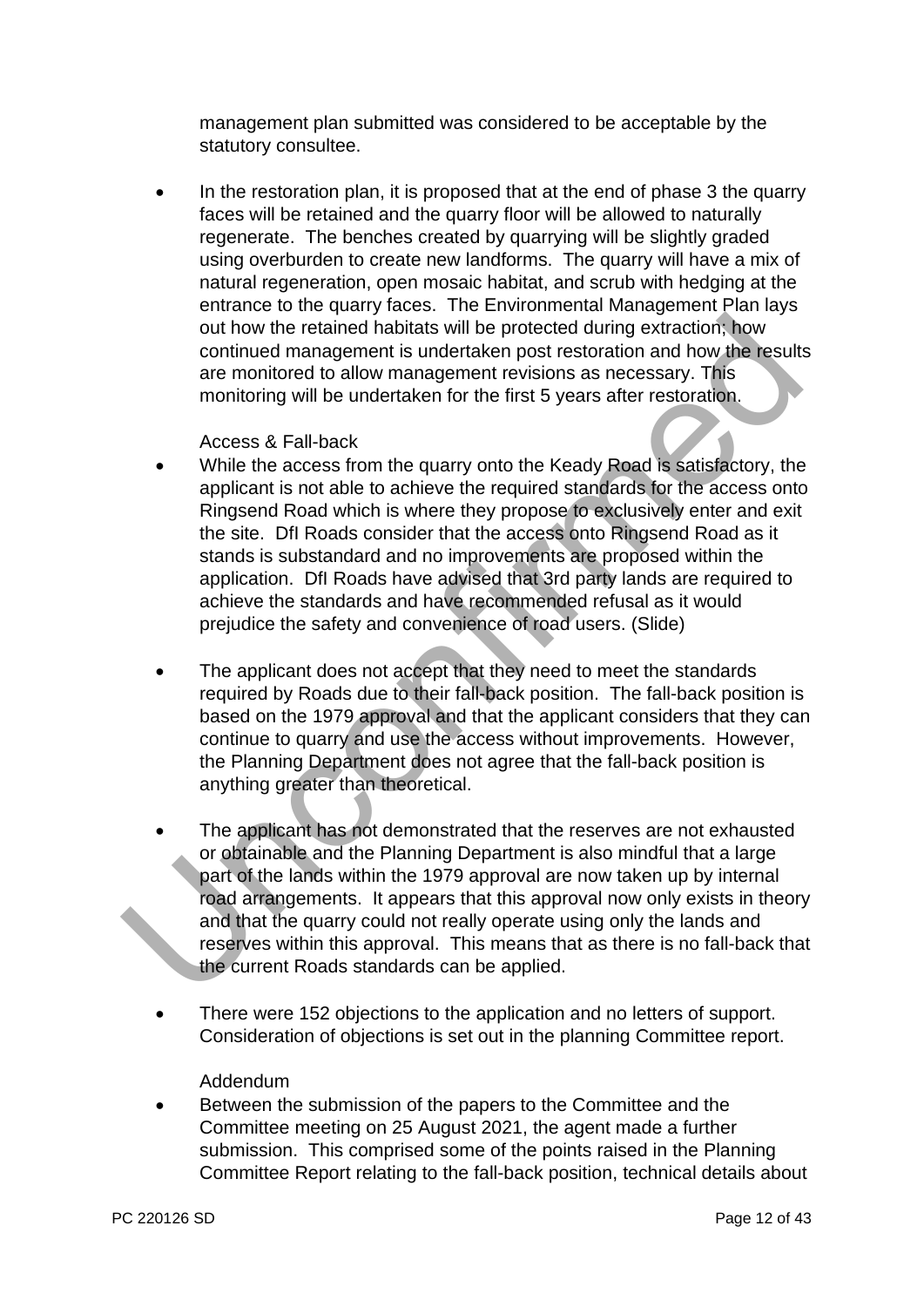obtaining the remaining reserves within the 1979 approved quarry, and application of Policy AMP 2 of PPS 3 Access Movement and Parking.

- At the 25 August 2021 Planning Committee meeting, the Committee resolved to defer the application to further consider the points raised by the agent in support of the application.
- On 27 August 2021, the Planning Department wrote to the agent seeking details of the case law referred to in their submission. The Planning Department also advised that if the applicant sought to depend on the fallback position and a lawful commencement of the 1979 quarry permission, submission of an application for a Certificate of Lawful Development (CLUD) was required.
- Further to exchanges with the Planning Department in the intervening months, on 22 December 2021 the Agent submitted further information contending a lawful start on the 1979 quarry approval. However, this was not submitted in the form of the required CLUD application. Planning case law, specifically Saxby v Secretary of State for the Environment, Transport and Regions and Westminster City Council 1998 EWHC Admin 462, which makes it clear that the appropriate mechanism to demonstrate lawfulness is submission of a lawful development application (CLUD).
- The Planning Department advised the agent on 29 December 2021 that the information provided was not in the form of a CLUD application as required and that this matter could not be considered as part of the current planning application. The agent was given until the 12 January 2022 to advise their client of the Council's position and to respond accordingly.
- On 11 January 2022 the Agent confirmed that no CLUD application would be submitted. The Agent questions why a CLUD is required given that the 1979 planning permission (B/1978/0124/F) exists on the site. They specify the number of quarries in the Borough and query whether each operator will be asked to submit a CLUD application to ensure the lawfulness of their operations. They state the cost of a CLUD application and underline the low threshold that constitutes development within the minerals sector. In addition, they question whether the Council would issue an enforcement notice if extraction was to take place within the area approved by the 1979 permission. They make clear their intention to appeal any refusal of planning permission and apply for costs. Department also advised that if the application to depend on the fall<br>behavior and a lawful commencement of the 1979 quarry permission<br>sck position and a lawful commencement of the 1979 quarry permission<br>(CLUD) was require
	- Notwithstanding the position in the Saxby case law, they argue that it is not necessary for the Council to issue a formal decision on this matter. They add that the applicant is willing to "surrender" their existing planning permission (Ref: B/1978/0124/F) if planning permission is granted for this application. They refer to R v Secretary of State for the Environment ex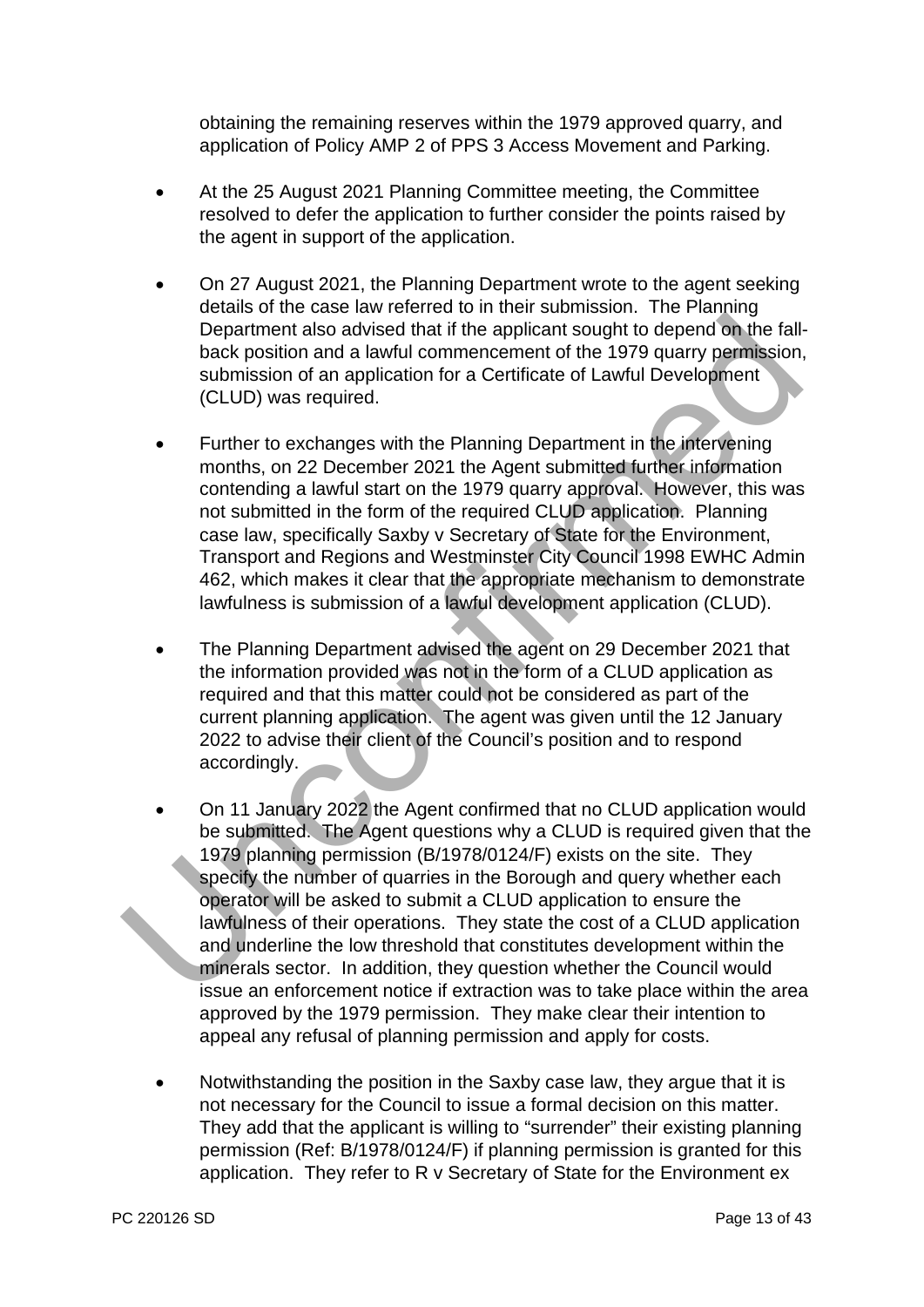parte P F Ahern which refers to the assessment of implications for impact on the environment relative to those to which the site might be put if the proposed development were refused. They argue that the proposed development offers improved amenity and landscape impacts relative to the former permission Ref: B/1978/0124/F, aligning the site with modern day conditions and current environmental standards.

- As set out in Paragraph 8.14 of the Planning Committee Report, the majority of the existing quarry exists outside the red line (approved area) of the Ref: B/1978/0124/F approval. This casts doubt on whether the Ref: B/1978/0124/F approval was ever lawfully implemented or whether it could be meaningfully surrendered as suggested by the applicant.
- To reconcile this matter, submission of a CLUD application is required. This would allow it to be clearly established whether or not there is a fallback position regarding use of Keady Road for quarry operations. If circumstances were similar to other minerals proposals, it is likely that the Planning Department would take the same approach.
- It is recognised that a modern quarry approval is likely to offer greater environmental safeguards relative to that approved by Ref: B/1978/0124/F. However, without a CLUD, the lawfulness of that development cannot be conclusively presumed. Whether enforcement action is warranted for quarry operations is a matter separate from assessment of the current application.
- Therefore, a fall-back position has not been demonstrated to allow for assessment as a material consideration. Accordingly, there is no change in the Planning Department's recommendation.
- The recommendation to the Committee is to note the contents of the Planning Committee Report, Addendum, and Addendum 2 and agree with the recommendation to refuse the application. The refusal reason is because the visibility splays and forward sight distances proposed do not meet the required standards and would prejudice the safety and convenience of road users. of the Ref. B/1978/0124/F approval. This casts doubt on whether the Ref and the Ref. B/1978/0124/F approval. This casts doubt on whether the Ref and the Ref and the Ref and the could be meaningfully surrendered as suggeste

No questions were put to the Senior Planning Officer.

The Chair undertook a roll call of registered speakers and sought to clarify the 5 minute speaking timeframe amongst the speakers.

- T Beattie addressed Committee in support of the application:
- The application submitted in May 2018, 4 years ago;
- Accept all but standard of visibility splays, cannot provide upgrade beyond access.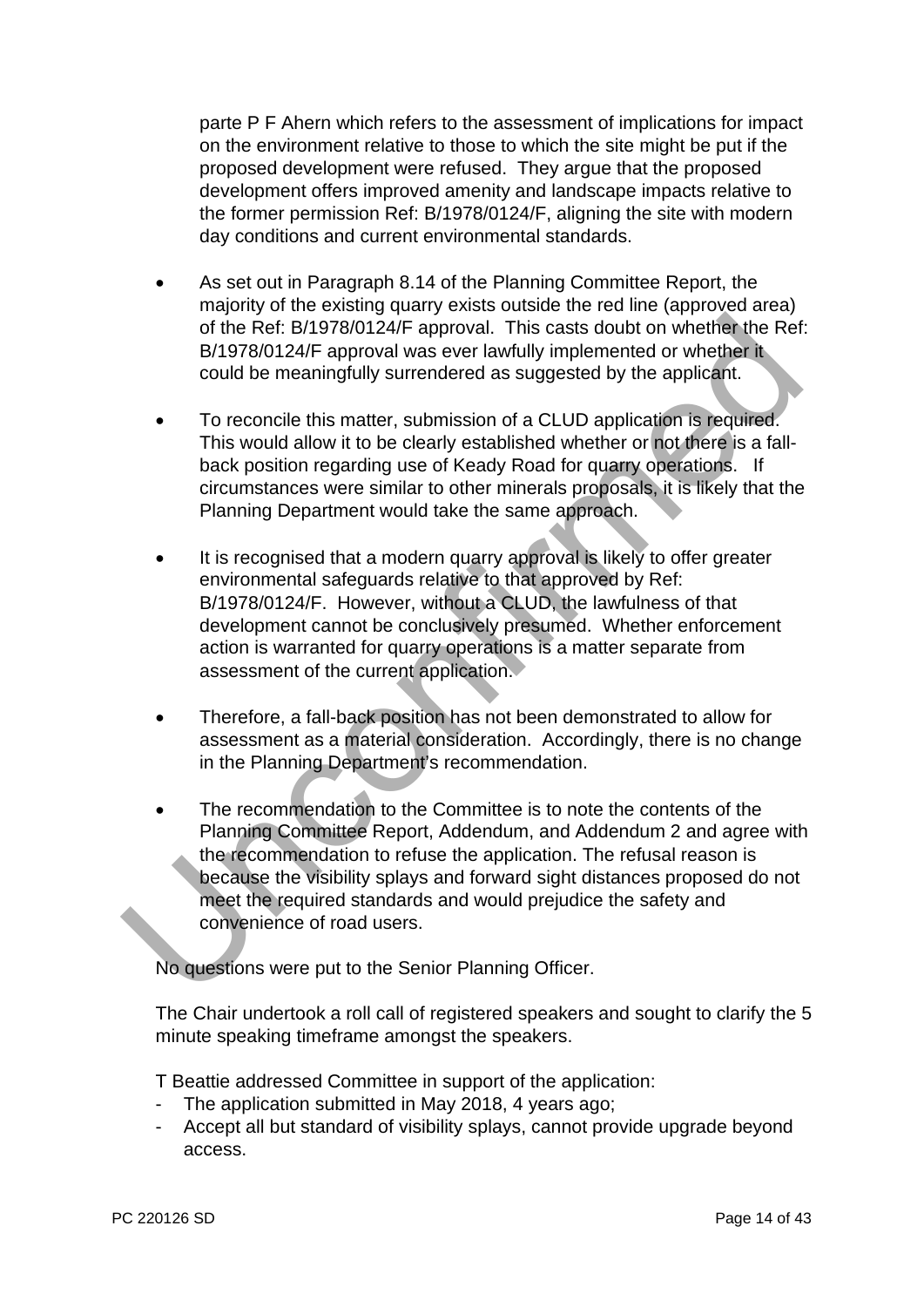- OS Map dated 1830, shows the Road junction has existed for two-hundred years;
- 160m splay to the East achieved, visibility on the West, Keady Road is available and achieved for drivers;
- The 200mm crest in the road at the East junction prevents drivers seeing but does not prevent drivers seeing other drivers but does not prevent them seeing cars; DfI have stated drivers are unable to see if someone is lying on the road;
- HGV drivers sit higher and can see over the crest;
- The Fall-back position; DfI state if a lawful fall-back exists then upgrade to the junction would not be requested;
- Very minor works all that would be required and can provide a sworn affidavit;
- Extraction not open to enforcement;
- Planning Department will not take into account fall-back position unless a CLUD is submitted with an application fee of around £21,000. The Quarry is already permitted to use the existing access;
- There is no detrimental highway impact;
- Full site restoration will be provided;
- Small visibility impact;
- Greater separation distance to neighbouring dwellings;
- T Beattie advised of the speakers in attendance and available for specific questions; J Hurlstone who specialises in highway advice.

In response to questions T Beattie clarified the existing quarry benefits from using either junction. This application proposes using Ringsend junction only as it has better visibility than Broad Road.

In response to questions J Hurlstone advised

- Ringsend Road has better visibility than Broad Road,
- Dealing with a landowner to improve visibility splays at Ringsend Road but this fell through. The existing junction better than Broad Road in the interests of highway safety. DfI Roads advise this is intensifying the junction and the visibility is sub-standard as Trunk Road standards apply. These are visibility 1.05m above road level and 2m to an object. HGV drivers are able to see down to the object height of 10 inches. There has been no bearing on the ability to see vehicles. The Design Standard between divers can be achieved for drivers to see each other. The crest is 8inches high and does not stop seeing each other, and only losing the bottom part of the car rather than the whole car. J Hurlston stated he was at a loss as to why DfI Roads object which they consider to be nonsensical. The Fall-back position; Dfl state if a lawful fall-back exists then upgrade to<br>the junction would not be requested;<br>Very minor works all that would be required and can provide a sworn<br>affidavit;<br>Extraction not open to enfo
	- The operator can use the both accesses but the Broad road access has worse visibility; this is a far safer access. DfI Roads concerns has nothing to do with the safety of the access; it has something that has no bearing on highway safety.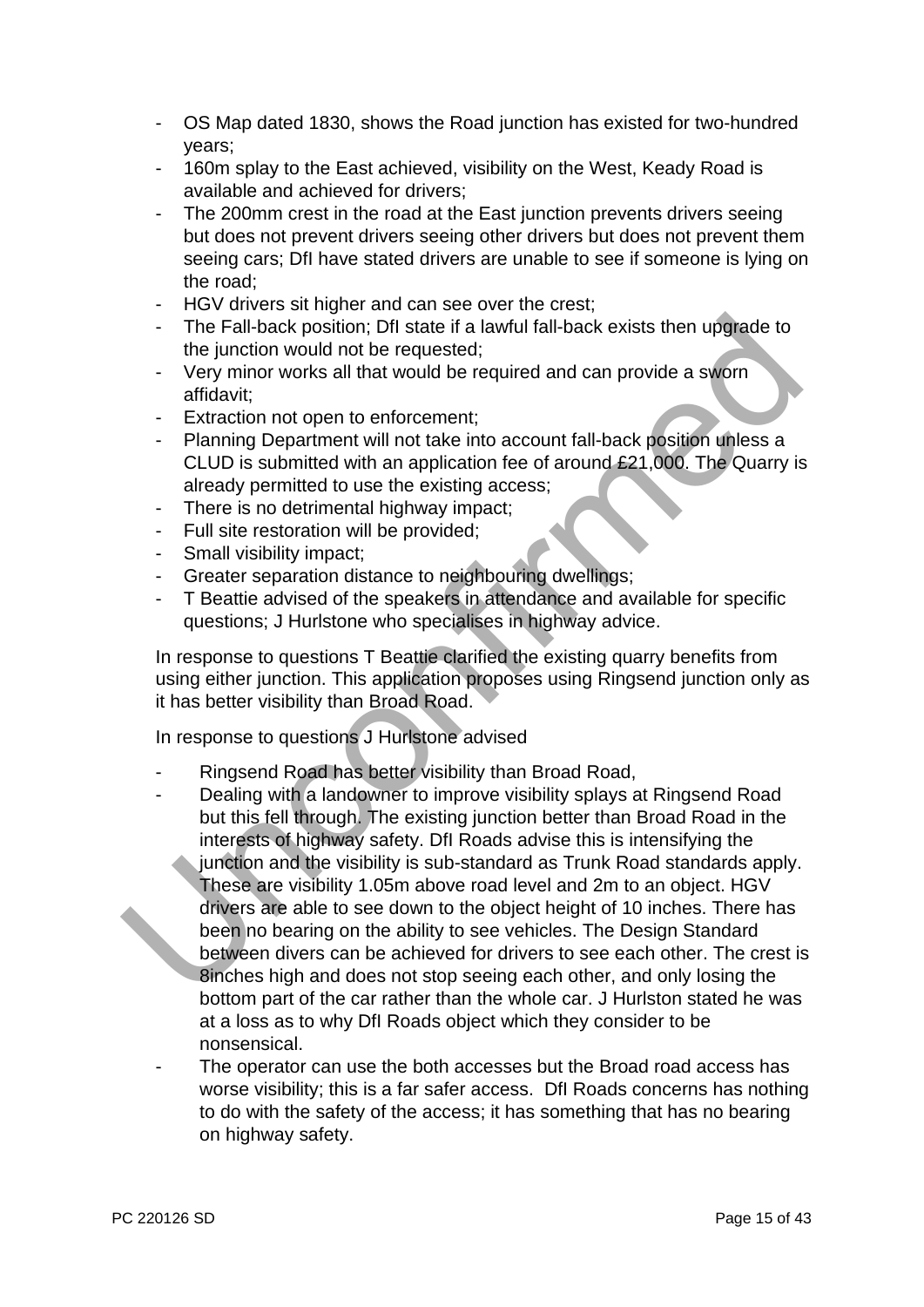The Chair invited A Gillan, DfI Roads to address Committee. A Gillan stated the Design Manual for Roads and Bridges referred to by the speaker J Hurlstone, applied to all roads. He advised relaxing DCAN 15 was for access rather than road junctions and quoted from the document. The site visibility splays to the junction at Keady Road/ Ringsend Road require third party land. The forward sight distance is restricted by the summit in the road. Full stopping distance is not available because of the crest, and stated serious concerns with visibility splays and forward sight distance with the intensified use of the substandard access on a busy, fast stretch of the road with a history of accidents. The Broad Road does have difficulties as well with forward sight distance but the proposal is only to use Ringsend Road.

In response to questions, A Gillan clarified there are two issues visibility splays are not achieved and vertical alignment of the road obscuring forward site distance. The standards are clear that the full envelope of visibility is required with no obstruction. Normal access assessment as DCAN 15. The Ringsend / Keady Road junction is assessed under the Design Manual for Roads and Bridges and a different document. The visibility splays 2.4m x 160m required and 2.4m x 60m west, 2.4m x 40m east are what exist, considerably less than the standard required. Road does have difficulties as well with forward sight distance but the proposal<br>
is only to use Ringsend Road.<br>
In response to questions, A Gillan clarified there are two issues visibility splays<br>
are not achieved and ve

In response to questions, Senior Planning Officer clarified the location of the Broad Road and Ringsend Road. Referring to paragraph 8.66 of the Planning Committee report clarified both roads are currently used and in the event of an approval of this application, access would be only onto Ringsend Road and the other access onto Broad Road closed.

Proposed by Councillor Nicholl Seconded by Alderman Baird

- That Planning Committee defer LA01/2018/0570/F, Keady Quarry, 121 Broad Road, Limavady and hold a Site Visit, to look at the site around the concerns mentioned; it would be useful having now heard the technical evidence, it is difficult to appreciate the visibility at the junction.

The Chair put the motion to the Committee to vote.

13 members voted For; 0 Members voted Against; 0 Members Abstained. The Chair declared the motion carried unanimously and application deferred for a Site Visit.

**RESOLVED**- That Planning Committee defer LA01/2018/0570/F, Keady Quarry, 121 Broad Road, Limavady and hold a Site Visit, to look at the site around the concerns mentioned; it would be useful having now heard the technical evidence, it is difficult to appreciate the visibility at the junction.

- **\* Alderman Finlay arrived in The Chamber at 11.30am and did not vote on the application.**
- **\* The Chair declared a recess at 11.41am.**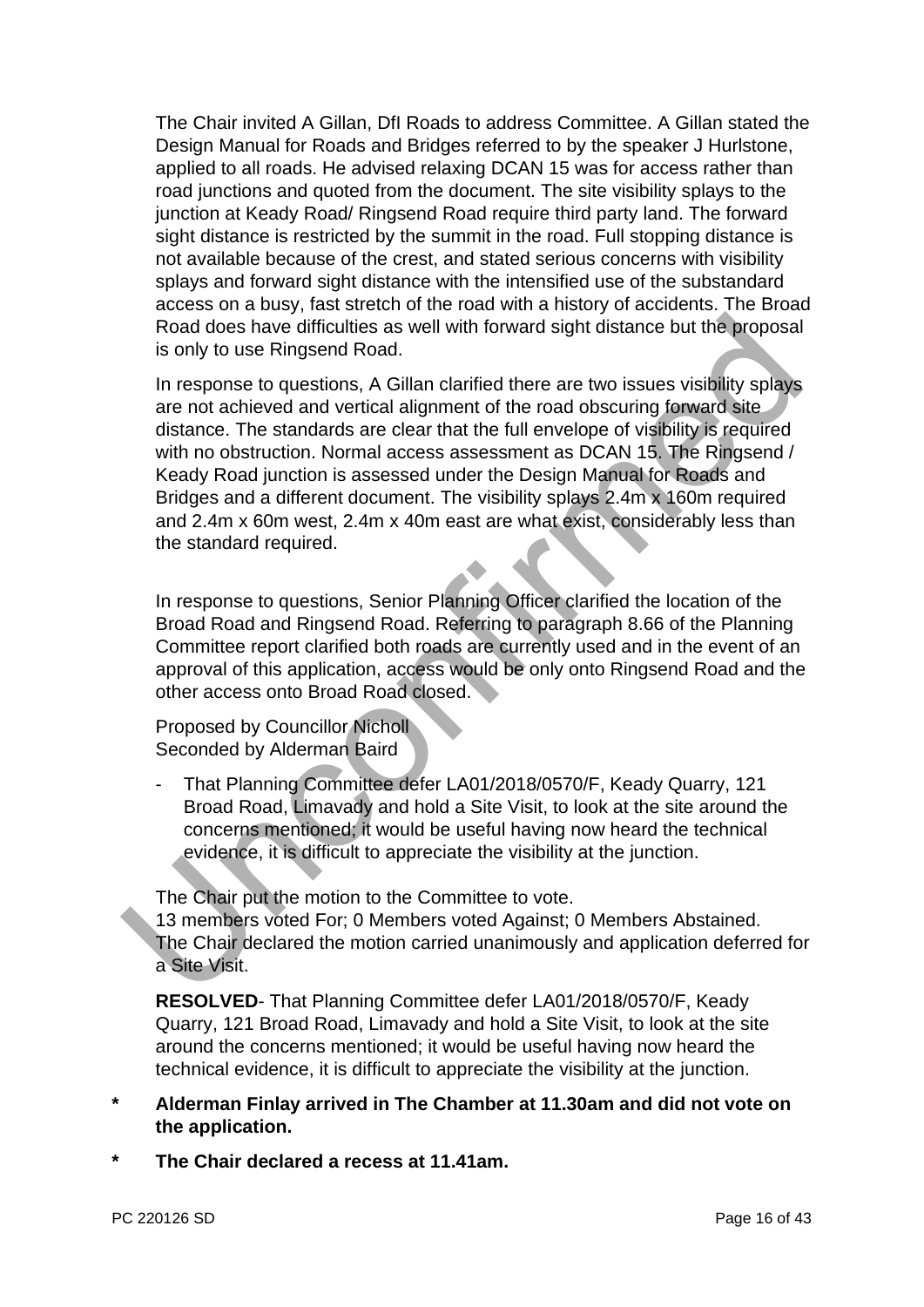The meeting reconvened at 11.57am.

The Head of Planning undertook a roll call of Planning Committee Members.

# **5.3 LA01/2021/0113/F, Council Multi-Use Games Area, Junction of Fivey Road & Main Street, Stranocum, Ballymoney**

Report, previously circulated, presented by Senior Planning Officer M Wilson.

# **App Type:** Full

**Proposal:** Installation of 6no. 6m floodlighting columns to illuminate the existing M.U.G.A., along with 3no. 5.1m pathway lighting columns

## **Recommendation**

That the Committee has taken into consideration and agrees with the reasons for the recommendation set out in section 9 and the policies, guidance, and consideration in sections 7 and 8 and resolves to **APPROVE** planning permission subject to the conditions set out in section 10.

Senior Planning Officer M Wilson presented as follows:

- Full planning permission is sought for the installation of 6 no. 6m floodlighting columns to illuminate the existing M.U.G.A. along with 3 no. 5.1m pathway lighting columns.
- This is a Local application and is being presented to the Planning Committee on the basis that the Council is the applicant. Planning Committee report previously circulated.
- The site is located within the development limit of Stranocum as defined in the Northern Area Plan 2016.
- The location plan of the site in Stranocum, on the junction of Fivey Rd, Main St./Kirk Road. The MUGA is surrounded by trees with limited views from surrounding vantage points due to the screening. Slide showing the site looking from Fivey Rd which is sited behind the trees and (Slide) a view from Main Street. App Type:<br>
Froposal: Installation of 6no. 6m floodlighting columns to illuminate the<br>
existing M.U.G.A., along with 3no. 5.1m pathway lighting columns<br>
Recommendation<br>
That the Commendation is equivalent and agrees with th
	- (Slide) A view of the MUGA.
	- The floodlighting columns will be located at intervals around the perimeter of the playing field. Two of the 5.1m lighting columns are positioned 15m apart on the east side of the walkway with the other one being located on the west side of the walkway, closer to the entrance of the MUGA.
	- When assessed against policy OS 7, it is decided that there will be no unacceptable impact on the amenities of people living nearby, there will be no adverse impact on the visual amenity or character of the locality and the proposal will not prejudice public safety. Environmental Health raises no objection.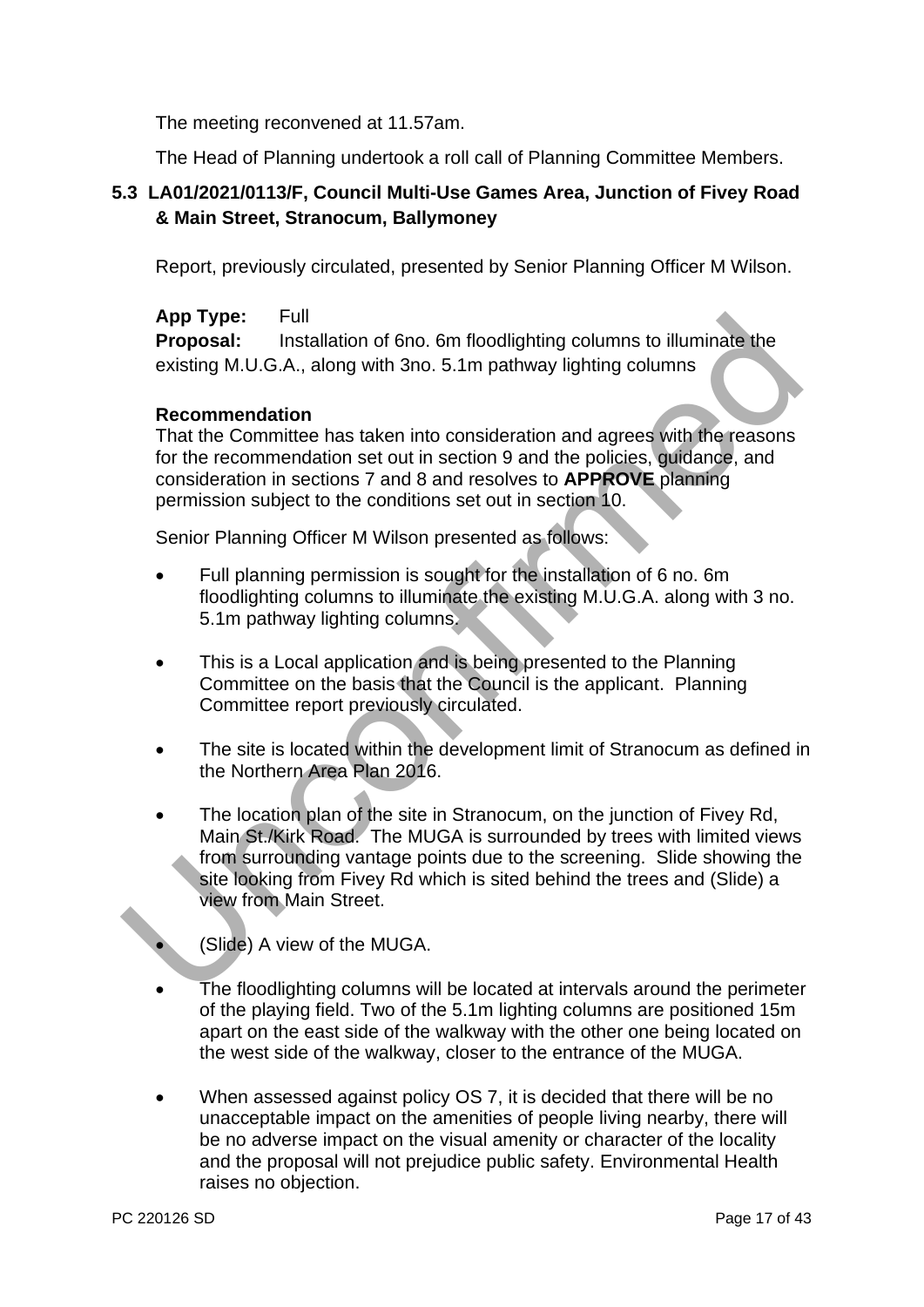- Given the proximity of the lighting columns to the trees a bat roost potential survey was carried out and NIEA has no objection subject to the imposition of conditions as set out in the report.
- The proposal complies with all relevant planning policies including the Northern Area Plan, SPPS, and PPS 2, PPS 6 & PPS 8.
- (Slide) An illustration of the lighting columns.
- No objections were received for this proposal.
- Consultations were issued to the following consultees and no objections were raised:
	- o Environmental Health
	- o DFI Rivers
	- o NIEA
	- o HED
	- o NIE
- Approval is recommended.

In response to questions, Senior Planning Officer clarified the neighbours consulted; the lighting conditioned, maximum luminous pre and post curfew and was low.

Proposed by Alderman Baird Seconded by Alderman Boyle

That the Committee has taken into consideration and agrees with the reasons for the recommendation set out in section 9 and the policies, guidance, and consideration in sections 7 and 8 and resolves to **APPROVE** planning permission subject to the conditions set out in section 10. • No objections were received for this proposal.<br>
• Consultations were issued to the following consultees and no objections<br>
• Environmental Health<br>
• DET Rivers<br>
• DET Rivers<br>
• OF Rivers<br>
• OF Rivers<br>
• OF Rivers<br>
• OF

The Chair put the motion to the Committee to vote. 12 Members voted For; 0 Members voted Against; 1 Member Abstained. The Chair declared the motion carried and application approved.

**RESOLVED** - That the Committee has taken into consideration and agrees with the reasons for the recommendation set out in section 9 and the policies, guidance, and consideration in sections 7 and 8 and resolves to **APPROVE** planning permission subject to the conditions set out in section 10.

Councillor McGurk advised she had missed some of the Item and had therefore abstained during the vote.

- **\* Councillor McMullan could not be contacted during the vote.**
- **\* Alderman McKeown arrived in The Chamber, having been in attendance remotely prior**.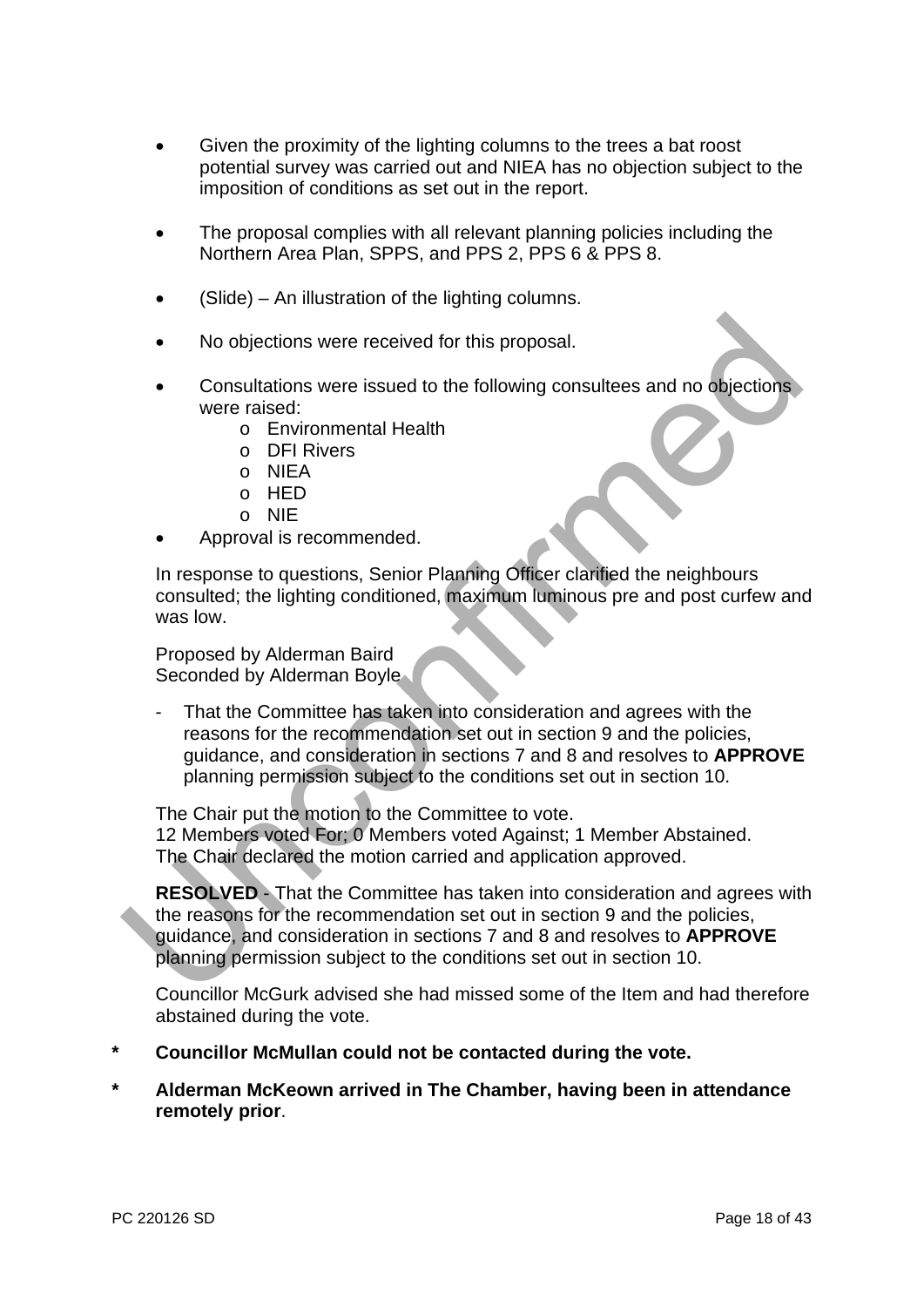## **5.4 LA01/2019/0629/O, Land at 29 Drumavoley Road, Ballycastle**

Report, previously circulated, presented by Senior Planning Officer J McMath.

| <b>App Type:</b> | <b>Outline Planning</b>       |
|------------------|-------------------------------|
| <b>D</b> 1.      | Otto fou as side attal decode |

#### **Proposal:** Site for residential development

## **Recommendation**

That the Committee has taken into consideration and agrees with the reasons for the recommendation set out in section 9 and the policies and guidance in sections 7 and 8 and resolves to **APPROVE** full planning permission subject to the conditions set out in section 10.

#### **Erratum Recommendation**

That the Committee note the contents of this Erratum and agree with the recommendation to approve the proposed development in accordance with paragraph 1.1 of the Planning Committee report.

#### **Addendum Recommendation**

That the Committee note the contents of this Addendum and agree with the recommendation to approve the application in accordance with Paragraph 1.1 of the Planning Committee report.

Senior Planning Officer J McMath presented as follows:

- (Slide) Planning Application LA01/2019/0629. This is an outline application for a proposed residential development at 29 Drumavoley Road, Ballycastle.
- There is an Erratum to accompany planning papers previously circulated.
- (Slide) The red line boundary of the site. The site is located on the edge of the Settlement Development Limit of Ballycastle. The site extents to approximately 0.68 hectares and currently comprises a 2 storey detached dwelling and garage. That the Commendation set out in section 9 and the ploties and guidance in<br>to the recommendation set out in section 9 and the policies and guidance in<br>sections 7 and 8 and resolves to **APPROVE** full planning permission sub
	- (Slide) AONB and southern most section of site in LLA as designated in Northern Area Plan 2016.
	- (Slide) The indicative site layout plan. It is proposed that the existing dwelling and garage will be demolished, with five new detached dwellings being constructed and accessed via a private internal roadway which will continue from the existing avenue currently serving the site. The application has been considered acceptable taking into account relevant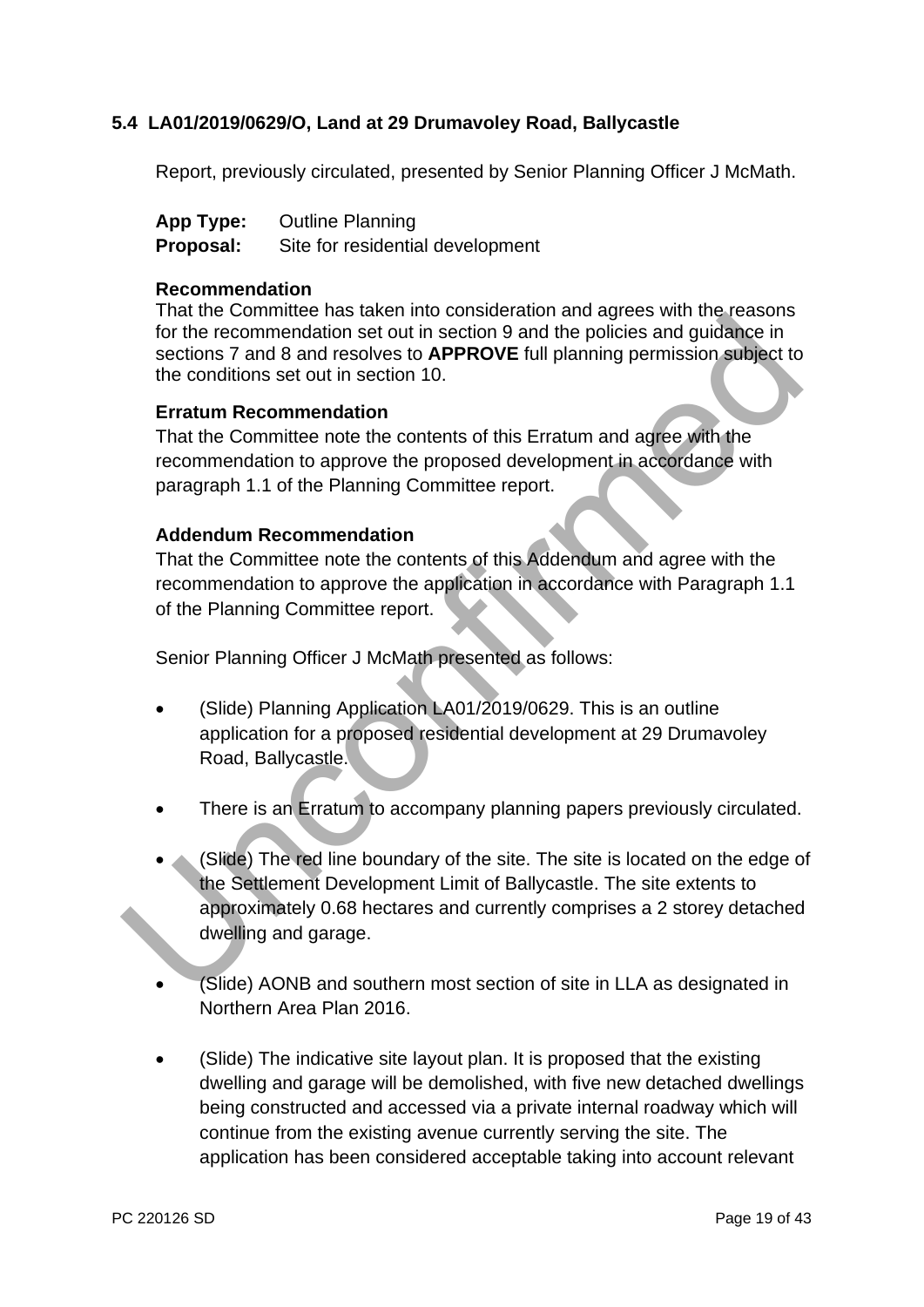planning policies including the Northern Area Plan 2016, PPS 7, Creating Places; detailed assessment is set out in the Planning Committee report.

- The illustrative plan indicates the development will consist of a mix of 1 and a half and 2 storey dwellings and adheres to the building line established by existing adjacent dwellings. The existing planting around the site will be retained where possible together with a proposed scheme of additional planting.
- The site is located within an established residential area with a mix of house types. Being on the edge of the settlement limits of Ballycastle, the surrounding area is semi-rural in character. The lands to the north and east are dominated by residential development, with agricultural land to the south and west.
- (Slide) There have been 17 objections received from 6 separate properties within Drumavoley Grange which abuts the northern and eastern boundaries of the site. Issues raised include privacy, drainage, loss of light, overshadowing, ground stability, density, loss of vegetation, impact on protected species and substandard access.
- (Slide) The indicative layout and these sectional drawings show how the proposed 5 dwellings would relate to the existing residential development surrounding the site. There is adequate separation distance between adjoining properties on Drumavoley Grange which would alleviate concerns in relation to overlooking, privacy, overshadowing or dominance. The site sits at a higher level than the properties on Drumavoley Grange and also slopes in a south easterly direction. Density equates to 8 per hectare which is comparable. • The site is located within an established residential area with a mix of<br>
house types. Being on the edge of the settlement limits of Ballycastle, the<br>
surrounding area is semi-rural in character. The lands to the north a
	- A tree survey has been submitted for the site indicating the level of tree retention and removal. The majority of the more visually significant stands of trees along the south-western external boundary of the site remain largely unaffected by the development and will continue to function as a screen and provide enclosure to the site at this location. They will also help to assimilate and soften its impact on the surrounding countryside. The proposal also includes new landscaping.
	- The site is not located within an area of flooding. A public surface water sewer is located within 20m of the site. As this is an outline application full drainage details have not been submitted for consideration at this stage. A further condition in addition to those in the report shall be added if approved by Committee requiring drainage details at Reserved Matters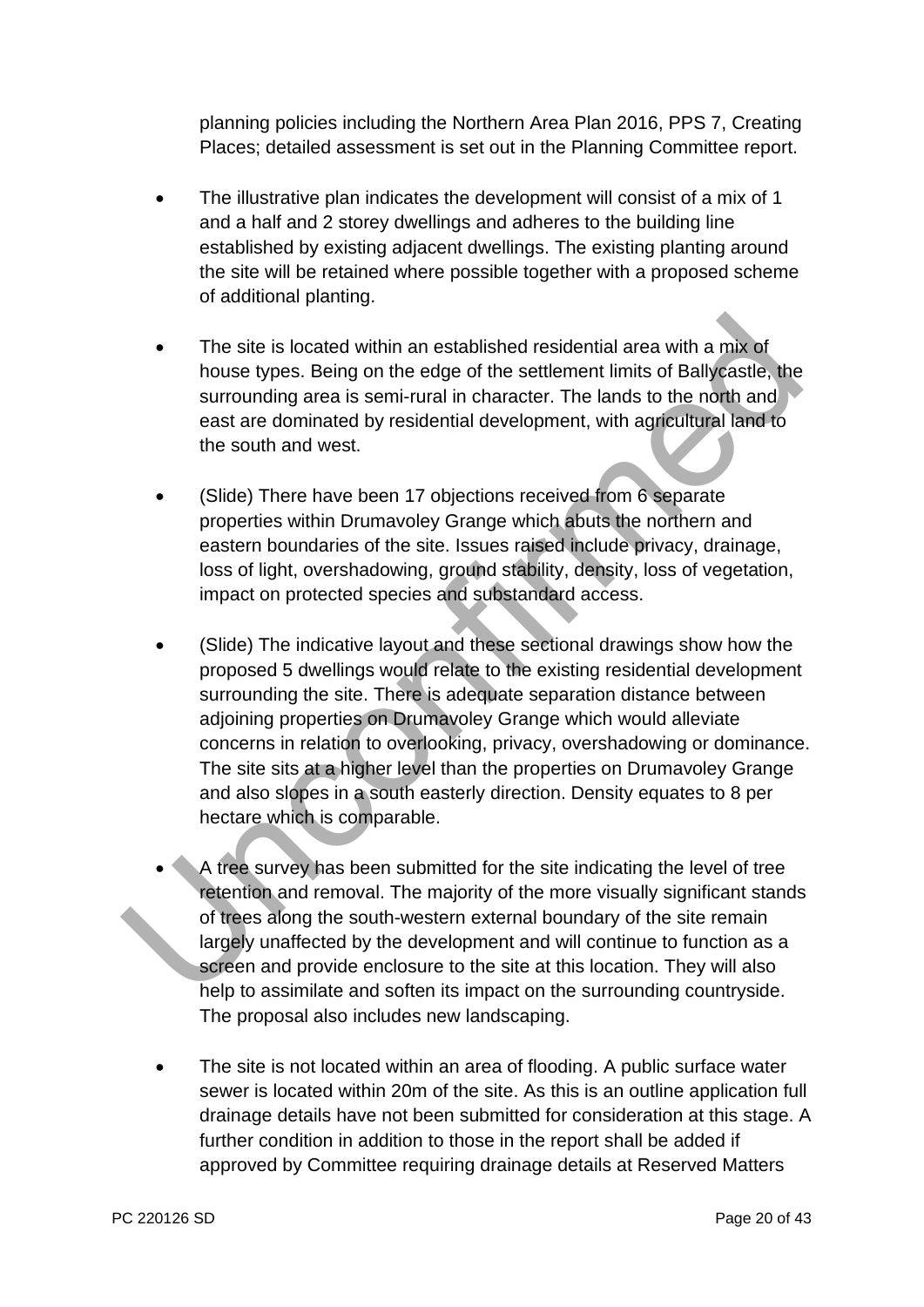- Some photographs of the site and surrounding area.
- (Slide) Existing access is off the Drumavoley Rd. The site will utilise this existing access. DfI Roads have considered the proposal and representations and have no objection. The access complies with Policy.
- (Slide) The existing dwelling on site.
- (Slide) A view from the rear of the site looking towards the rear of properties along Drumavoley Grange.
- (Slide) A much longer distant view of the site across from Glenshesk Road. Proposed Site 1 is located within the Glenshesk LLPA which extends further south of the site and east towards the Glenshesk River. The LLPA designation defines the distinguishing feature of this LLPA as the sloping banks of the Glenshesk River which define the south eastern approaches to Ballycastle. The site incorporates a small portion of the larger LLPA and sits on the upper slopes of the Glenshesk River Valley approximately 260m to the west of the River with intervening residential development and mature vegetation. Given the separation distance from the river, the existing natural screening of this plot, previous planning histories it is determined that the proposal will not create any adverse impacts on the distinguishing features of the LLPA. (Slide) A view from the rear of the site looking towards the rear of<br>properties along Drumavoley Grange.<br>(Slide) A much longer distant view of the site across from Glenshesk<br>Road. Proposed Site 1 is located within the Glen
	- (Slide) View from Drumavoley Road shows existing trees to be retained along with established dwellings in Drumavoley Grange.
	- As well as a tree survey a Preliminary Ecological assessment and bat survey reports have been submitted and DAERA have no objections on natural heritage grounds.
	- No other consultees have offered any objections.
	- The issues raised by objectors have been fully considered.
	- Details including design and scale of dwellings would be accessed at Reserved Matters stage but it is considered that the principle of 5 dwellings is acceptable on this site.
	- Approval is recommended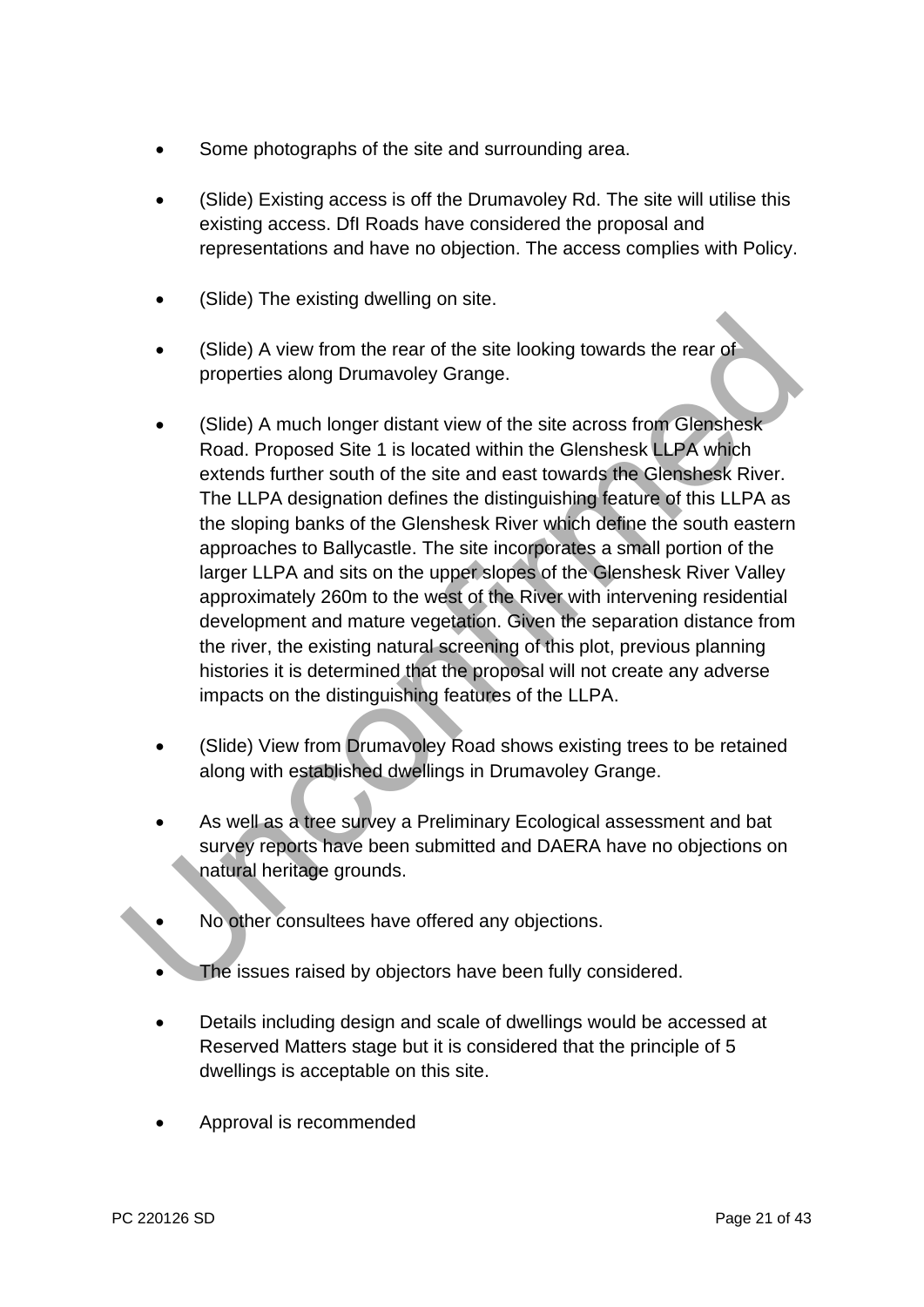Condition Site drainage details are to be submitted at Reserved Matters Stage.

In response to a question, Senior Planning Officer clarified the colour coding on the map, Housing Designations, Settlement Development Limit of Ballycastle and LLPA.

The Chair invited M Smyth to address Committee in support of the application.

M Smyth advised of a robust presentation, was fully compliant with policies and no consultees had raised any objections.

Proposed by Alderman Finlay Seconded by Councillor Nicholl

That the Committee has taken into consideration and agrees with the reasons for the recommendation set out in section 9 and the policies and guidance in sections 7 and 8 and resolves to **APPROVE** full planning permission subject to the conditions set out in section 10.

The Chair put the motion to the Committee to vote.

13 Members voted For; 0 Members voted Against; 0 Members Abstained. The Chair declared the motion carried and application approved.

**RESOLVED** - That the Committee has taken into consideration and agrees with the reasons for the recommendation set out in section 9 and the policies and guidance in sections 7 and 8 and resolves to **APPROVE** full planning permission subject to the conditions set out in section 10. M Smyth advised of a robust presentation, was fully compliant with policies and<br>no consultees had raised any objections.<br>Proposed by Alderman Finlay<br>Seconded by Councillor Nicholl<br>That the Commendation set out in section 9

# **\* Councillor Mc Mullan could not be contacted during the vote.**

# **5.5 LA01/2021/0259/F, 5 Fortview, Portballintrae**

Report, previously circulated, presented by Senior Planning Officer M Wilson.

| App Type: Full |                                                                              |
|----------------|------------------------------------------------------------------------------|
|                | <b>Proposal:</b> Proposed side extension, including attic space, to existing |
|                | dwelling                                                                     |

#### **Recommendation**

That the Committee has taken into consideration and agrees with the reasons for the recommendation set out in section 9 and the policies, guidance, and consideration in sections 7 and 8 and resolves to **APPROVE** planning permission subject to the conditions set out in section 10.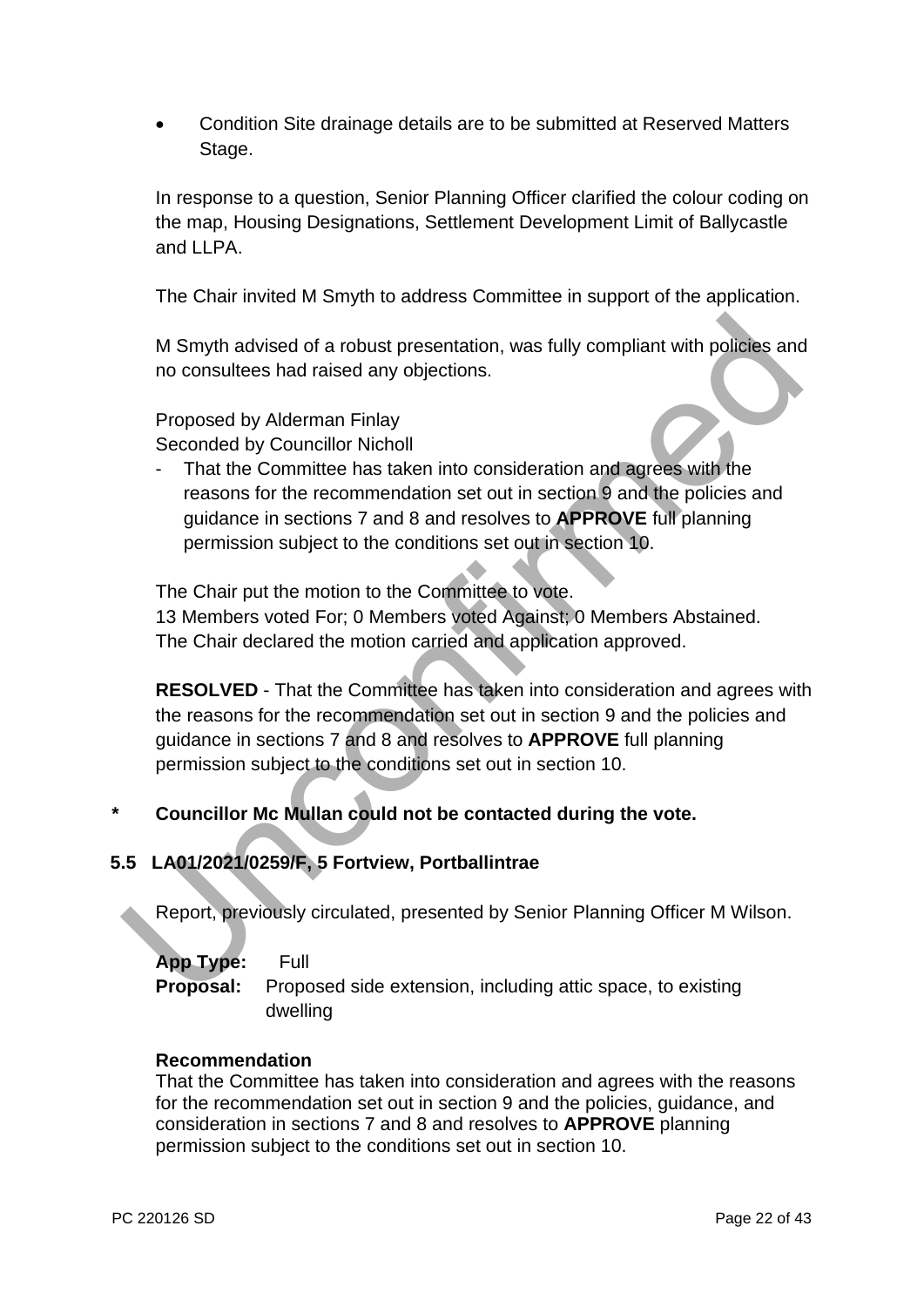Senior Planning Officer M Wilson presented via powerpoint presentation as follows:

- Full planning permission is sought for a proposed side extension, including attic space, to existing dwelling.
- The site is located within the development limit of Portballintrae as defined in the Northern Area Plan 2016.
- The scale, massing, design and external materials for the proposed extension is complementary to the existing dwelling and the proposal will not significantly impact the privacy or amenity of neighbouring dwellings.
- There is limited impact on amenity space, and no demonstrable impact on the parking and manoeuvring of vehicles.
- The proposal will not undermine the features of the Causeway AONB.
- The proposal complies with all relevant planning policies including the Northern Area Plan, SPPS, and Addendum to PPS 7.
- A total of 9 objections from 6 objectors were received regarding this proposal raising concerns on road matters, noise and unacceptable impact on the character of the area.
- Consultations were issued to the following consultees who raised no objection:
	- o DfI Roads
	- o DFI Rivers
- Approval is recommended.

In response to questions from Elected Members, Senior Planning Officer clarified that in the wider character of the area there are dormer windows, the initial proposal had a large dominant dormer but the Agent amended to a smaller dormer. On balance in a corner cul-de-sac location with limited views overall prominence/dominance is not significant to warrant refusal. As regards to any precedent, he clarified that each application is determined on its own merit, views of the proposal are very limited, and it is a matter for committee to consider. The proposal and manner windows of a mentity space, and no demonstrable minutes<br>
There is limited impact on anenuity space, and no demonstrable impact or<br>
The proposal vill not undemimine the features of the Causeway AONB.

The Chair reminded Committee not to make proposals on the chat facility.

Proposed by Alderman Finlay Seconded by Councillor Anderson

That the Committee has taken into consideration and agrees with the reasons for the recommendation set out in section 9 and the policies, guidance, and consideration in sections 7 and 8 and resolves to **APPROVE** planning permission subject to the conditions set out in section 10.

The Chair put the motion to the Committee to vote. 14 Members voted For; 0 Members voted Against; 0 Members Abstained. The Chair declared the motion carried unanimously and application approved.

**RESOLVED** - That the Committee has taken into consideration and agrees with the reasons for the recommendation set out in section 9 and the policies, guidance, and consideration in sections 7 and 8 and resolves to **APPROVE** planning permission subject to the conditions set out in section 10.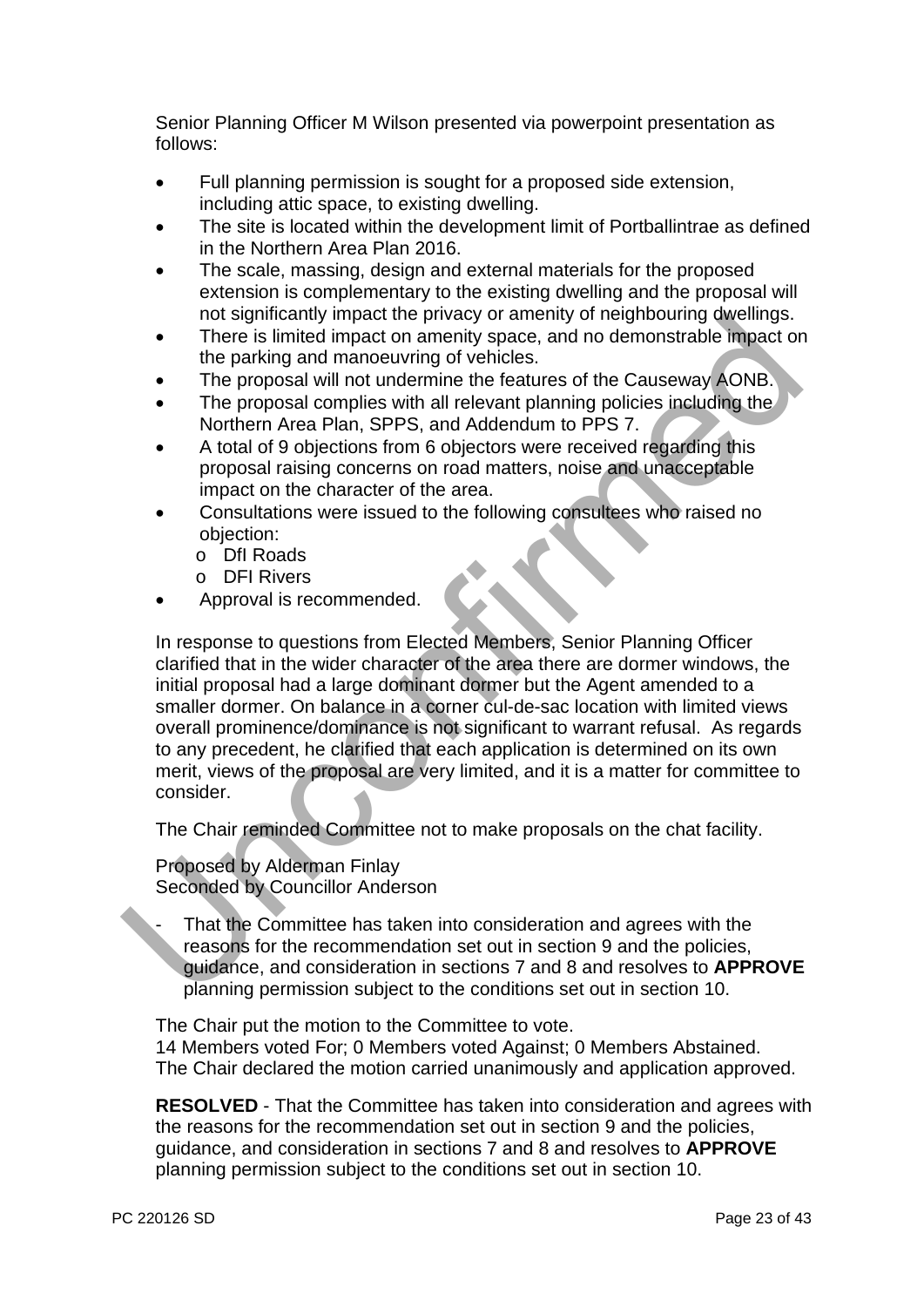## **5.6 LA01/2020/0377/F, Between 241 & 243 Finvoy Road, Rasharkin**

Report, previously circulated, presented by Senior Planning Officer J Lundy.

| App Type: | <b>Full Planning</b>              |
|-----------|-----------------------------------|
| Proposal: | 2No. Infill dwellings and garages |

#### **Recommendation**

That the Committee has taken into consideration and agrees with the reasons for recommendation set out in Section 9 and the policies and guidance in sections 7 and 8 and resolves to **APPROVE** planning permission subject to the conditions set out in section 10.

Senior Planning Officer J Lundy presented via powerpoint presentation as follows:

- The site is located in the rural area as designated in the Northern Area Plan 2016 and the SPPS and PPS 21 are the most relevant Planning Policy.
- The application is an objection item and is recommended for approval.
- The points set out in the objection letters are set out in the Planning Committee Report at paragraph 8.28 and relate to impact on rural character, road safety, access to farm land, reliant on proposed landscaping, accuracy of maps, levels, site drainage, underground electricity infrastructure and planning history.
- A verbal addendum to advise that a response from NIE has been received and they have concerns with the proposal due to the location of equipment in the site. They are seeking the applicant to liaise with them to ensure that adequate way leave is provided to the electricity lines on the northern boundary of the site. This is not seen as insurmountable due to adequate spacing between the dwelling and the line to provide the way leave. That the Committee has taken into consideration and agrees with the reasons<br>for recommendation set out in Section 9 and the policies and guidance in<br>sections 7 and 8 and resolves to **APPROVE** planning permission subject to
	- It is recommended that this is dealt with by way of a negative condition to ensure that agreement is achieved with NIE that statutory clearance from NIE equipment during construction and maintenance is achieved.
	- The site is road side and has development to the north and south. The land falls east to west from the road.
	- The red line of the site. The 2 storey dwelling at No 241 to the north and the buildings on the boundary to the north with No 243 to the south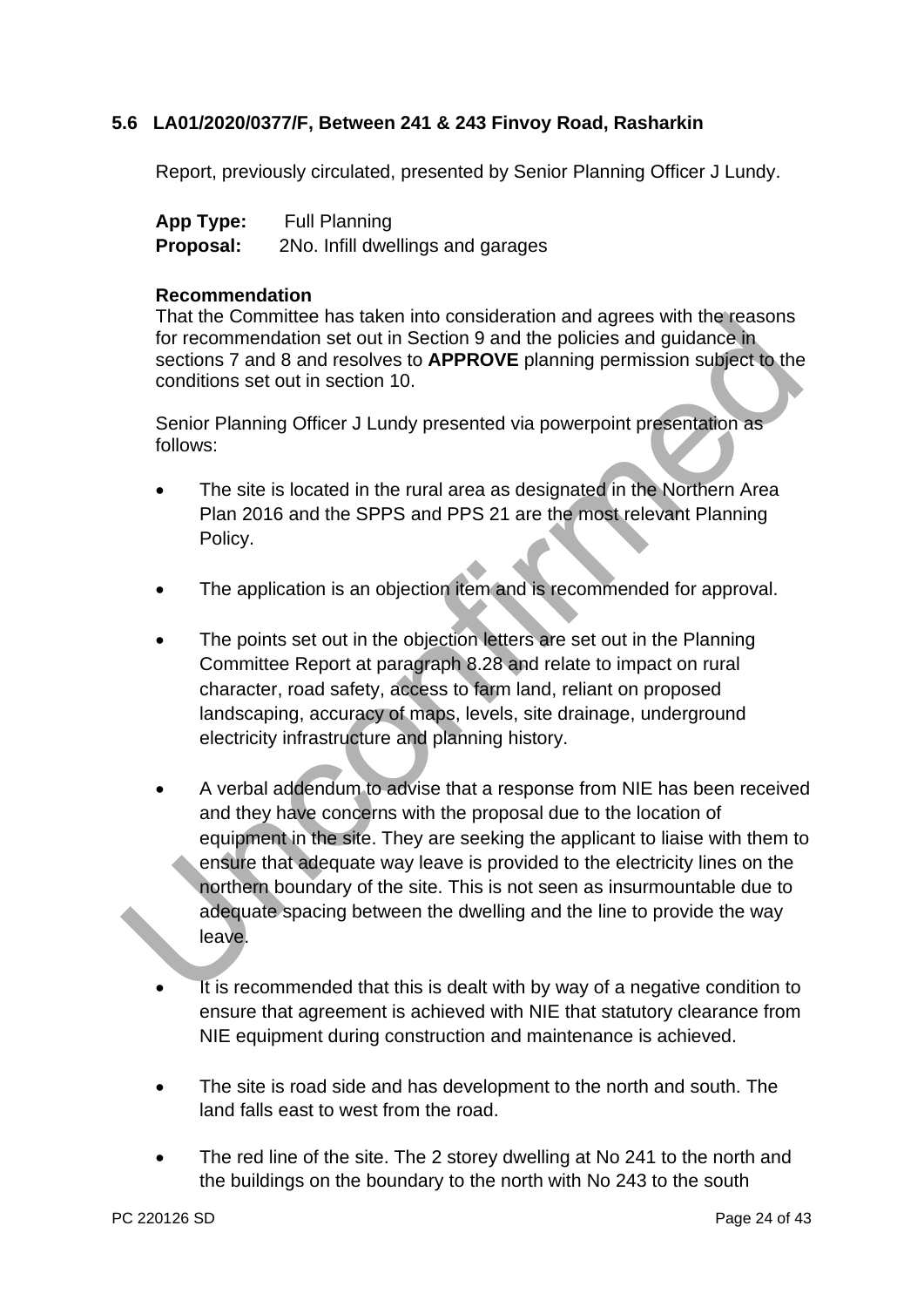provide a substantial and continuously built up frontage for the purposes of policy CTY 8. The gap site is sufficient to accommodate a max of 2 dwellings and is in keeping with the plots north and south of the site. The proposal is considered to meet the requirements of policy CTY 8.

- The block plan showing the location of the dwellings in red and garages in blue. The section shows the finished floor level of the dwelling being around 1m below the road and the rear garden raised to 2m from the existing ground levels with retaining structured proposed to the rear of 1.72m. As set out in the report there will be limited public views of the retaining features due to the buildings in the locality.
- The design of the dwellings are 1.5 storey and in keeping with the design scale and massing within the locality.
- No 241 the outbuildings and the frontage of the site shown
- No 243 which has approval for a replacement dwelling.
- The site itself showing the fall in the land east to west.
- The existing access gate. Individual access to the 2 dwellings are proposed and considered acceptable by DFI Roads.

In response to questions, Senior Planning officer clarified the gap to the frontage 42m, site south No. 243 is 45m, to north is 80m, and outbuilding frontage is 20m; the average is acceptable and meets Planning Policy. She advised Planning had consulted with DfI Roads on a number of occasions and shared the objections with them and DfI raised no objections and provided condition for the required visibility splays. Many grown wears wirring success to the people in the people of the control in the set out in the report there will be limited public views of the retaining features due to the buildings in the locality.<br>
The design of the

The Chair invited J Simpson to address Committee in support of the application.

J Simpson stated the principle of development is acceptable; there had been no objections from consultees; and, the proposal complies with integration and design requirements. He advised that the outstanding issues with NIE will be resolved.

Proposed by Councillor Nicholl

Seconded by Councillor McLaughlin

- That the Committee has taken into consideration and agrees with the reasons for recommendation set out in Section 9 and the policies and guidance in sections 7 and 8 and resolves to **APPROVE** planning permission subject to the conditions set out in section 10.

The Chair put the motion to the Committee to vote. 13 Members voted For; 1 Member voted Against; 0 Members Abstained. The Chair declared the motion carried and application approved.

**RESOLVED** - That the Committee has taken into consideration and agrees with the reasons for recommendation set out in Section 9 and the policies and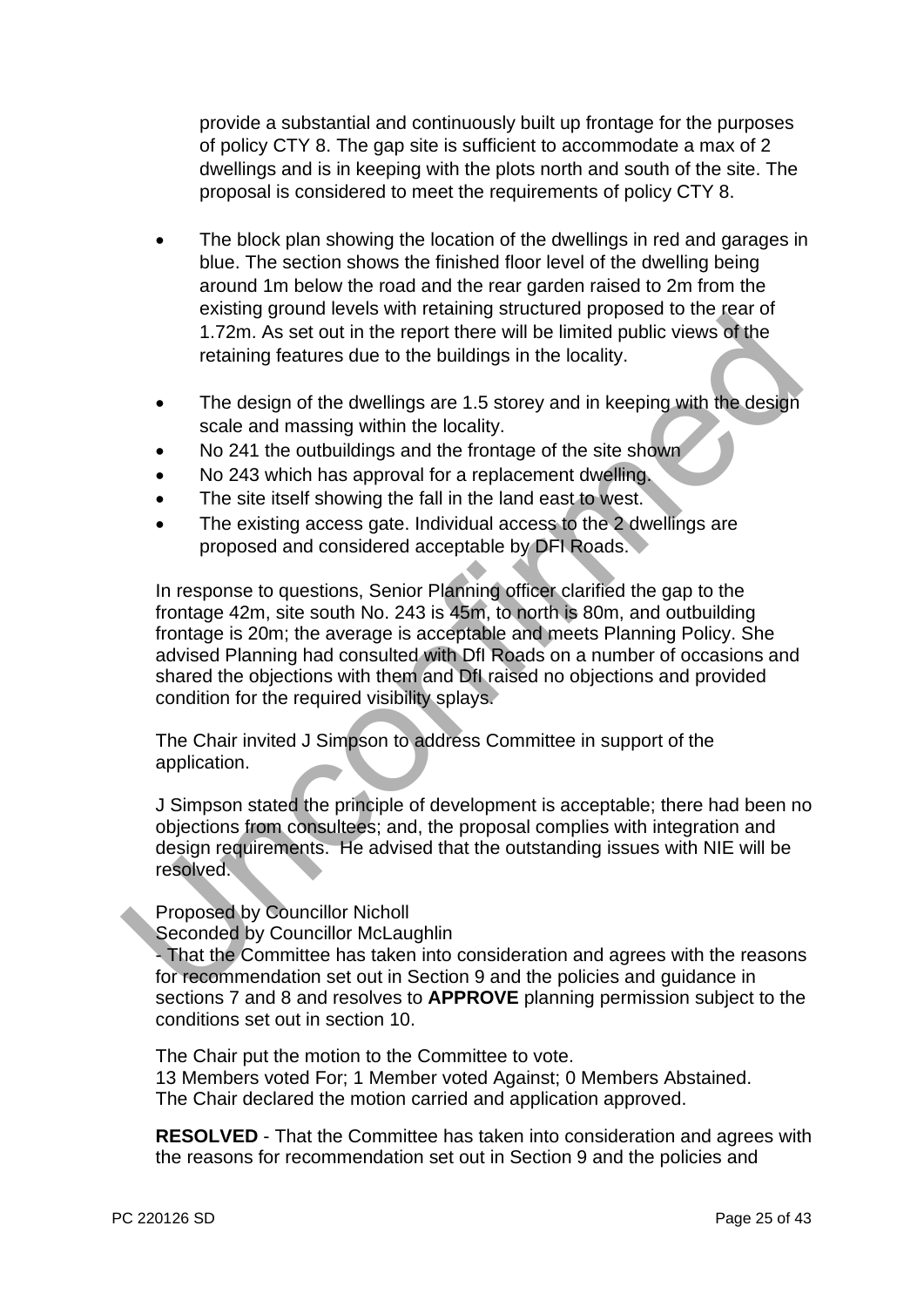guidance in sections 7 and 8 and resolves to **APPROVE** planning permission subject to the conditions set out in section 10.

# **5.7 LA01/2018/1158/F, Approx 30m South East of 20 Glenariffe Road, Glenariffe, Ballymena**

Reports, site visit, correspondence from Agent, previously circulated, presented by Development Management and Enforcement Manager S Mathers.

**App Type:** Full Planning

**Proposal:** Retrospective planning application for retention of 2 No. farm Storage Sheds.

## **Recommendation**

That the Committee has taken into consideration and agrees with the reasons for the recommendation set out in section 9 and the policies and guidance in sections 7 and 8 and resolves to **REFUSE** outline planning permission for the reasons set out in section 10.

## **Addendum Recommendation**

That the Committee note the contents of this Addendum and agree with the recommendation to refuse the application in accordance with Paragraph 1.1 of the Planning Committee report and the reason outlined in Part 10.

#### **Addendum 2 Recommendation**

That the Committee note the contents of this Addendum and agree with the recommendation to refuse the application in accordance with Paragraph 1.1 of the Planning Committee report and the reason outlined in Part 10.

Development Management and Enforcement Manager, S Mathers presented as follows:

- The proposal comprises the retention of two sheds- one "L" shaped and open sided, the other closed with a gabled roof. The location is at an established small farm yard at Glenariffe Road.
- In terms of the Northern Area Plan 2016, the site is located in the open countryside. The Northern Area Plan does not contain specific policies on agricultural development, rather directing that regional policies apply. The site is located within the Antrim Coast and Glens AONB. App Type: Full Planning<br>
Proposal: Retrospective planning application for retention of 2 No. farm<br>
Storge Sheds.<br>
Recommendation<br>
That the Committee has taken into consideration and agrees with the teasons<br>
for the recomm
	- This application is presented to the Planning Committee as a referred item.

Key Issues

 Principle Of Development- The lead policy to assess this proposal is SPPS and Policy CTY 12 of PPS 21. This requires proposals for new agricultural sheds to be necessary for the efficient use of the agricultural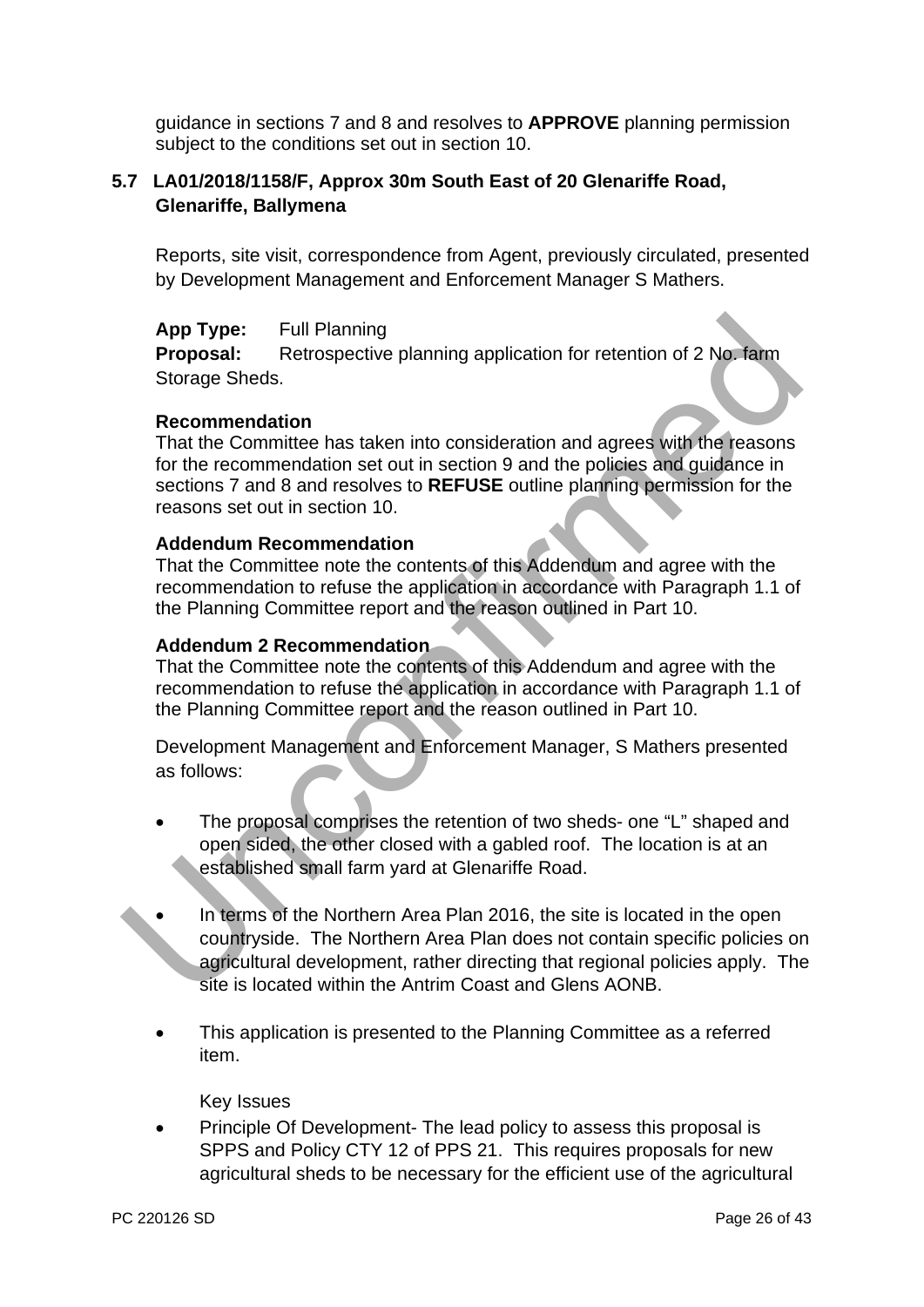holding. In addition, the policy requires it to be demonstrated that there are no suitable existing buildings on the holding that can be used. In this case, the holding is small at approximately 6 hectares (approx. 15 acres) and there is already approximately 400sqm of established shed accommodation available. It has not been demonstrated how a further 557sqm of shed accommodation is necessary to meet the needs of such a small farm holding.

- Other Issues- While the principle of development has not been established, the shed is otherwise acceptable with regard to the other main issues of: the farm business details, integration, rural character, access, residential amenity and natural heritage. Considering the latter two points, the sheds are only acceptable on the basis that no livestock is to be accommodated.
- Conclusion- As the principle of development is not accepted refusal is recommended.

The Chair invited C Cassidy to speak in support of the application.

C Cassidy stated the Applicant had a DAERA Farm Business, active and established for six years and received single farm payments. In 2018 there had been no objections. In 2017 the Applicant had bought pedigree cattle and had commenced a shed assuming he had Permitted Development Rights and applied for planning permission. The farm is 21 acres, he farms common shared land and received countryside management payments, had 16 pedigree cows, 43 ewes, 2 rams. Construction and missions of the firm business details in the phape of the stabilished, the shed is otherwise acceptable with regard to the other main issues of: the farm business details, integration, rural character acce

C Cassidy detailed the condition of the three older existing sheds –

- a large 1950's corrugated shed in poor repair used for cattle pens and had no storage;
- 2) an open animal housing unit clean and dry for bio-security in order to isolate animals for twenty-eight days on arrival at the farm,
- 3) a single block structure with a tin roof, stocked with material for the applicant's business for over 5 years. C Cassidy advised that the Council accepts it has been in operation for five years.

The proposed sheds are for housing existing machinery, 2 tractors, telescopic machine etc and has receipts to show the applicant owns the machinery. The design appears similar to other agricultural sheds and visually integrate. The sheds cluster with the buildings on the farm and the design is acceptable. The holding is open and exposed to adverse weather and the machinery and fodder is exposed to theft due to the roadside location. There is a need for the shed, there would be genuine hardship if refused, and the existing farm sheds are not suitable for secure storage of modern farm machinery.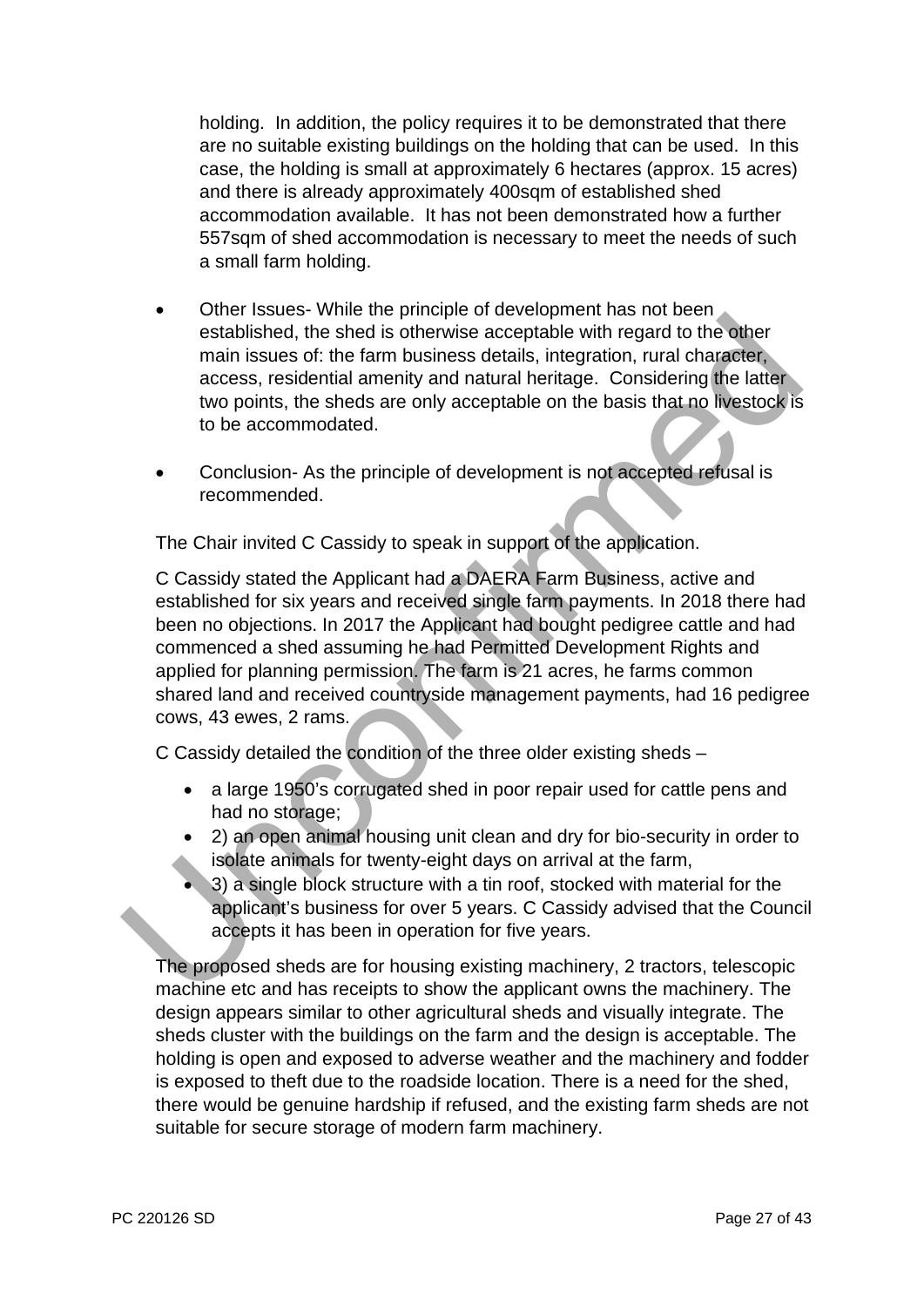In response to questions C Cassidy advised Coleraine DAERA Office will advise of 45 sheep weathered on the mountain; shared common land extends to the whole mountain and shared countryside management of the Mountain. At the site visit it was demonstrated the existing sheds are in a poor state of repair, animals to be held in isolation for twenty-eight days in adverse weather for bio-security purposes will have nowhere to go if this is refused. C Cassidy advised over four years there had been a number of submissions of information outlining why the shed was needed, some information had been offered and informed there was no need for it.

In response to questions, Development Management and Enforcement Manager advised Planning were aware of eleven bovine livestock, was not aware of the ewes; the sheds cannot be used for livestock due to ammonia and environmental designation impact from run-off which is relevant to the Habitat Regulations Assessment. In response to questions. Development Management and Enforcement<br>
In response to questions, Development Management and Enforcement<br>
aware of elevers; the sheets cannot be used for livestock, was not<br>
aware of the evers; th

The Head of Planning clarified regarding bio-security of livestock, the shed could only be used for storage of machinery and fodder due to Habitat Regulations Assessment, as in close proximity to a water course that leads to Red Bay Special Area of Conservation.

Proposed by Councillor McMullan Seconded by Councillor Nicholl

That Planning Committee defer the application in order that all relevant information is brought before Committee; the necessity of storage; information on farming practices within the farm holding; the information currently states bovine farming only.

Alderman Duddy sought clarification as to what additionality was required, it was clear the shed for storage and not housing animals, the process was being held back.

The Chair ruled it could not be said whether the information relevant or not and took the motion.

Councillor McMullan considered if the required information was acceptable, the application could be delegated.

The Head of Planning clarified additional information would be brought to the Planning Committee and the application could not be delegated as it has been referred to Planning Committee for determination.

The Chair put the motion to the Committee to vote. 12 Members voted For; 1 Member voted Against; 1 Member Abstained. The Chair declared the motion carried and application deferred.

**RESOVLED** - That Planning Committee defer the application in order that all relevant information is brought before Committee; the necessity of storage; information on farming practices within the farm holding; the information currently states bovine farming only.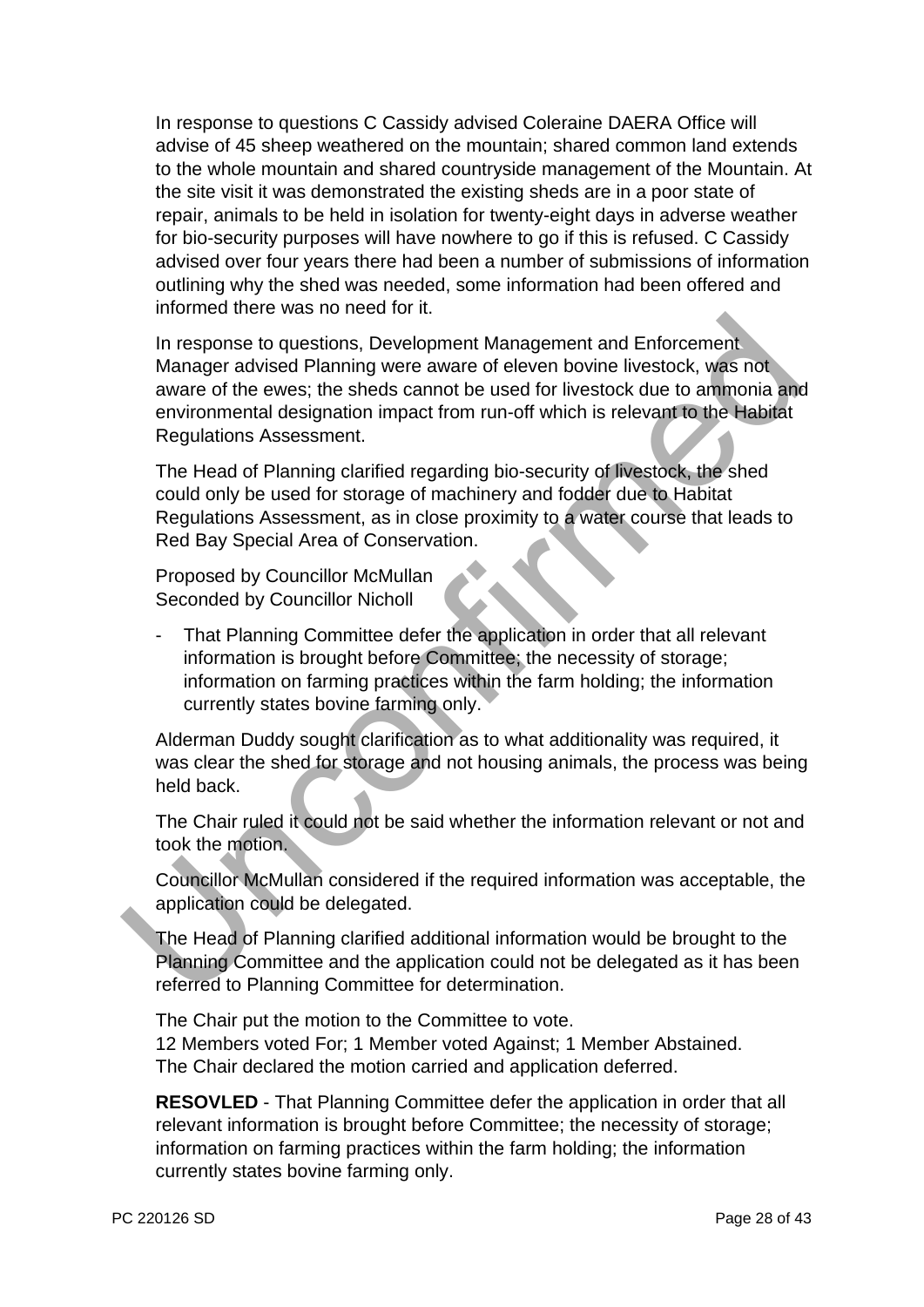The Chair declared a recess for lunch at 1.27pm for one hour.

## **\* The meeting reconvened at 2.30pm.**

The Head of Planning undertook a roll call of Planning Committee Members.

- **\* Councillor Anderson did not re-join the meeting.**
- **\* Alderman Finlay did not re-join the meeting.**

# **5.8 LA01/2019/1390/F, 6 & 8 Crocknamack Road, Portrush**

Report, previously circulated, presented by Senior Planning Officer J Lundy.

## **App Type:** Full Planning

**Proposal:** Proposed mews retirement development to provide single (1 no.) two storey retirement unit as annex to dwellings approved on 6 Crocknamack Road, Portrush.

#### **Recommendation**

That the Committee has taken into consideration and agrees with the reasons for the recommendation set out in section 9 and the policies and guidance in sections 7 and 8 and resolves to **REFUSE** outline planning permission for the reasons set out in section 10.

## **Addendum Recommendation**

That the Committee note the contents of this Addendum and agree with the recommendation to defer the application.

Senior Planning Officer J Lundy presented as follows:

- LA01/2019/1390/F full planning permission is sought for a proposed mews retirement development to provide 1 single 2 storey retirement unit as an annex to dwellings approved on 6 Crocnamac Road.
- A verbal erratum is provided to amend the last sentence of paragraph 8.9 of the Planning Committee Report as there are no windows overlooking this site from No 5 Hopefield Avenue. The sentence should read - Due to the siting of no. 5 on the boundary of the site the proposals development will be hemmed in and will be overshadowed by No 5. **Example 19 and 19 and 19 and 19 and 19 and 19 and 19 and 19 and 19 and 19 and 19 and 19 and 19 and 19 and 19 and 19 and 19 and 19 and 19 and 19 and 19 and 19 and 19 and 19 and 19 and 19 and 19 and 19 and 19 and 19 and 19** 
	- An addendum has been circulated to members recommending deferral of the proposal to ensure the correct certificate has been served on the appropriate land owner in relation to the proposed repositioning of the access and splays. This has also been sought by the agent in an email received yesterday.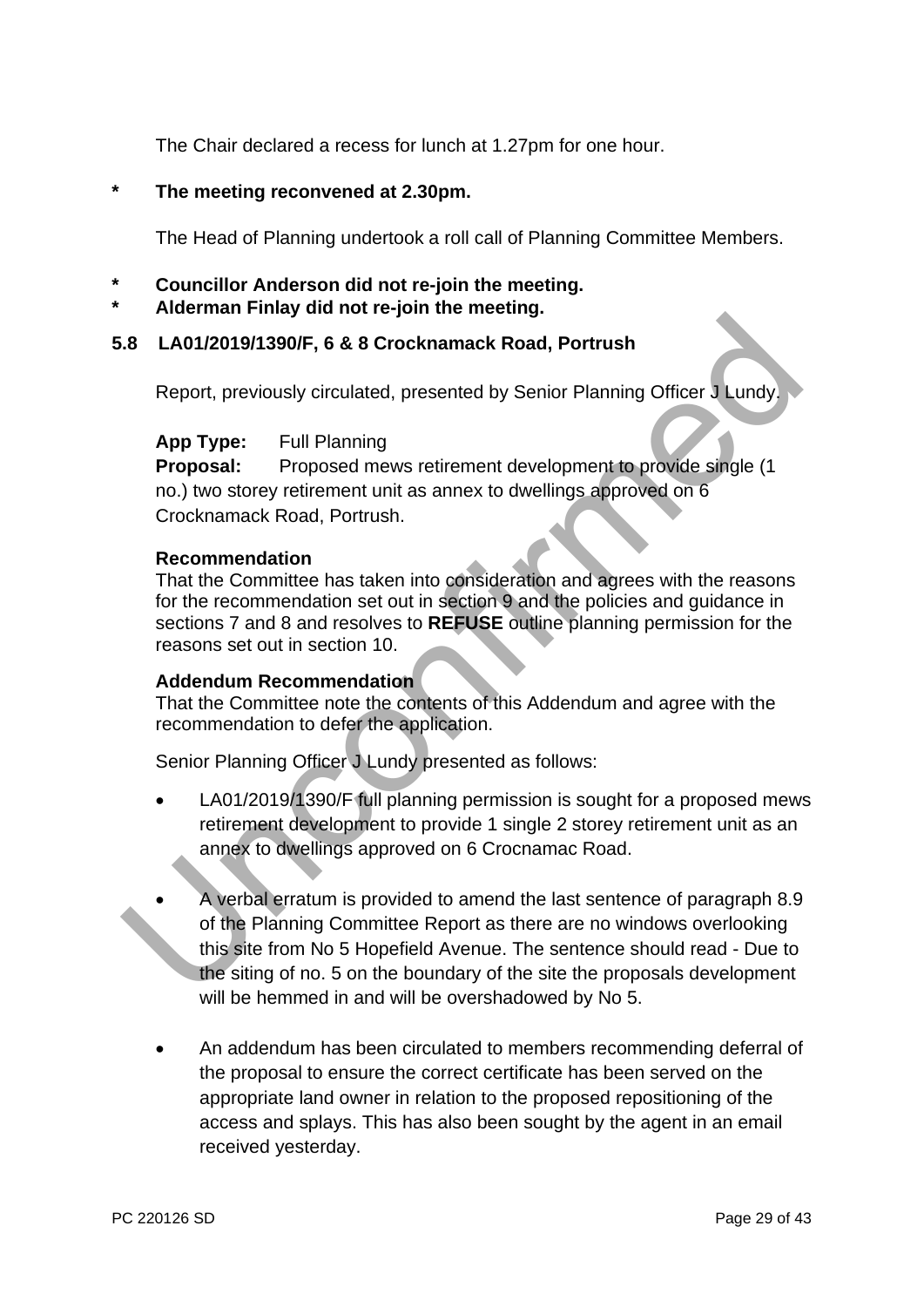- Refusal has been recommended. 3 letters of objection have been received relating to the over development of the site, car parking, access onto an unadopted lane and the height of the proposal.
- The site is within the Settlement Development Limit of Portrush and is located in the approved rear gardens of a semi-detached 3 storey block. The proposed access is from a private lane out onto Croc Na Mac square. The access to Hopefield Road is unsafe in that adequate visibility spays cannot be achieved.
- The description of development advises that the proposal is an annex and ancillary to the 2 dwellings. This is contrary to the layout and design as the proposed dwelling operates as a distinct independent unit. The Addendum to PPS 7 states the construction of a separate building within the curtilage of an existing dwelling house will not be acceptable unless a separate dwelling would be granted planning permission in its own right. As such the application is considered under the policies of PPS 7 and its addenda, guidance set out in Creating Places and Development Control Advise Note 8. cannot be achieved.<br>
The description of development advises that the proposal is an annex and<br>
ancillary to the 2 dwellings. This is contrary to the layout and design as<br>
the proposed dwelling operates as a distinct indepe
	- (Slide) The approved layout for the 2 semi-detached dwellings with the proposed site located within the rear gardens of both dwellings.
	- (Slide) Shows the 3d images of the approved scheme and the garden design showing laid lawn and additional car parking to the rear for the 2 dwellings.
	- The proposed 2 storey dwelling is located in the rear gardens of the dwellings. As backland development, policy guidance seeks a minimum of 80m plot depth to provide a quality residential scheme without impact on surrounding properties. The plot depth is 52m which is below this guidance. It is therefore appropriate to assess the proposed development in relation to the principle of the proposal and if it provides a quality residential scheme without impacting on surrounding dwellings.
	- The proposed dwelling has been designed as 2 interlinking blocks with private amenity space to the rear as shown on the block black at the bottom of the slide. The proposed dwelling is only 1m off the rear shared boundary and well below the 10m advocated in policy. The guidance of 10m from a shared boundary is to ensure no impact on residential amenity to either properties. The proposed rear garden spaces measures  $44m<sup>2</sup>$  and is well below the minimum standards of  $70m<sup>2</sup>$  for a 3 bedroom house. The dwelling has been designed to reduce the overlooking to the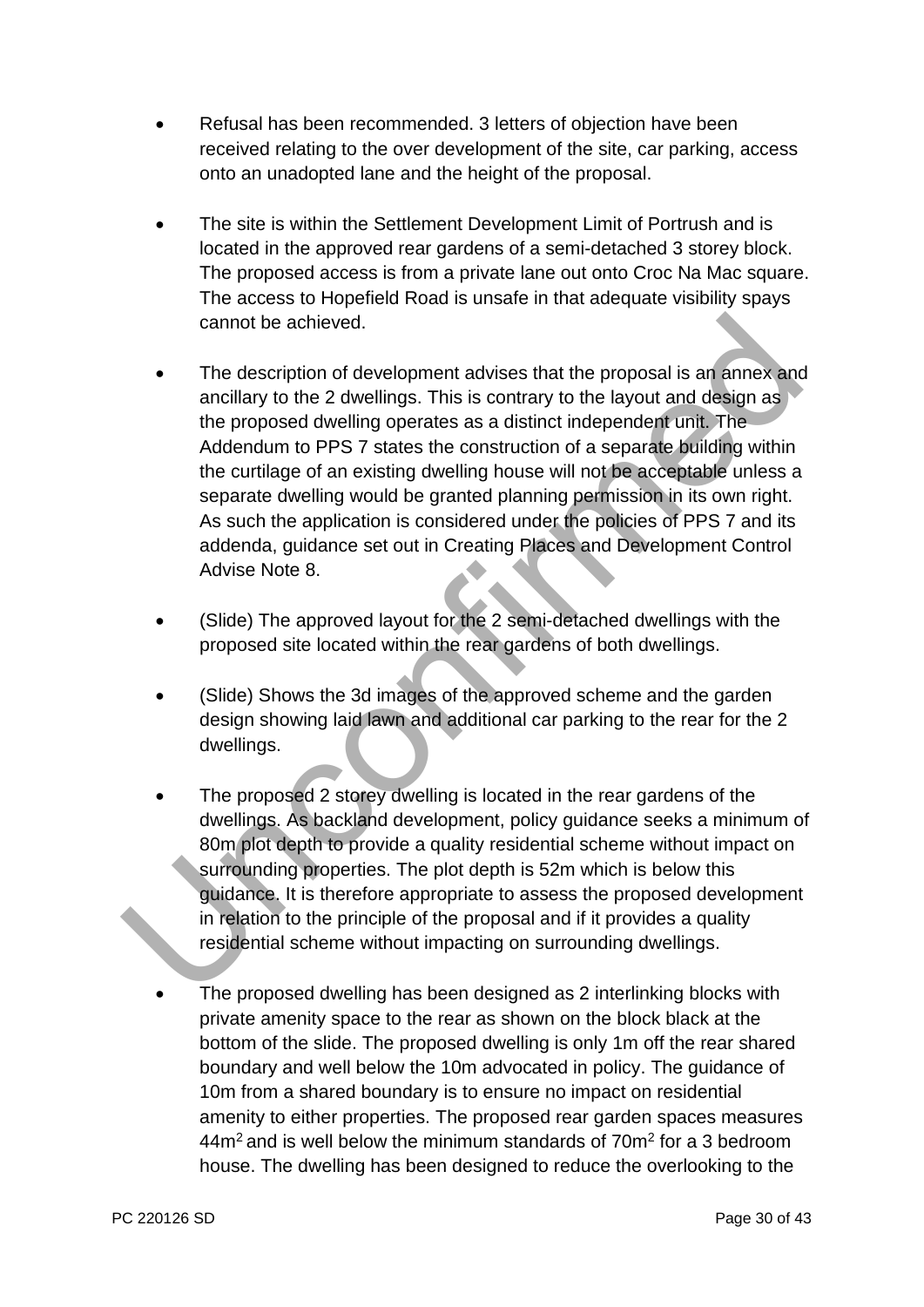surrounding properties. However, the proposal results in conflict with surrounding properties reducing the garden space of the existing dwellings to below the standards (below 60m<sup>2</sup> each), the proposed dwelling would also overshadow their amenity space and the amenity space of the dwellings to the east.

- The dwellings at Croc Na Mac Road approved as 3 storey semi-detached.
- The rear gardens of the approved dwellings shown in the photo against the boundary of No 5 Hopefield Avenue. The rear garden has yet to be completed as approved. The proximity of No. 5 Hopefield Avenue just on the boundary. The gable of No. 5 is right on the boundary with the site and will overshadow the site and enclose the development with a sense of being hemmed in.
- The rear of the existing dwellings with balconies of the main living areas at 1<sup>st</sup> floor level. The separation distance from the rear of the existing dwelling to the proposed dwelling is 9metres and well short of the 20m recommended in policy guidance. There will be overlooking of the private amenity of the proposed private amenity from the balconies. Due to the separation distance of the buildings and rear boundaries below standard the existing dwelling will be dominant to the site and also over bearing. • The rear gardens of the approved dwellings shown in the photo against<br>the boundary of No 5 Hopefield Avenue. The rear garden has yet to be<br>completed as approved. The proximity of No. 5 Hopefield Avenue just on<br>the bound
	- The proximity of No. 3 Hopefield Avenue to the site.
	- The rear of the dwellings to Rodney Square. Concern raised due to the proximity of the 2 storey dwelling to the shared boundary; there would be potential to overshadow and result in a loss of light to this dwellings located on the eastern boundary.
	- The proposed development is overdevelopment of the site and does not provide a quality residential development and would impact on adjacent properties. It significantly reduces the garden spaces of the existing dwellings to below standards. Due to the proximity of the boundaries it would impact on loss of light to the dwellings to the north and east. The proposal does not provide a quality residential development and is hemmed into the site with a poor provision of private amenity space.
	- As set out at the start of the presentation it is recommended that the application is defer the application to resolve the landownership query.
- **\* Councillor Dallat O'Driscoll left the meeting at 2.45pm.**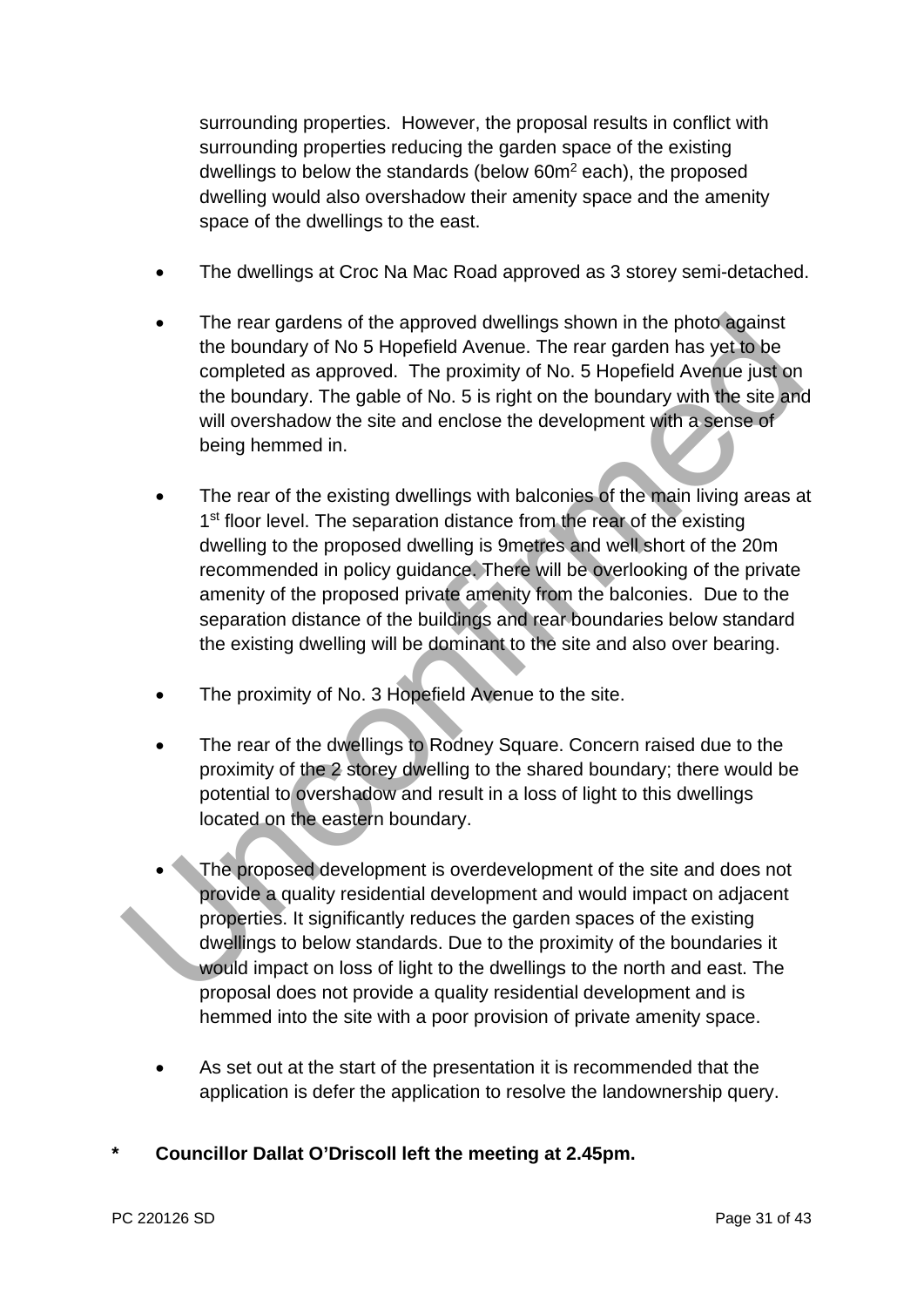The Chair invited M Kennedy to speak in support of the application.

M Kennedy advised that regarding notification of the proposal in relation to the extension of the red line, agreed with the recommendation to defer to allow planning procedure to be carried out.

Proposed by Alderman Duddy Seconded by Councillor Nicholl

That the Committee agree with the recommendation to defer the application to allow the issues to be resolved and brought back to Planning Committee to be determined.

The Chair put the motion to the Committee to vote. 11 Members voted For; 0 Members voted Against; 0 Members Abstained. The Chair declared the motion carried unanimously and application deferred.

**RESOLVED** - That the Committee agree with the recommendation to defer the application to allow the issues to be resolved and brought back to Planning Committee to be determined.

## **6. DEVELOPMENT MANAGEMENT AND ENFORCEMENT**

## **6.1 Quarterly Report on Planning Performance**

Report, previously circulated, presented by The Head of Planning.

#### **Background**

Schedule 4 of The Local Government (Performance Indicators and Standards) Order (Northern Ireland) 2015 sets out the statutory performance targets for the Planning Department for major development applications, local development applications and enforcement cases. to allow the issues to be resolved and brought back to Planning Committee<br>
to be determined.<br>
The Chair put the motion to the Committee to vote.<br>
11 Members voted For; 0 Members voted Against; 0 Members Abstained.<br>
The Cha

The statutory targets are:

- Major applications processed from date valid to decision or withdrawal within an average of 30 weeks
- Local applications processed from date valid to decision or withdrawal within an average of 15 weeks
	- 70% of all enforcement cases progressed to target conclusion within 39 weeks of receipt of complaint.

The Northern Ireland Planning Statistics is an official statistics publication issued by Analysis, Statistics & Research Team within Department for Infrastructure. It provides the official statistics for each Council on each of the statutory targets and is published quarterly and on an annual basis. The Second Quarter 2021/22 Statistical Bulletin was published on 16 December 2021 providing planning statistics for this period. It also provides a summary of Council progress across the three statutory targets.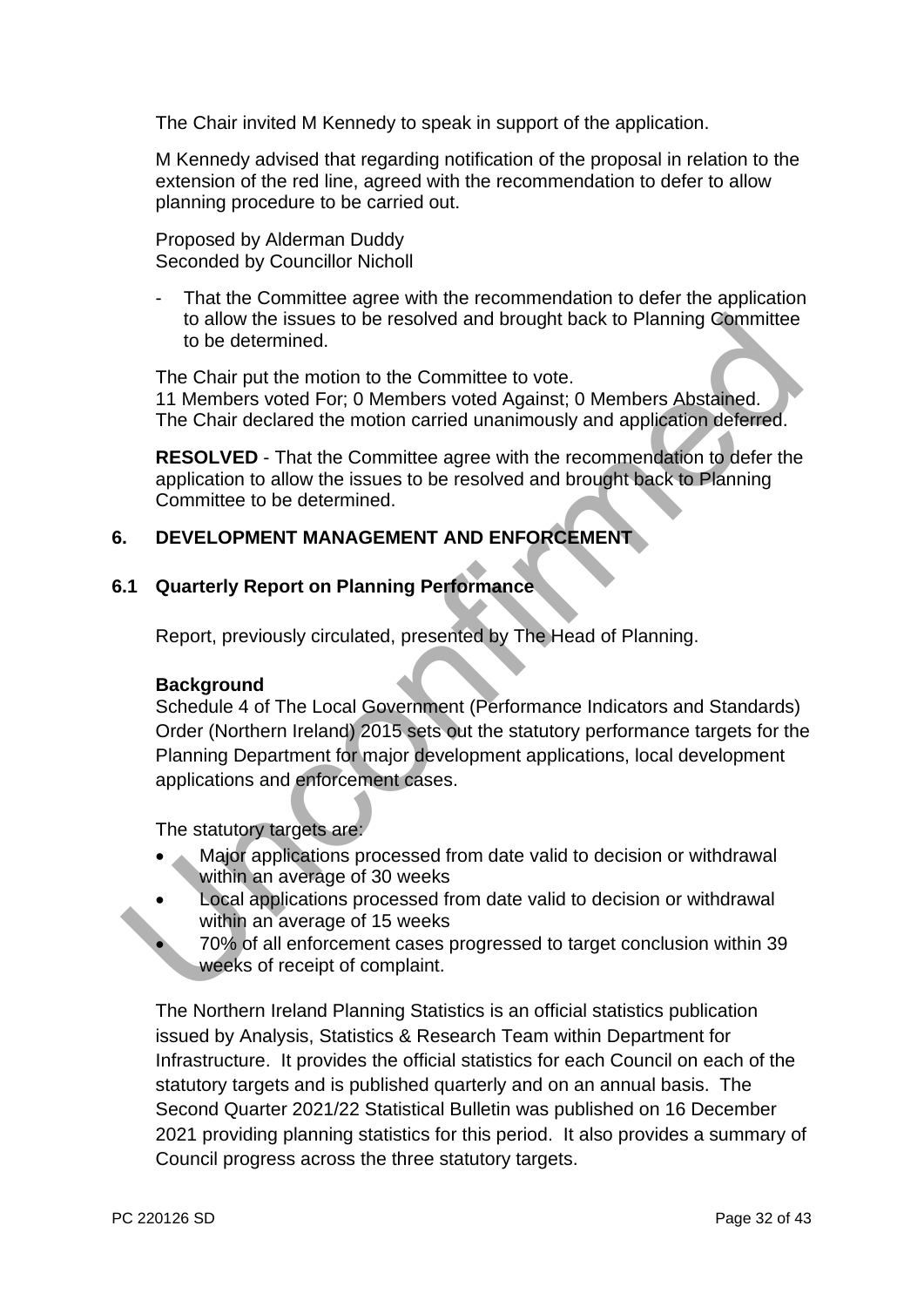#### **Details**

Website link [https://www.infrastructure-ni.gov.uk/publications/northern-ireland](https://www.infrastructure-ni.gov.uk/publications/northern-ireland-planning-statistics-july-september-2021)[planning-statistics-july-september-2021](https://www.infrastructure-ni.gov.uk/publications/northern-ireland-planning-statistics-july-september-2021) provides the link to the published bulletin.

#### **Development Management Planning Applications**

Table 1 circulated provided a summary of performance in relation to the statutory targets for major development applications and local development applications for the year to date (April – September) of 2021-22 business year and provides a comparison of performance against all 11 Councils.

The Planning Department has issued the 2<sup>nd</sup> highest number of major planning applications out of the 11 Councils year to date with all 9 applications approved in an average processing time of 52.4 weeks, a staggering 35.4 weeks faster when compared to the same period last year. This is the 5<sup>th</sup> fastest average processing time out of all 11 Councils and faster than the Northern Ireland average. This is a significant improvement on performance in this area with continued reduction in average processing times moving closer towards meeting the statutory target. Although we have received the 2<sup>nd</sup> lowest number of major applications during this period, we have received the 4<sup>th</sup> highest number of pre application notices indicating the intention to submit the formal major planning application. applications of the read of the control and the principle in the season control of particulas.<br>The Planning Department has issued the  $2^{n6}$  highest number of major planning applications out of the 11 Councils year to da

In relation to local planning applications, the Planning Department continues to receive the 5<sup>th</sup> highest number of this hierarchy of planning applications and issue the 5<sup>th</sup> highest number of decisions. Of note, this Council received the highest number of agricultural applications in Q2 than any other Council and the 4th highest number of commercial and mixed use categories of development.

In terms of local applications decisions issuing, again this Council sits mid-rank in terms of the number of decisions issued. Improvement continues on the average processing times; 1.8 weeks faster when compared to same period last year and just 3.4 weeks off the statutory target at 18.4 weeks and 2.4 weeks below the Northern Ireland average. Of the decisions issued, 95.8% were approved, the 5<sup>th</sup> highest approval rate out of 11 Councils and higher than the Northern Ireland average.

The decrease in the number of applications issuing in Q1 and Q2 of 2020/21 due to restrictions resulting from the coronavirus pandemic has resulted in an increase in the over 12 months applications in the system. It will be important going forward to continuously reduce the number of these applications in the system. It is considered that the target set out in the Planning Business Plan for 2021/22 will unlikely be achieved. Focus on the over 12 month applications in the system continues, balanced against progression of other applications in the system. However, stability of workforce is an important factor in the drive to improve performance. The need to transfer applications from one officer to another officer impacts considerably on the processing of such applications. Recruitment of agency staff to fill existing vacant posts due to their temporary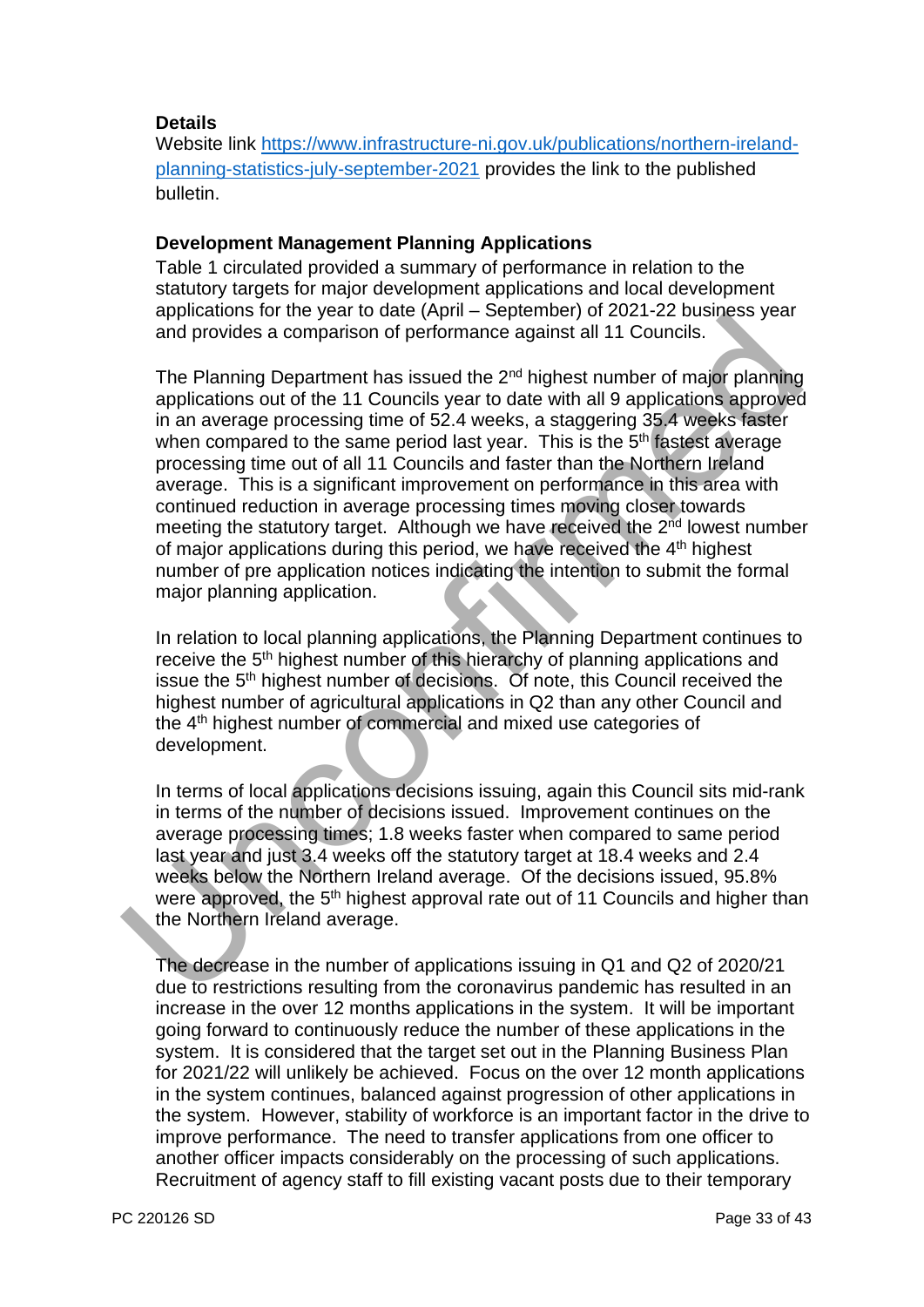nature e.g. sick leave/maternity leave/fixed term post continues but progress is slow due to difficulty attracting those with the necessary qualifications and experience.

## **Enforcement**

Table 2 circulated illustrated statistics in relation to enforcement for year to date at end of Q2. The Enforcement Team continues to meet the statutory target to conclude 70% of cases within 39 weeks. During this period, the enforcement team had the highest number of prosecutions and 2nd highest convictions out of the 11 Councils. Of the cases concluded, 32.3% were closed due to no breach being identified. Nevertheless, these cases still required to be visited and research undertaken and report written and discussed at a meeting with the authorised officer to agree the 'no breach' decision.

The reduction in staffing due to maternity leave has impacted on the number of cases closed. As the number of cases opened continues to exceed those closed, the number of live cases continues to rise with the  $4<sup>th</sup>$  highest live cases out of the 11 Councils.

## **Other Activity by Planning Department**

Tables 3 circulated indicate the level of other activity carried out by the Planning Department year to date at end of Q2 of 2021/22 business year.

In addition to the formal applications received, YTD at end of Q2 the Planning Department received 116 other types of applications relating to planning applications; 3rd highest number of discharge of conditions indicating the commencement of development and 4<sup>th</sup> highest number of Pre Application Notices indicating the intention to submit a major planning application.

In addition to the formal applications received and other activity detailed above, YTD at end of Q2 the Planning Department received 42 requests for information, 236 general correspondence and 24 complaints at varying stages. This is a decrease in the number of general correspondence and complaints received when compared to the same period last year and an increase in the number of requests for information. the initial we implease that the total and a state and a state of the income solution is a state of the cases concluded, 32.3% were closed due to no breach being identified. Nevertheless, these cases still required to be v

# **Income**

Table 5 circulated provided a breakdown of the income generated by the Planning Department year to date end of Q2 of 2021/22. Income (including Property Certificates Q1 and Q2) was above that predicted by over £72k.

## **Conclusion**

In conclusion, the statutory target for enforcement continues to be achieved with the highest number of prosecutions out of all 11 Councils. Performance continues to steadily improve towards meeting the other statutory targets. Significant improvement has been made in the average processing times for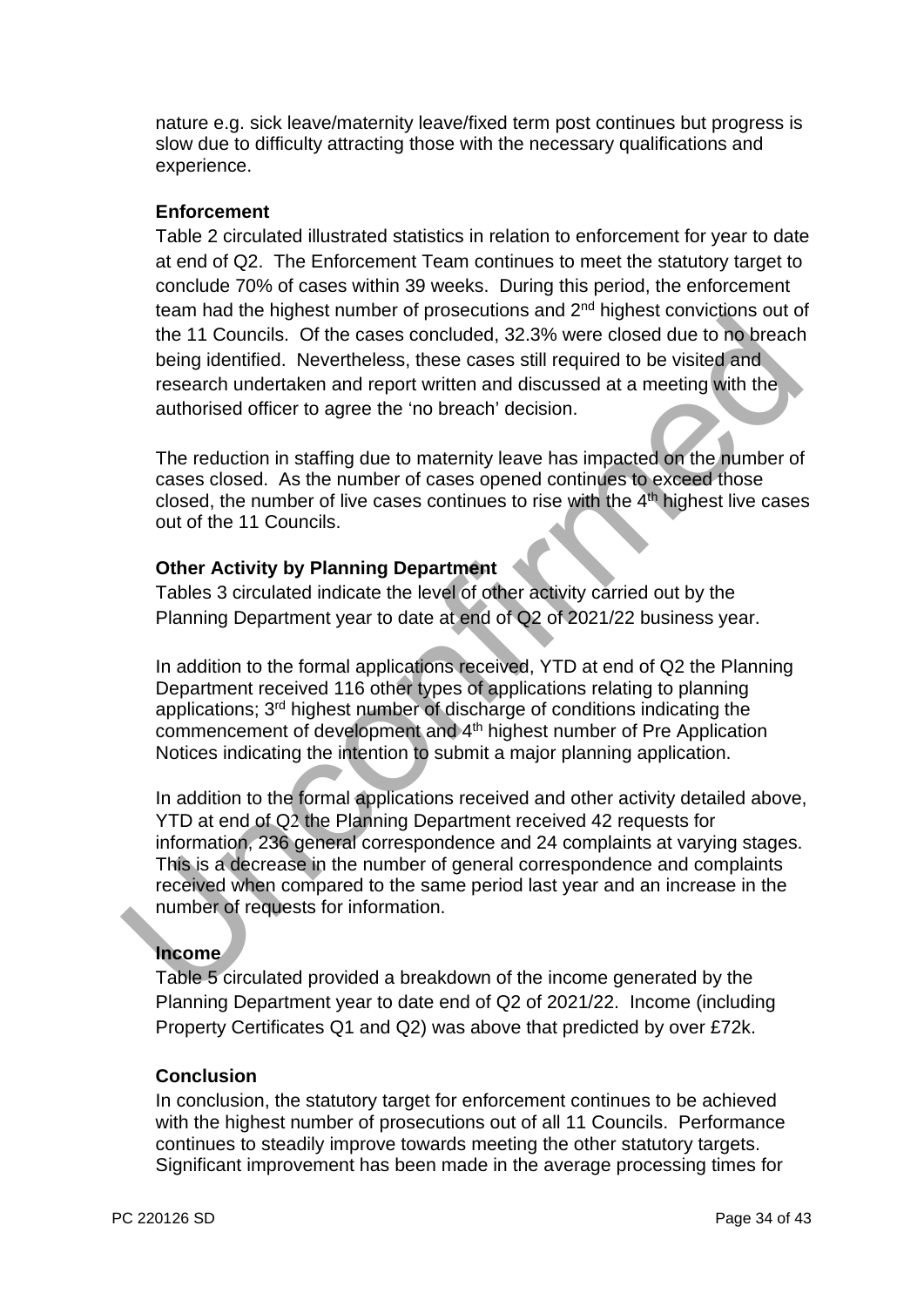major planning applications, processed faster than the Northern Ireland average. The approval rate for both major and local planning applications is also above the Northern Ireland average.

Focus going forward remains on the number of planning applications and enforcement cases in the system over 12months and the reduction in time taken to process both major and local applications. Stability of the workforce is an important element in achieving further improvement and recruitment of suitably qualified staff into vacant posts is therefore a priority. Improving processes for the assessment of planning applications by the implementation of Advice and Guidance from key statutory consultees to reduce consultations will also assist in reducing timeframes and will be a key area of work going forward.

**IT IS RECOMMENDED** that the Planning Committee note the Planning Departments Quarterly Report.

The Chair congratulated the Head of Planning and staff for their hard work great improvement in results. Committee Members concurred.

In response to a question, the Head of Planning clarified the current ongoing recruitment exercises.

## **7. DEVELOPMENT PLAN:**

# **7.1 Local Development Plan – 6-month LDP Work Programme (Jan-Jun 2022)**

Report, previously circulated, presented by the Development Plan Manager.

## **Purpose of Report**

To present, in line with Section 5 of the published LDP Timetable, the 6-month indicative LDP Work Programme (attached at Appendix 1 (circulated)) which outlines the work areas to be carried out by the Council's Development Plan team within this programme (Jan – Jun 2022). processes for the assessment of planning applications by the implementation<br>Advice and Guidance from key statutory consultees to reduce consultations wil<br>also assist in reducing timeframes and will be a key area of work go

## **Background**

## **Revised LDP Timetable**

Members agreed a revised LDP Timetable at 24<sup>th</sup> March 2021 Planning Committee. The indicative date for publication of the Draft Plan Strategy is spring/summer 2022. The timetable is kept under review and the Planning Committee (LDP Steering Group) is updated quarterly on progress.

#### **LDP Project Management Team & Steering Groups**

Consultation with the LDP Project Management Team (key consultees and stakeholders) on the draft policy approach has continued electronically due to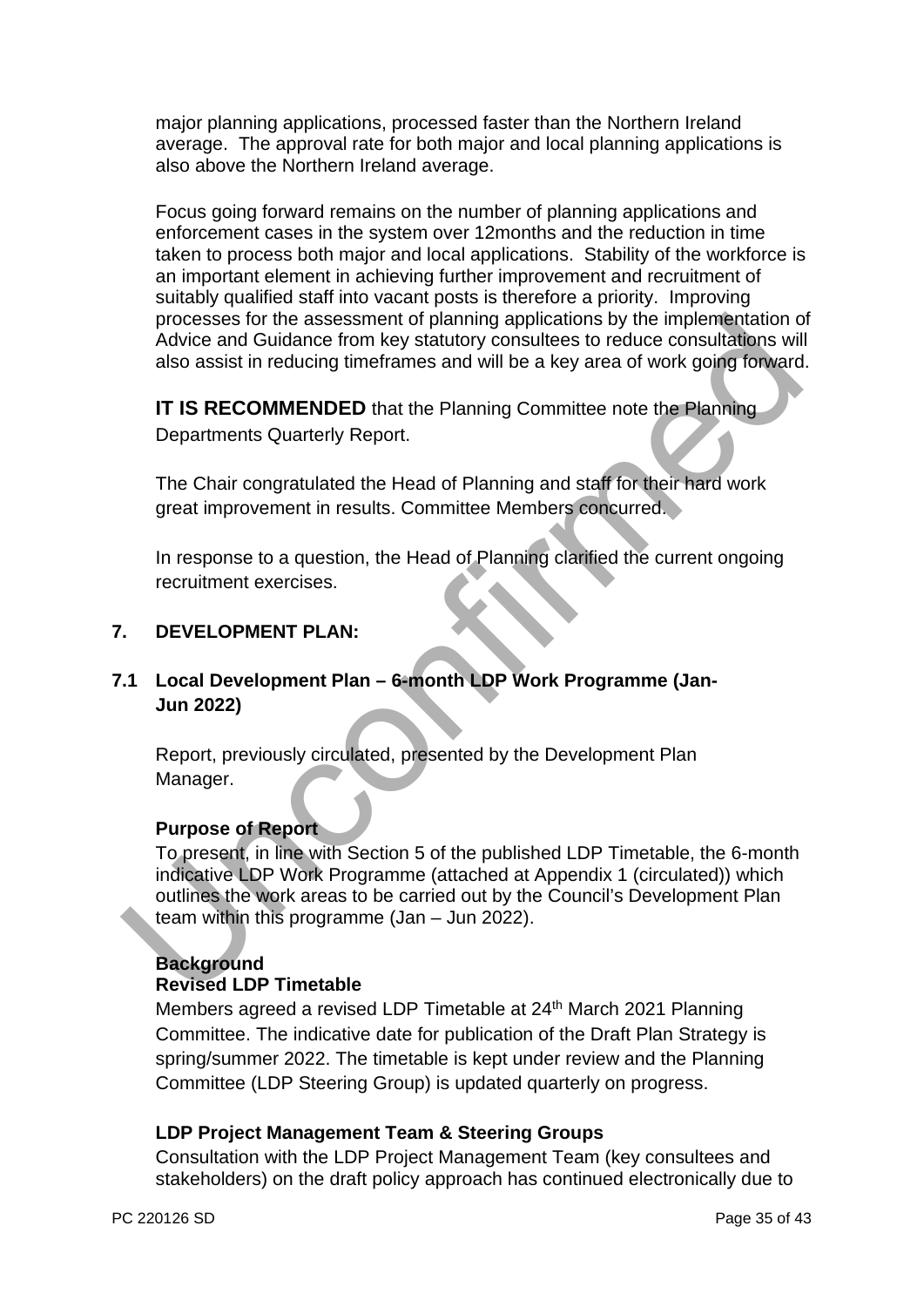ongoing government guidance. This is also likely to remain in place for the duration of this work programme.

LDP Steering Group Meetings are scheduled for Thursday 27<sup>th</sup> January & Wed 18<sup>th</sup> May 2022 to agree draft policy approach discussed at Member Workshops. Ad hoc Steering Group meetings may be required throughout the programme.

Member Workshops on the LDP draft policy approach are ongoing and will continue throughout this programme.

#### Working Groups/Collaborative Working

Virtual meetings of the NI Development Plan Working Group will continue throughout this programme. The next meeting is scheduled for  $7<sup>th</sup>$  February 2022.

Collaborative work will also be undertaken on the following, as and when required:

- NI Coastal/Marine Group (a meeting of the Coastal Forum Working Group was held on 2<sup>nd</sup> December 2021);
- Cross-Border Development Plan Group;
- Cross-Boundary Group (adjoining councils); and
- Sperrin AONB Group.

#### **Sustainability Appraisal**

A Sustainability Appraisal incorporating Strategic Environmental Assessment (SA/SEA) of the LDP is an iterative process, continuing throughout the entire Plan-making programme.

The Council has employed SES to carry out the LDP SA/SEA. LDP policy appraisals will be held w/c 14<sup>th</sup> & 21<sup>st</sup> March and w/c 7<sup>th</sup> June 2022.

#### **Settlement Appraisal**

In line with the Evaluation Framework set out in the Regional Development Strategy (RDS) 2035, further work on this will continue throughout this work programme, to inform the LDP preparation. Working Groups/Collaborative Working<br>
Virtual meetings of the NI Development Plan Working Group will continue<br>
throughout this programme. The next meeting is scheduled for  $7^n$  February<br>
2022.<br>
Collaborative work will als

## **Landscape Study**

Given the level of landscape and environmental designation covering the Borough (over 40% coverage), this study is a key piece of evidence required to inform our LDP policy approach. The Study will provide a robust 'sound' evidence base that will inform the draft LDP policies and proposals.

#### **Annual Monitors**

Work will continue on the Council's annual retail, employment and housing monitors within this work programme.

## **Building Preservation Notices (BPNs)**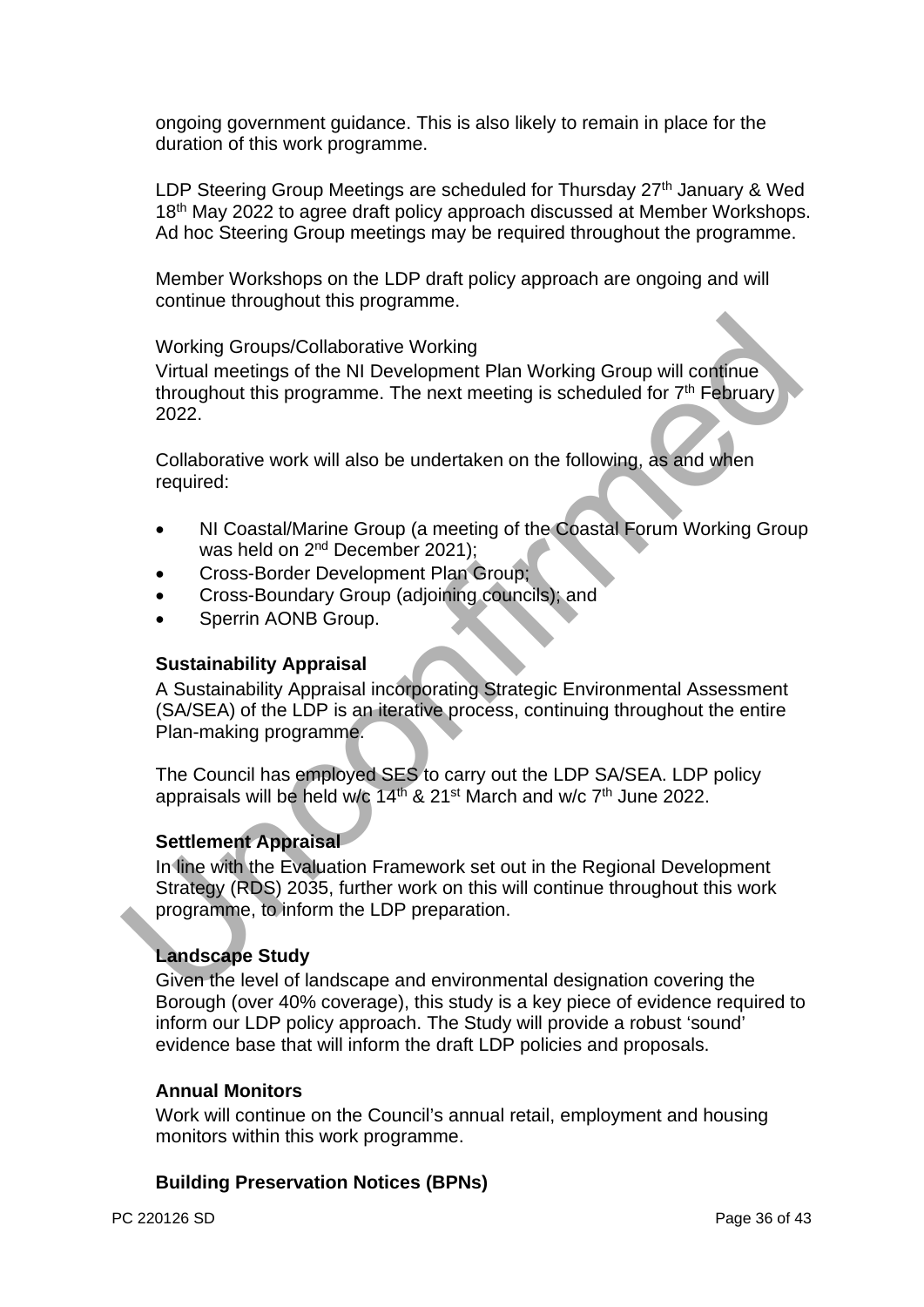Ad hoc requests for BPNs will be processed throughout the work programme, as and when required.

#### **Trees**

Ad hoc requests for Tree Preservation Orders (TPOs) and Works to Trees will be processed throughout the work programme, as and when required.

#### **Other work**

In addition to the items above, the Development Plan team will continue to assist our development management colleagues with planning applications, LDP and Conservation Area consultation responses and duty planner rota duties. Council consultations from other councils, as well as other ad-hoc papers etc will be processed and/or presented as and when required.

Attendance at other councils' Independent Examinations (IEs) will continue in line with the Planning Appeals Commission (PAC) schedule as this is a crucial learning resource on the evolution of the Northern Ireland Plan-Making process.

#### **Recommendation**

**IT IS RECOMMENDED** that the Planning Committee note the content of this report.

## **7.2 TPO Confirmation – Ballymoney Music Centre**

Report previously circulated, presented by the Development Plan Manager.

The Development Plan Manager presented the report to Members highlighting the following points:

- The Council may make a TPO for the purpose of protecting trees if they are considered to be of special value in terms of amenity, history or rarity, which may or may not be under threat. Therefore to be considered for a TPO, trees must be of high amenity value and in reasonable condition. The following criteria are used when assessing the merits of a potential TPO: metrical conservation Area consultation responses and diviplement consultations,<br>assist our development management colleagues with planning applications,<br>these. Council consultations from other councils, as well as other a
	- o Potential Threat
	- o Visibility
	- o Individual Impact
	- o Wider Impact
	- o Historical Importance:
	- o Rarity
	- All types of tree can be protected. The Order can cover anything from a single tree to woodlands. Normally, unless a Woodland TPO is proposed, only trees over 3.5m in height are considered for a TPO. Hedges, bushes and shrubs will not be protected.
	- The site is located within the urban area and Settlement Development Limits of Ballymoney and includes lands at the junction between 22, 23, 25 & 27 Charles Street and North Antrim College, 2 Coleraine Road, (see map at Appendix 1 to Report).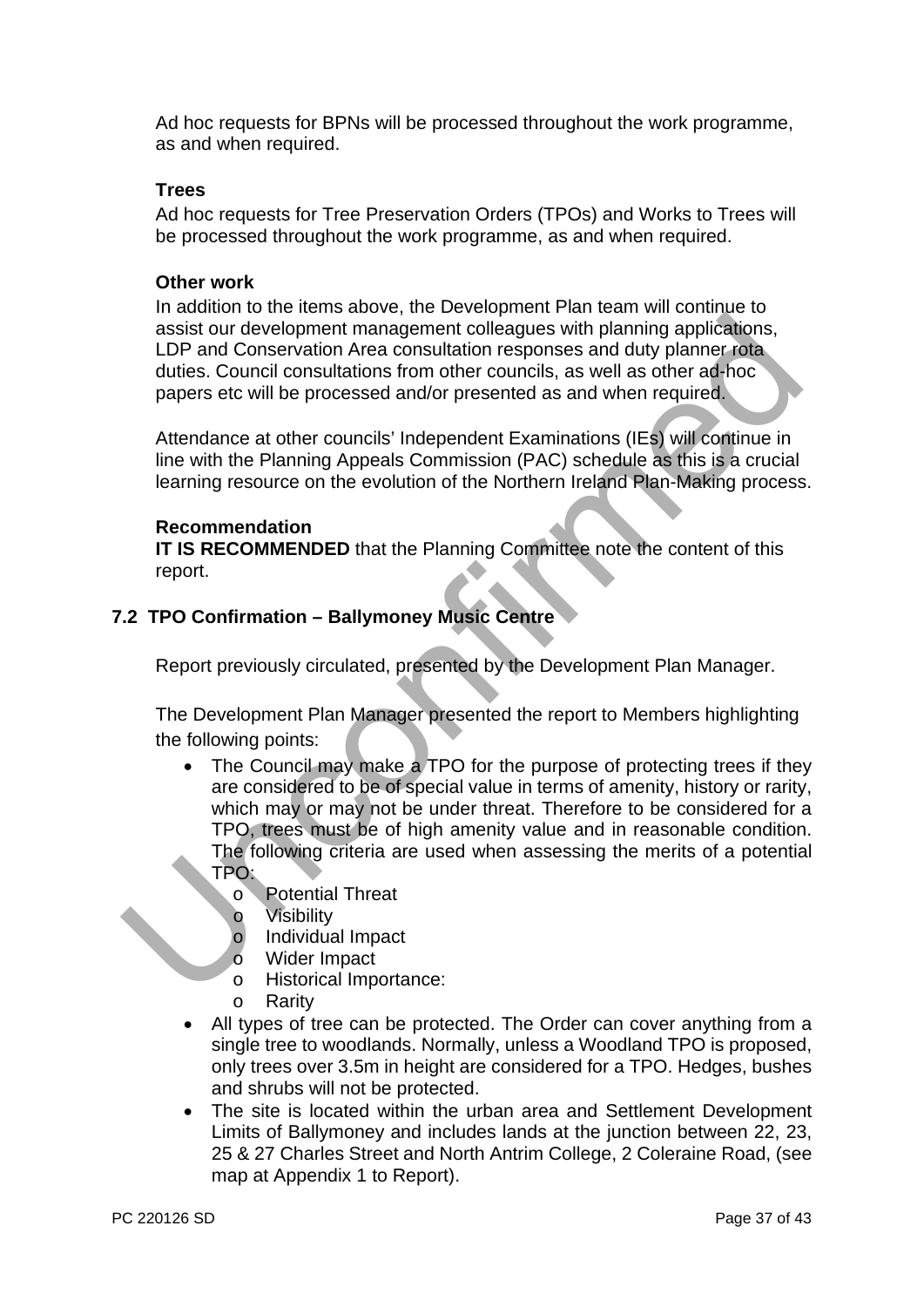- The TPO site comprises of a number of visually significant mature broadleaved trees (including Lime, Oak, Horse Chestnut and Beech). The trees have high public amenity value, being located in a prominent roadside location within a key route in the town and form a significant landscape feature in the local area, contributing to the character and attractive setting to the adjacent Listed Buildings ( No's 23, 25 & 27 Charles Street ) and approach to the Conservation Area.
- As they are visually significant, with high amenity value, they should be retained and protected from any future development and are considered worthy of TPO protection.
- The consideration of a TPO is in response to potential future redevelopment proposals at the Music Centre Site (No.23) and the Northern Regional College (No.2 Coleraine Road), with the other Listed properties of No's 25 & 27 and their treed character having an important visual link between these sites. Planning officers considered that a level of protection was required to these trees, due to a number of factors including the high public amenity value and profile of the existing trees, their relationship and value to the surrounding historic built form, alongside the potential threat and pressure from future re-development opportunities. A Provisional TPO was therefore served on site on 2nd September 2021 (see Appendix 1 to Report).
- This notice took effect immediately and provided protection for all trees on site for a period of six months - until 2nd March 2022.
- A copy of the Provisional TPO documentation was posted to inform interested parties and adjoining neighbours on 2nd September 2021. Copies of the Order were also attached to protected trees in obvious locations within the site on 2<sup>nd</sup> September 2021. No representations have been received.
- An independent Arboricultural Consultant surveyed the site in December 2021 with a total of 21 trees identified on site. Of these, 20 have been found suitable for TPO protection. The exception being Tree No.8 (Cherry) within the grounds of the college. This tree is reported to be dead with a recommendation to fell. Of the 20 trees found suitable for protection 12 are considered to be Category B and in Fair condition which includes the most visually significant trees; Trees No's 2-5 (Beech, Lime and Horse Chestnut) along the road frontage of the College and also Trees 13, 16- 18 (Lime, Oak and Horse Chestnut) fronting the former Music Centre Site and the attractive Beech Tree (No.20) immediately adjacent in front of the Dental surgery. (Appendix 3 (circulated) shows Location of Trees). The remaining 8 trees are classified as category C with the majority also in fair condition. It is therefore welcomed that the vast majority of trees on site are in healthy condition, and all positively contribute to the character and setting of the Area and are considered worthy of TPO Protection. which of TPO protection.<br>
The consideration of a TPO is in response to potential future<br>
relaxeled properties of No's 25 & 27 and their treed character having an important<br>
notherm Regional College (No.2 Collerative Road)
	- In summary, the vast majority of trees (20 out of the 21 surveyed), are considered worthy of TPO protection. These trees have high public amenity value, being located in a roadside prominent section along the public Road. The trees at these locations provide an important and valued contribution to the local environment and character of the area, creating an attractive landscape within the setting of Ballymoney and approach to the Conservation Area, therefore, worthy of TPO protection.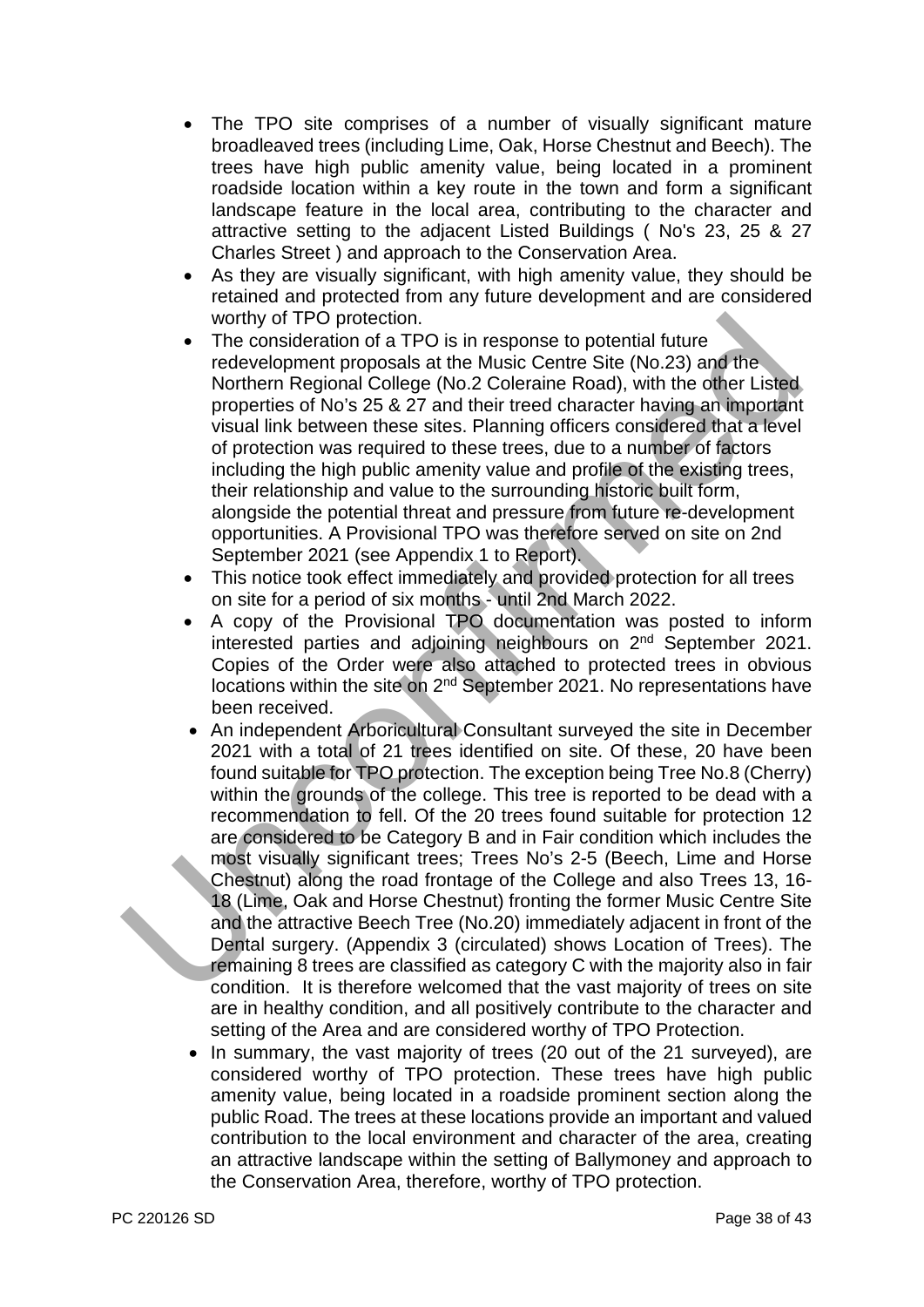Given the detailed specialist report carried out it is recommended that the TPO is confirmed with modifications, to protect all trees on site with the exception of Tree No.8 (Cherry) which is dead and recommended for felling. Confirmation of the TPO with the above modifications would ensure the protection of the existing healthy trees and help towards the continuity of the important landscape amenity and character afforded by the trees in this locality.

**Option 1:** Resolve to confirm the TPO as detailed above. **Option 2:** Resolve not to confirm the TPO.

**IT IS RECOMMENDED** that Members agree either Option 1 or 2 above.

Alderman McKeown stated the trees were iconic to the Street and Ballymoney and there was history attached to the building.

Proposed by Alderman Boyle

Seconded by Alderman McKeown

That Planning Committee approve Option 1: Resolve to confirm the TPO as detailed above.

The Chair put the motion to the Committee to vote. 10 Members voted For; 0 Members voted Against: 0 Members Abstained. The Chair declared the motion carried. Option 2: Resolve not to confirm the TPO.<br>
IT IS RECOMMENDED that Members agree either Option 1 or 2 above.<br>
Alderman McKeown stated the trees were iconic to the Street and Bailymoney<br>
and there was history attached to the

**RESOLVED** - That Planning Committee approve Option 1: Resolve to confirm the TPO as detailed above.

# **8. CORRESPONDENCE:**

Copy correspondence circulated, presented as read.

# **8.1 DfI - Review of Strategic Planning Policy on Renewable and Low Carbon Energy**

The Head of Planning invited comments by Friday 4<sup>th</sup> February 2022.

# **8.2 DFI – In response to Council's comments Section 45 The Planning Act (NI) 2015 and Article 8 The Panning (General Development Procedure) Order (NI) 2015**

**8.3 DFI – Response to Solace – Standing Orders of Councils and Implications of the 'Hartlands Case'**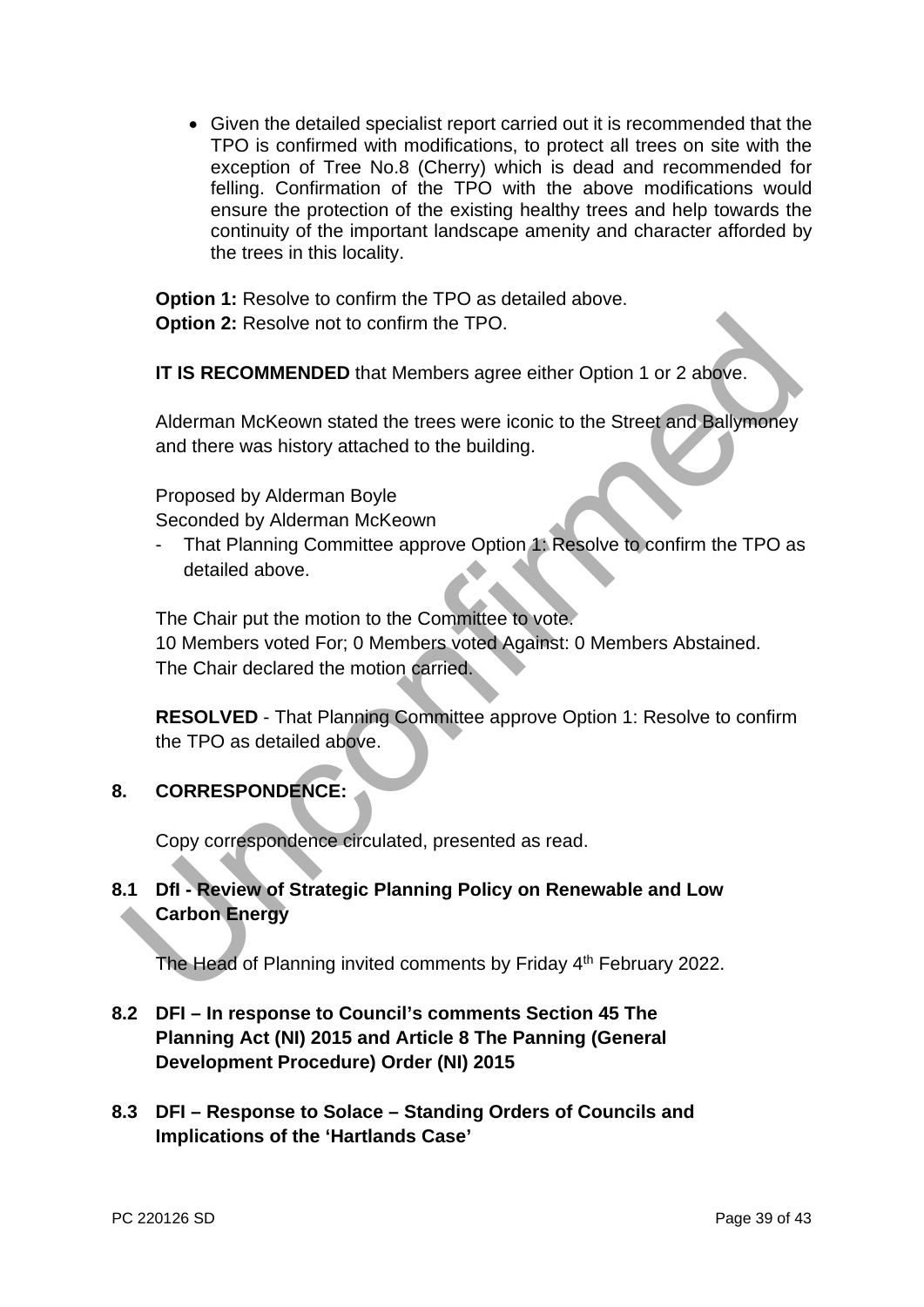## **8.4 Annual NI Planning Conference – 22 March 2022**

## **8.5 PAC – Mid & East Antrim BC – LDP Independent Examination**

#### **8.6 Dalradian Gold Ltd – Response re: site visit**

The Head of Planning advised she would liaise with Dalradian Gold Ltd and propose site visit dates to take place in February or March.

## **MOTION TO PROCEED '***IN COMMITTEE'*

Proposed by Councillor McMullan Seconded by Alderman Boyle and

**AGREED –** that Planning Committee move '*In Committee'* 

**\* Members of the Public were disconnected from the meeting at 3.15pm.** 

*The information contained in the following items is restricted in accordance with Part 1 of Schedule 6 of the Local Government Act (Northern Ireland) 2014.*

## **9. CONFIDENTIAL ITEMS:**

The Chair presented Legal Advice: East Road JR as the next Item of business.

## **9.1 Legal Advice: East Road JR**

Confidential documents previously circulated.

Council Solicitor provided an apology for Counsel who was unable to attend.

Council Solicitor provided a summary of the matter, updating members on the position adopted by the other interested parties and that following a Court review the matter had now been listed for a Leave Hearing on 3<sup>rd</sup> February 2022. MOTION TO PROCEED '*IN COMMITTEE'*<br>
Proposed by Councillor McMullan<br>
Seconded by Alderman Boyle and<br>
AGREED – that Planning Committee move '*In Committee'*<br>
Members of the Public were disconnected from the meeting at<br>
3.15

Members were advised that a position paper was required for the Court in advance of the Leave Hearing confirming Council's position in respect of the application and formal reasoning for resolving to not contest the proposed challenge of the applicant.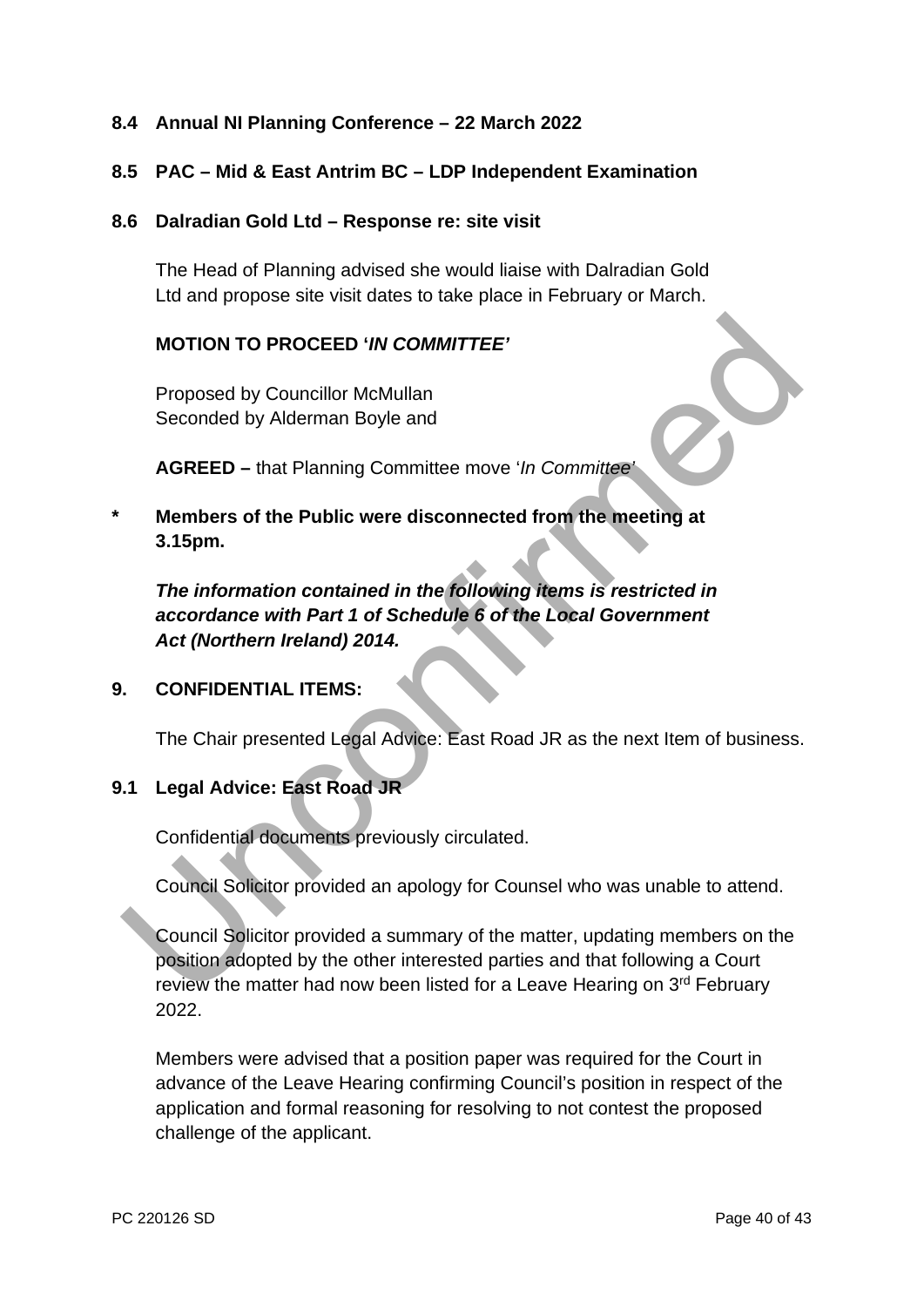Updated legal advice from Counsel was read by the Council Solicitor, who along with Head of Planning responded to questions and comments from Elected Members before seeking the Planning Committee's instructions

## Proposed by Councillor Scott Seconded by Councillor McGurk

- that Planning Committee concede to the application to quash the decision (LA01/2020/1235/O Proposed infill site for dwelling between 51 and 53 East Road, Drumsurn at site adjacent to no.53 East Road, Drumsurn) having considered Legal Advice in relation to the interpretation of Policy CTY8 in considering the fence to the curtilage of no. 51 East Road to form road frontage and the impact of the laneway on ribbon development.

The Chair put the motion to the Committee to vote.

7 Members voted For; 0 Members voted Against; 2 Members Abstained. The Chair declared the motion carried.

**RESOLVED** – that Planning Committee concede to the application to quash the decision (LA01/2020/1235/O Proposed infill site for dwelling between 51 and 53 East Road, Drumsurn at site adjacent to no.53 East Road, Drumsurn) having considered Legal Advice in relation to the interpretation of Policy CTY8 in considering the fence to the curtilage of no. 51 East Road to form road frontage and the impact of the laneway on ribbon development. Road, Drumsum at site adjacent to no.53 East Road, Drumsum) fiaving<br>considered Legal Advice in relation to the interpretation of Policy CTY&<br>considering the fence to the curtilage of no. 51 East Road to form foad<br>frontage

- **\* Councillor Dallat O'Driscoll re-joined the meeting during consideration of the Item at 3.12pm.**
- **\* Alderman Boyle left the meeting at 4.48pm during consideration of the Item.**
- **\* Alderman Duddy left the meeting at 5pm.**
- **\* Councillor MA McKillop left the meeting at 5pm.**
- **\* Councillor Scott left the meeting at 5.11pm**

# **9.2 Report for Noting Finance Period 1-8 2021 22 Update**

Confidential report, previously circulated.

## **Background**

This Report is to provide Members with an update on the financial position of the Planning Department as of end Period 8 of the 2021/22 business year.

Further information was detailed within the report.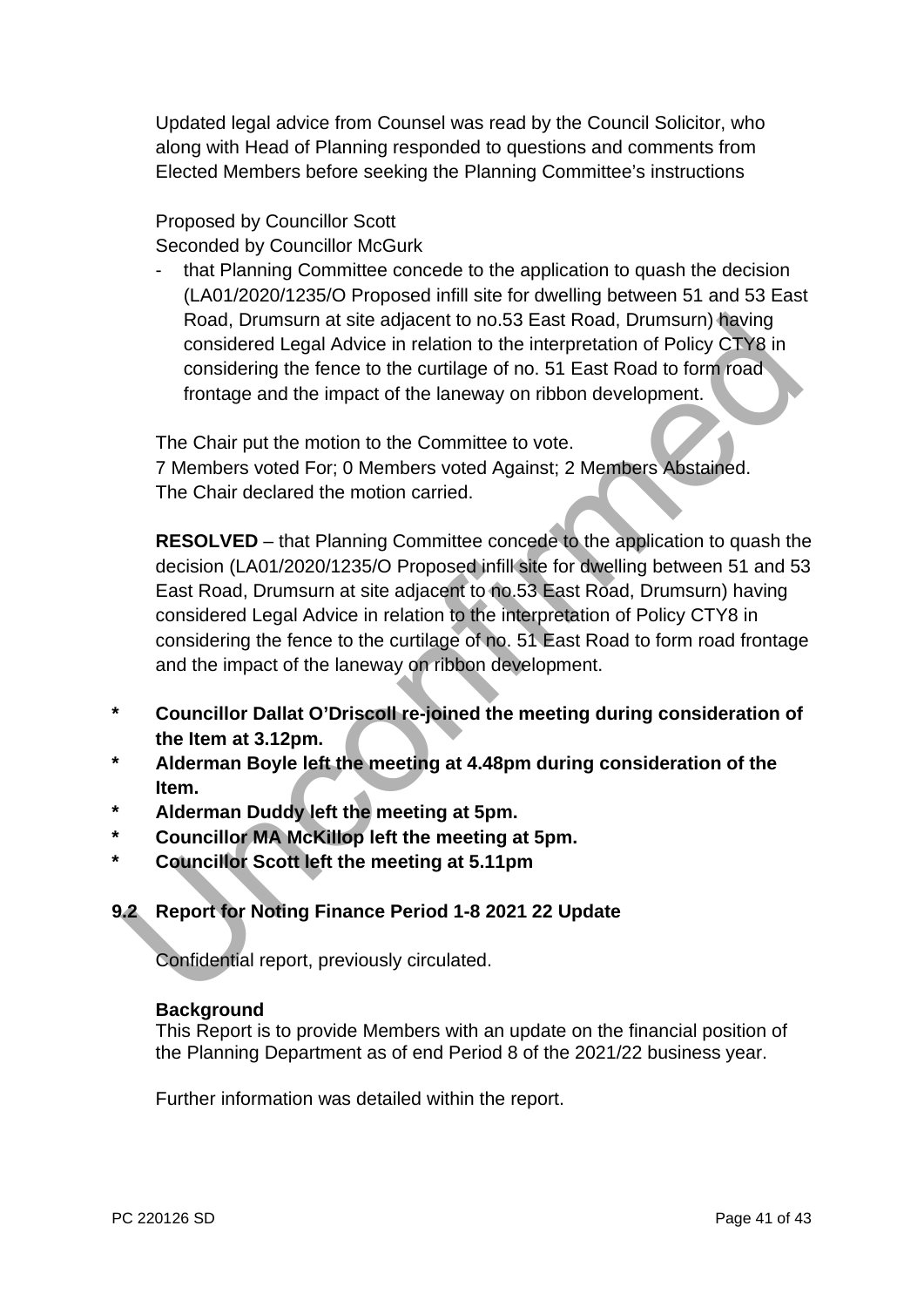## **Recommendation:**

**IT IS RECOMMENDED** that the Committee notes the update provided on the Planning budget as of end of period 8 of 2021/22 financial year.

## **9.3 New Planning IT System – Intelligent Client Function – SLA**

Confidential report, previously circulated.

#### **Background**

The purpose of this paper is to seek agreement to sign up to this Service Level Agreement between Belfast City Council and Planning Authorities on how the new Planning IT System will be managed, when operational, from Spring / Summer 2022 (Appendix 1 (circulated)). The full business case (which included the role of the ICF) has already been approved by Council and the principle of signing the SLA was agreed at the Planning Committee meeting held on 27 October 2021 when the draft SLA was presented. Further information was set out within the confidential report outlining further changes to the SLA since circulation. Background<br>
The purpose of this paper is to seek agreement to sign up to this Service Level<br>
The purpose of this paper is to seek agreement to sign up to this Service Level<br>
Agreement between Belfast City Council and Plann

## **Recommendation:**

**IT IS RECOMMENDED** that the Committee agrees to the signing of this Service Level Agreement with Belfast City Council.

Proposed by Alderman Baird

Seconded by Councillor McGurk

That the Committee agrees to the signing of this Service Level Agreement with Belfast City Council.

The Chair put the motion to the Committee to vote.

7 Members voted For; 0 Members voted Against; 0 Members Abstained. The Chair declared the motion carried.

**RESOLVED** - That the Committee agrees to the signing of this Service Level Agreement with Belfast City Council.

# **MOTION TO PROCEED '***IN PUBLIC'*

Proposed by Councillor McMullan Seconded by Alderman McKeown and

**AGREED** – to recommend that Planning Committee move '*In Public'.*

# **10. ANY OTHER RELEVANT BUSINESS (IN ACCORDANCE WITH STANDING ORDER 12 (O))**